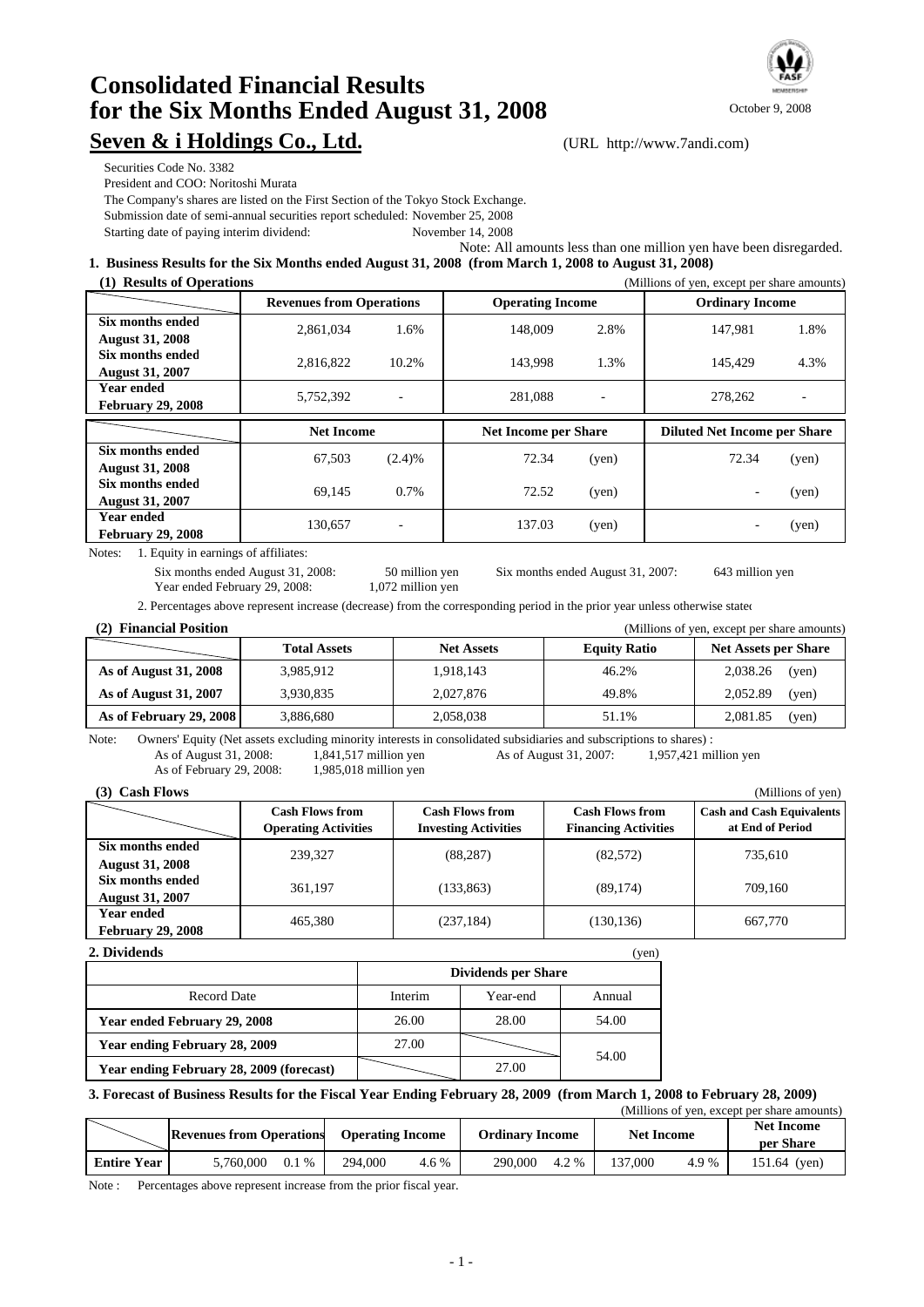#### **4. Others**

(1) Changes in significant subsidiaries during the period

(changes in specified subsidiaries accompanying change in scope of consolidation): None

(2) Changes in accounting principles, procedures, and method of presentation for preparing the consolidated interim financial statements (those to be described in the section of Significant Accounting Policies for the Preparation of Interim Consolidated Financial Statements)

Changes due to amendment of accounting standards: None

Changes due to other reasons: None

(3) Number of shares outstanding (common stock)

| Number of shares outstanding at the end of period (including treasury stock) |                  |                        |                    |  |
|------------------------------------------------------------------------------|------------------|------------------------|--------------------|--|
| As of August 31, 2008: 906, 441, 983 shares                                  |                  | As of August 31, 2007: | 967,770,983 shares |  |
| As of February 29, 2008: 956, 441, 983 shares                                |                  |                        |                    |  |
| Number of treasury stock at the end of period                                |                  |                        |                    |  |
| As of August 31, 2008:                                                       | 2.966.472 shares | As of August 31, 2007: | 14.275.210 shares  |  |
| As of February 29, 2008:                                                     | 2.954.728 shares |                        |                    |  |

Note: For the number of shares as a basis of calculating net income per share (consolidated), please refer to Per Share Information on page 40 of attached materials.

#### **Reference: Summary of Nonconsolidated Financial Statements**

#### **1. Nonconsolidated Business Results for the Six Months ended August 31, 2008 (from March 1, 2008 to August 31, 2008)**

**(1) Results of Operations** (Millions of yen, except per share amounts)

|                          | <b>Revenues from Operations</b> |                          | <b>Operating Income</b>     |           | <b>Ordinary Income</b> |           |  |
|--------------------------|---------------------------------|--------------------------|-----------------------------|-----------|------------------------|-----------|--|
| Six months ended         | 28,311                          | 27.3%                    | 24.565                      | 30.2%     | 22,524                 | 24.0%     |  |
| <b>August 31, 2008</b>   |                                 |                          |                             |           |                        |           |  |
| Six months ended         | 22.232                          | $(9.5)\%$                | 18.871                      | $(4.3)\%$ | 18.169                 | $(6.2)\%$ |  |
| <b>August 31, 2007</b>   |                                 |                          |                             |           |                        |           |  |
| <b>Year ended</b>        | 58.734                          |                          | 51.943                      |           | 50,294                 |           |  |
| <b>February 29, 2008</b> |                                 |                          |                             |           |                        |           |  |
|                          |                                 |                          |                             |           |                        |           |  |
|                          | <b>Net Income</b>               |                          | <b>Net Income per Share</b> |           |                        |           |  |
| Six months ended         |                                 |                          |                             |           |                        |           |  |
| <b>August 31, 2008</b>   | 20.950                          | 30.9%                    | 22.42                       | (yen)     |                        |           |  |
| <b>Six months ended</b>  |                                 |                          |                             |           |                        |           |  |
| <b>August 31, 2007</b>   | 16.006                          | $(17.2)\%$               | 16.54                       | (yen)     |                        |           |  |
| <b>Year ended</b>        | 47.899                          | $\overline{\phantom{a}}$ | 50.15                       | (yen)     |                        |           |  |

Note: Percentages above represent increase (decrease) from the corresponding period in the prior year unless otherwise stated.

| <b>Financial Position</b> | (Millions of yen, except per share amounts) |                   |                     |                             |
|---------------------------|---------------------------------------------|-------------------|---------------------|-----------------------------|
|                           | <b>Total Assets</b>                         | <b>Net Assets</b> | <b>Equity Ratio</b> | <b>Net Assets per Share</b> |
| As of August 31, 2008     | 1,750,529                                   | 1,376,490         | 78.6%               | 1,523.15<br>(ven)           |
| As of August 31, 2007     | 1.765.442                                   | 1,592,272         | 90.2%               | 1,645.42<br>(yen)           |
| As of February 29, 2008   | 1.768.915                                   | 1,565,344         | 88.5%               | 1.636.77<br>(ven)           |

Note: Owners' Equity (Net assets excluding subscriptions to shares) :<br>As of August 31, 2008: 1,376,143 million yen

As of February 29, 2008: 1,565,344 million yen

As of August 31, 2007: 1,592,272 million yen

**FORWARD LOOKING STATEMENTS**

The forecast for the fiscal year ending February 28, 2009 is based on Seven & i Holdings' hypotheses, plans and estimates at the date of publication. It is possible that some uncertain factors will cause the Company's future performance to differ significantly from the contents of forecast.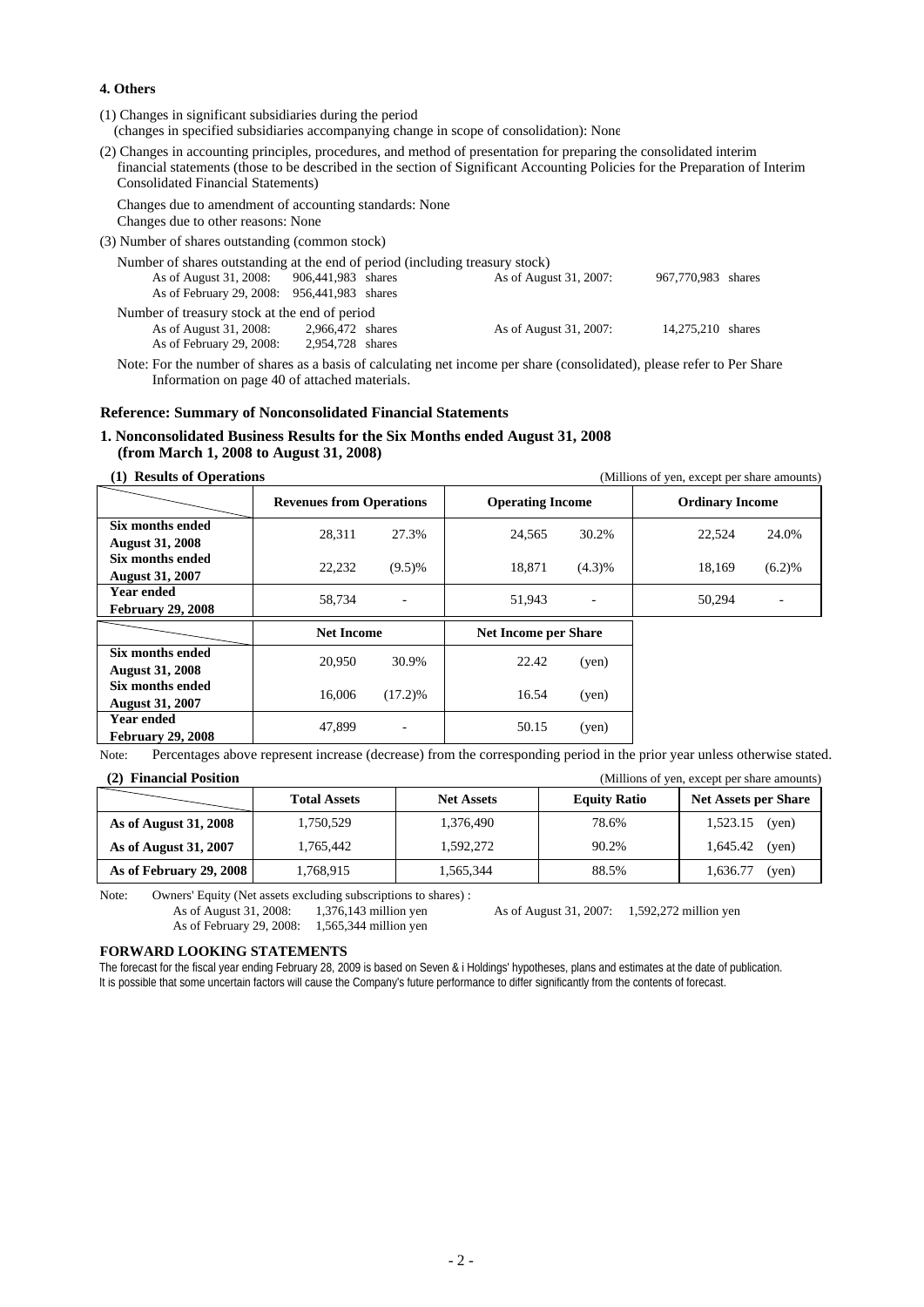### **MAJOR SEVEN & i HOLDINGS GROUP COMPANIES**

Seven & i Holdings Group consists 98 diversified retail companies, mainly engaged in convenience store operations, superstore operations, department store operations, food services and financial services. Business segments, major group companies and number of companies are as follows.

This segmentation is same as the business segment shown in the section of segment information.

| <b>Business Segments</b>                      | <b>Major Group Companies</b>                                                                                                                                                                                                                                                                                                                                                                                                                      | Number of Companies                                                                         |                    |  |  |
|-----------------------------------------------|---------------------------------------------------------------------------------------------------------------------------------------------------------------------------------------------------------------------------------------------------------------------------------------------------------------------------------------------------------------------------------------------------------------------------------------------------|---------------------------------------------------------------------------------------------|--------------------|--|--|
| <b>Convenience Store</b><br><b>Operations</b> | Seven-Eleven Japan Co., Ltd. 7-Eleven, Inc.<br>SEVEN-ELEVEN CHINA Co., Ltd.<br>SEVEN-ELEVEN (BEIJING) CO., LTD.<br>SEVEN-ELEVEN (HAWAII), INC. SEJ Finance LLC<br>SEJ Service LLC WHP Holdings Corporation<br>White Hen Pantry, Inc. Pantry Select, Inc. TOWER BAKERY CO., LTD.                                                                                                                                                                   | <b>Consolidated Subsidiaries</b><br><b>Unconsolidated Subsidiary</b><br>Affiliates<br>Total | 34<br>1<br>4<br>39 |  |  |
| <b>Superstore</b><br><b>Operations</b>        | Ito-Yokado Co., Ltd. Marudai Co., Ltd. Hua Tang Yokado Commercial Co., Ltd.<br>Chengdu Ito-Yokado Co., Ltd. York-Benimaru Co., Ltd. Life Foods Co., Ltd.<br>FUJIKOSHI CO., LTD. York Mart Co., Ltd.<br>K.K. Sanei<br>Beijing Wang fu jing Yokado Commercial Co., Ltd.<br>Robinson Department Store Co., Ltd. Mary Ann Co., Ltd.<br>Oshman's Japan Co., Ltd. Akachan Honpo Co., Ltd. IY Foods K.K.                                                 | <b>Consolidated Subsidiaries</b><br>Affiliate<br>Total                                      | 17<br>1<br>18      |  |  |
| <b>Department Store</b><br><b>Operations</b>  | Millennium Retailing, Inc. Sogo Co., Ltd.<br>THE SEIBU DEPARTMENT STORES, LTD. THE LOFT CO., LTD.<br>SHELL GARDEN CO., LTD. MILLENNIUM Casting Inc.<br>IKEBUKURO SHOPPING PARK CO., LTD.<br>Yatsugatake Kogen Lodge Co., Ltd. GOTTSUO BIN CO., LTD.<br>DISTRICT HEATING AND COOLING CHIBA CO., LTD.<br>K.K. Sky Plaza Kashiwa<br>K.K. K.S. Building<br>CHIBA SENCITY CORPORATION<br>K.K. Kashiwa Ekimae Building Kaihatsu<br>K.K. Omiya Sky Plaza | <b>Consolidated Subsidiaries</b><br><b>Affiliates</b><br>Total                              | 12<br>5<br>17      |  |  |
| <b>Food Services</b>                          | Seven & i Food Systems Co., Ltd.                                                                                                                                                                                                                                                                                                                                                                                                                  | <b>Consolidated Subsidiary</b>                                                              | 1                  |  |  |
| <b>Financial</b><br><b>Services</b>           | Seven Bank, Ltd. IY Card Service Co., Ltd.<br>SE CAPITAL CORPORATION<br>K.K. York Insurance Seven Cash Works Co., Ltd.<br>SEVEN & i Financial Center Co., Ltd. SEVEN & i FINANCIAL GROUP CO., LTD.                                                                                                                                                                                                                                                | <b>Consolidated Subsidiaries</b>                                                            | 7                  |  |  |
| <b>Others</b>                                 | SEVEN & i Publishing Co., Ltd. IY Real Estate Co., Ltd.<br>K.K. York Keibi Seven & i Netmedia Co., Ltd. 7dream.com<br>Seven-Meal Service Co., Ltd. K.K. Terre Verte<br>SEVEN & i Life Design Institute Co., Ltd. Seven and Y Corp.<br>Mall & SC Development Inc. S-WILL Co., Ltd.<br>I ing Co., Ltd. Susukino Jujigai Building K.K.                                                                                                               | <b>Consolidated Subsidiaries</b><br><b>Affiliates</b><br>Total                              | 12<br>3<br>15      |  |  |

1. On April 10, 2008, SEVEN-ELEVEN CHINA Co., Ltd. was established as a wholly owned subsidiary of the Company.

2. SEJ Finance LLC and SEJ Service LLC are the holding companies of 7-Eleven, Inc.

3. WHP Holdings Corporation is the holding company of White Hen Pantry, Inc. and Pantry Select, Inc.

4. TOWER BAKERY CO., LTD., K.K. Sky Plaza Kashiwa, K.K. K.S. Building, CHIBA SENCITY CORPORATION, K.K. Kashiwa Ekimae Building Kaihatsu, K.K*.* Omiya Sky Plaza, I ing Co., Ltd., and Susukino Jujigai Building K.K. are affiliates and other companies are consolidated subsidiaries.

5. Millennium Retailing, Inc. is the holding company of Sogo Co., Ltd., and THE SEIBU DEPARTMENT STORES, LTD., etc.

6. On July 11, 2008, Seven & i Netmedia Co., Ltd. was established as a wholly owned subsidiary of the Company.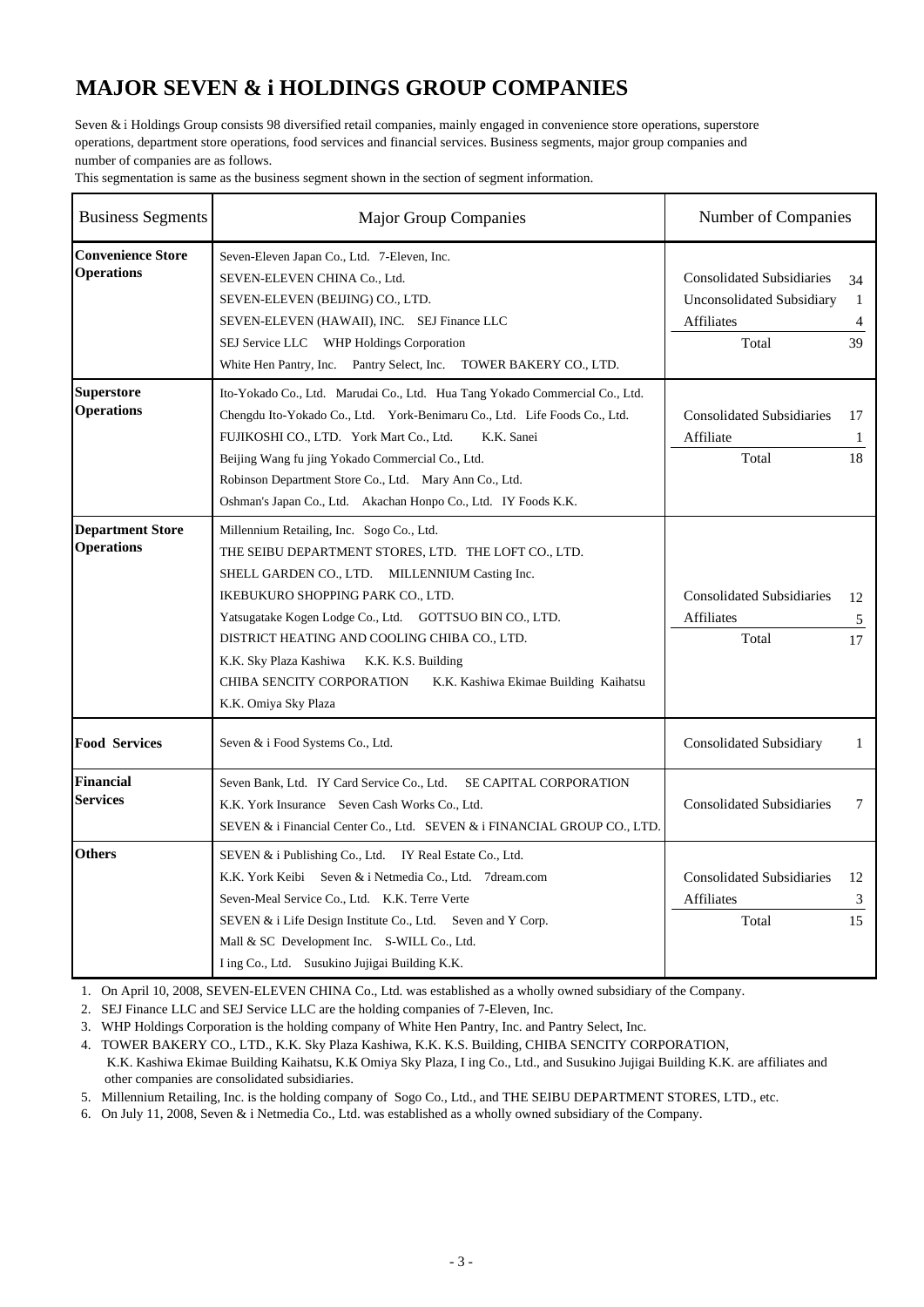## **BUSINESS RELATION IN GROUP**



Consolidated subsidiary \*

+ Affiliate accounted for using the equity method

Notes: 1. Each franchised store is operated by an independent franchisee which enters into franchise agreement with Seven-Eleven Japan Co., Ltd. or 7-Eleven, Inc.

2. As of August 31 2008, Seven Bank, Ltd. placed 13,277 units of ATMs mainly in the stores of Group companies.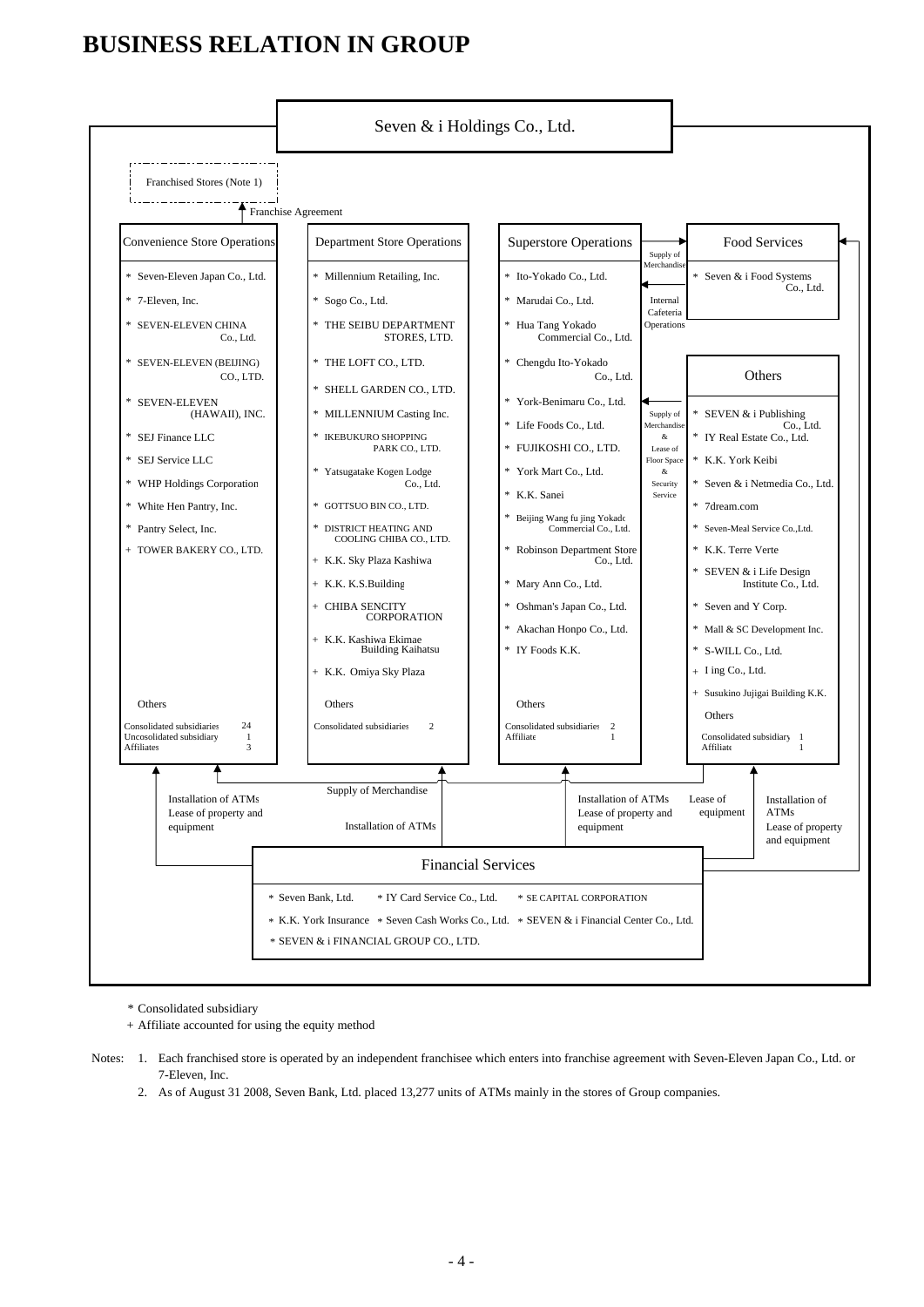# CONSOLIDATED BALANCE SHEETS

(Millions of yen)

|                                                | August 31, 2007 |       | August 31, 2008 |       | February 29, 2008 |       |
|------------------------------------------------|-----------------|-------|-----------------|-------|-------------------|-------|
|                                                | Amount          | $\%$  | Amount          | %     | Amount            | %     |
| <b>ASSETS</b>                                  |                 |       |                 |       |                   |       |
| <b>Current assets</b>                          | 1,323,210       | 33.7  | 1,500,364       | 37.6  | 1,354,417         | 34.8  |
| Cash and bank deposits                         | 718,572         |       | 573,404         |       | 649,167           |       |
| Notes and accounts receivable, trade           | 139,010         |       | 142,298         |       | 128,852           |       |
| Trade accounts receivable - financial services | 75,820          |       | 77,452          |       | 75,741            |       |
| Marketable securities                          |                 |       | 231,524         |       | 94,524            |       |
| Inventories                                    | 170,562         |       | 167,242         |       | 169,026           |       |
| Prepaid expenses                               | 37,221          |       | 36,594          |       | 33,298            |       |
| Deferred income taxes                          | 32,899          |       | 33,405          |       | 35,730            |       |
| Other                                          | 151,786         |       | 241,580         |       | 171,063           |       |
| Allowance for doubtful accounts                | (2,662)         |       | (3, 139)        |       | (2,987)           |       |
| <b>Non-current assets</b>                      | 2,607,253       | 66.3  | 2,485,302       | 62.4  | 2,531,954         | 65.2  |
| Property and equipment                         | 1,355,207       | 34.5  | 1,295,196       | 32.5  | 1,337,142         | 34.4  |
| Buildings and structures                       | 559,004         |       | 541,693         |       | 548,784           |       |
| Furniture, fixtures and equipment              | 179,988         |       | 162,998         |       | 173,772           |       |
| Vehicles                                       | 123             |       | 140             |       | 145               |       |
| Land                                           | 568,007         |       | 547,648         |       | 561,204           |       |
| Construction in progress                       | 48,082          |       | 42,715          |       | 53,234            |       |
| <b>Intangible assets</b>                       | 492,929         | 12.5  | 445,794         | 11.2  | 465,847           | 12.0  |
| Goodwill                                       | 383,345         |       | 344,524         |       | 360,348           |       |
| Software                                       | 41,640          |       | 40,101          |       | 41,247            |       |
| Other                                          | 67,943          |       | 61,168          |       | 64,251            |       |
| <b>Investments and other assets</b>            | 759,116         | 19.3  | 744,311         | 18.7  | 728,964           | 18.8  |
| Investments in securities                      | 205,895         |       | 181,506         |       | 160,094           |       |
| Long-term loans receivable                     | 15,026          |       | 14,847          |       | 15,177            |       |
| Prepaid pension cost                           | 9,346           |       | 14,490          |       | 12,727            |       |
| Long-term leasehold deposits                   | 463,469         |       | 454,423         |       | 460,951           |       |
| Advances for store construction                | 5,592           |       | 13,408          |       | 11,489            |       |
| Deferred income taxes                          | 19,080          |       | 26,688          |       | 28,114            |       |
| Other                                          | 49,274          |       | 47,517          |       | 48,985            |       |
| Allowance for doubtful accounts                | (8,570)         |       | (8,570)         |       | (8,575)           |       |
| <b>Deferred assets</b>                         | 371             | 0.0   | 245             | 0.0   | 308               | 0.0   |
| New organization costs                         | 371             |       | 245             |       | 308               |       |
| <b>TOTAL ASSETS</b>                            | 3,930,835       | 100.0 | 3,985,912       | 100.0 | 3,886,680         | 100.0 |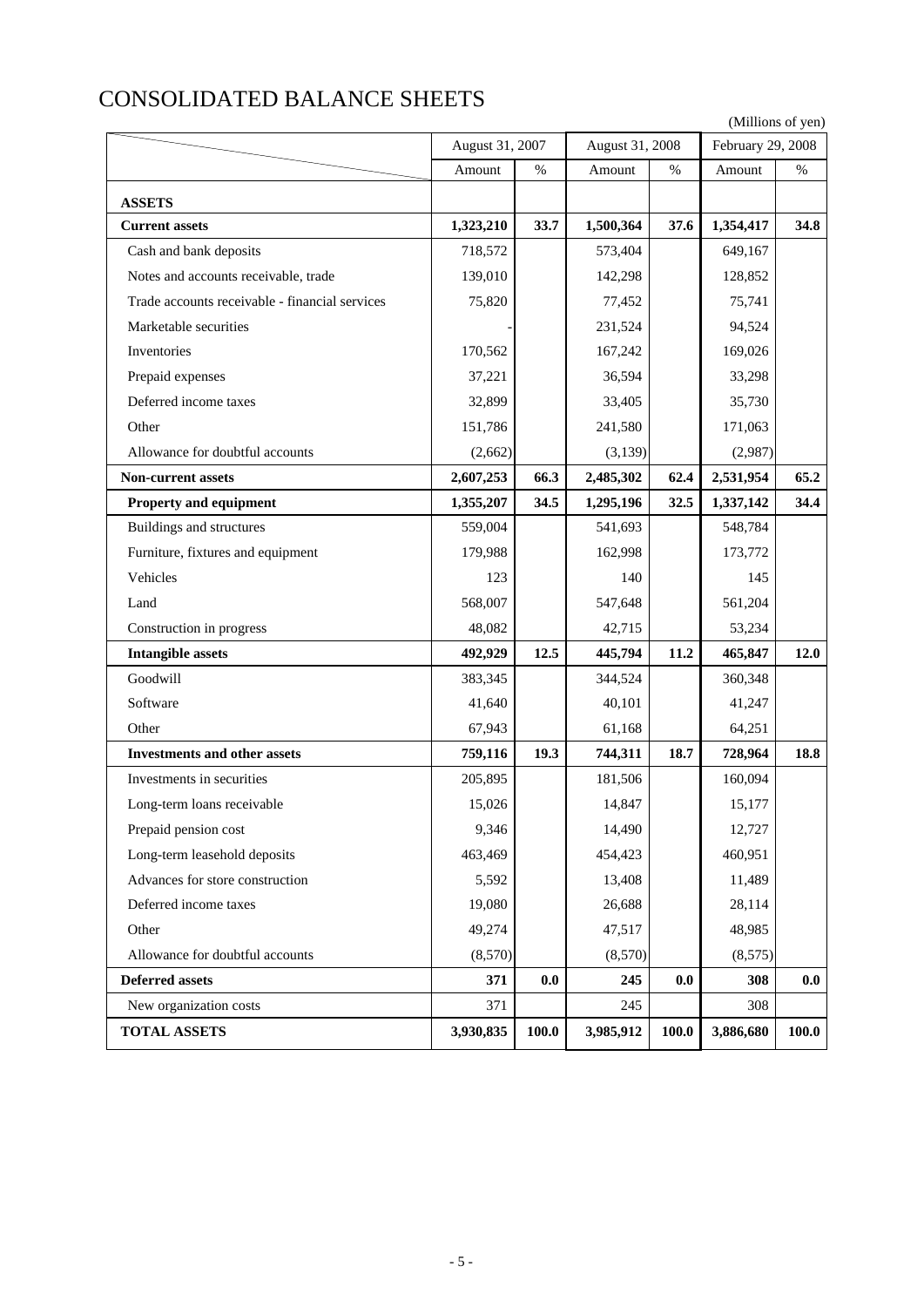(Millions of yen)

|                                                                                          | August 31, 2007  |       | August 31, 2008 |            | February 29, 2008 |       |
|------------------------------------------------------------------------------------------|------------------|-------|-----------------|------------|-------------------|-------|
|                                                                                          | Amount           | $\%$  | Amount          | %          | Amount            | $\%$  |
| <b>LIABILITIES</b>                                                                       |                  |       |                 |            |                   |       |
| <b>Current liabilities</b>                                                               | 1,164,551        | 29.6  | 1,366,651       | 34.3       | 1,177,493         | 30.3  |
| Notes and accounts payable, trade                                                        | 365,350          |       | 368,788         |            | 321,402           |       |
| Short-term loans                                                                         | 156,446          |       | 182,100         |            | 149,861           |       |
| Current portion of long-term loans                                                       | 65,453           |       | 147,087         |            | 120,419           |       |
| Current portion of bonds                                                                 | 780              |       | 16,155          |            | 16,217            |       |
| Income taxes payable                                                                     | 58,060           |       | 58,988          |            | 44,773            |       |
| Accrued expenses                                                                         | 97,157           |       | 83,948          |            | 84,605            |       |
| Deposits received                                                                        | 76,042           |       | 134,471         |            | 87,205            |       |
| Allowance for sales promotion expenses                                                   | 21,209           |       | 19,509          |            | 21,188            |       |
| Allowance for bonuses to employees                                                       | 18,696           |       | 18,157          |            | 16,109            |       |
| Allowance for bonuses to directors                                                       | 168              |       | 138             |            | 326               |       |
| and corporate auditors<br>Allowance for loss on future collection of                     |                  |       |                 |            |                   |       |
| gift certificates                                                                        | 6,847            |       | 6,323           |            | 6,899             |       |
| Deposits received in banking business                                                    | 122,441          |       | 145,990         |            | 142,205           |       |
| Other                                                                                    | 175,896          |       | 184,992         |            | 166,280           |       |
| <b>Non-current liabilities</b>                                                           | 738,407          | 18.8  | 701,117         | 17.6       | 651,147           | 16.7  |
| <b>Bonds</b>                                                                             | 146,905          |       | 230,710         |            | 131,077           |       |
| Long-term loans                                                                          | 391,063          |       | 278,674         |            | 321,336           |       |
| Commercial paper                                                                         | 10,822           |       | 20,202          |            | 11,777            |       |
| Deferred income taxes                                                                    | 63,820           |       | 53,218          |            | 62,017            |       |
| Allowance for accrued pension and severance costs                                        | 3,569            |       | 3,936           |            | 4,347             |       |
| Allowance for retirement benefits to directors<br>and corporate auditors                 | 4,207            |       | 3,458           |            | 4,032             |       |
| Deposits received from tenants and franchised stores                                     | 60,423           |       | 60,483          |            | 61,534            |       |
| Other                                                                                    | 57,594           |       | 50,432          |            | 55,023            |       |
| <b>TOTAL LIABILITIES</b>                                                                 | 1,902,958        | 48.4  | 2,067,768       | 51.9       | 1,828,641         | 47.0  |
| <b>NET ASSETS</b>                                                                        |                  |       |                 |            |                   |       |
| <b>Shareholders' equity</b>                                                              | 1,943,129        | 49.4  | 1,862,733       | 46.7       | 1,979,848         | 51.0  |
| Common stock                                                                             | 50,000           |       | 50,000          |            | 50,000            |       |
| Capital surplus                                                                          | 766.186          |       | 576,075         |            | 731.621           |       |
| Retained earnings                                                                        | 1,168,298        |       | 1,245,886       |            | 1,205,042         |       |
| Treasury stock, at cost                                                                  | (41, 355)        |       | (9,228)         |            | (6, 815)          |       |
| <b>Accumulated gains (losses) from</b>                                                   | 14,291           | 0.4   | (21,216)        | (0.5)      | 5,170             | 0.1   |
| valuation and translation adjustments<br>Unrealized gains (losses) on available-for-sale |                  |       |                 |            |                   |       |
| securities, net of taxes<br>Unrealized gains (losses) on hedging derivatives,            | (9,504)<br>(367) |       | 2,663<br>(483)  |            | 3,885<br>(676)    |       |
| net of taxes                                                                             |                  |       |                 |            |                   |       |
| Foreign currency translation adjustments                                                 | 24,164           |       | (23,396)        |            | 1,961             |       |
| <b>Subscriptions to shares</b><br>Minority interests in consolidated subsidiaries        | 70,455           | 1.8   | 395<br>76,230   | 0.0<br>1.9 | 73,020            | 1.9   |
| <b>TOTAL NET ASSETS</b>                                                                  | 2,027,876        | 51.6  | 1,918,143       | 48.1       | 2,058,038         | 53.0  |
| TOTAL LIABILITIES AND NET ASSETS                                                         | 3,930,835        |       | 3,985,912       |            |                   | 100.0 |
|                                                                                          |                  | 100.0 |                 | 100.0      | 3,886,680         |       |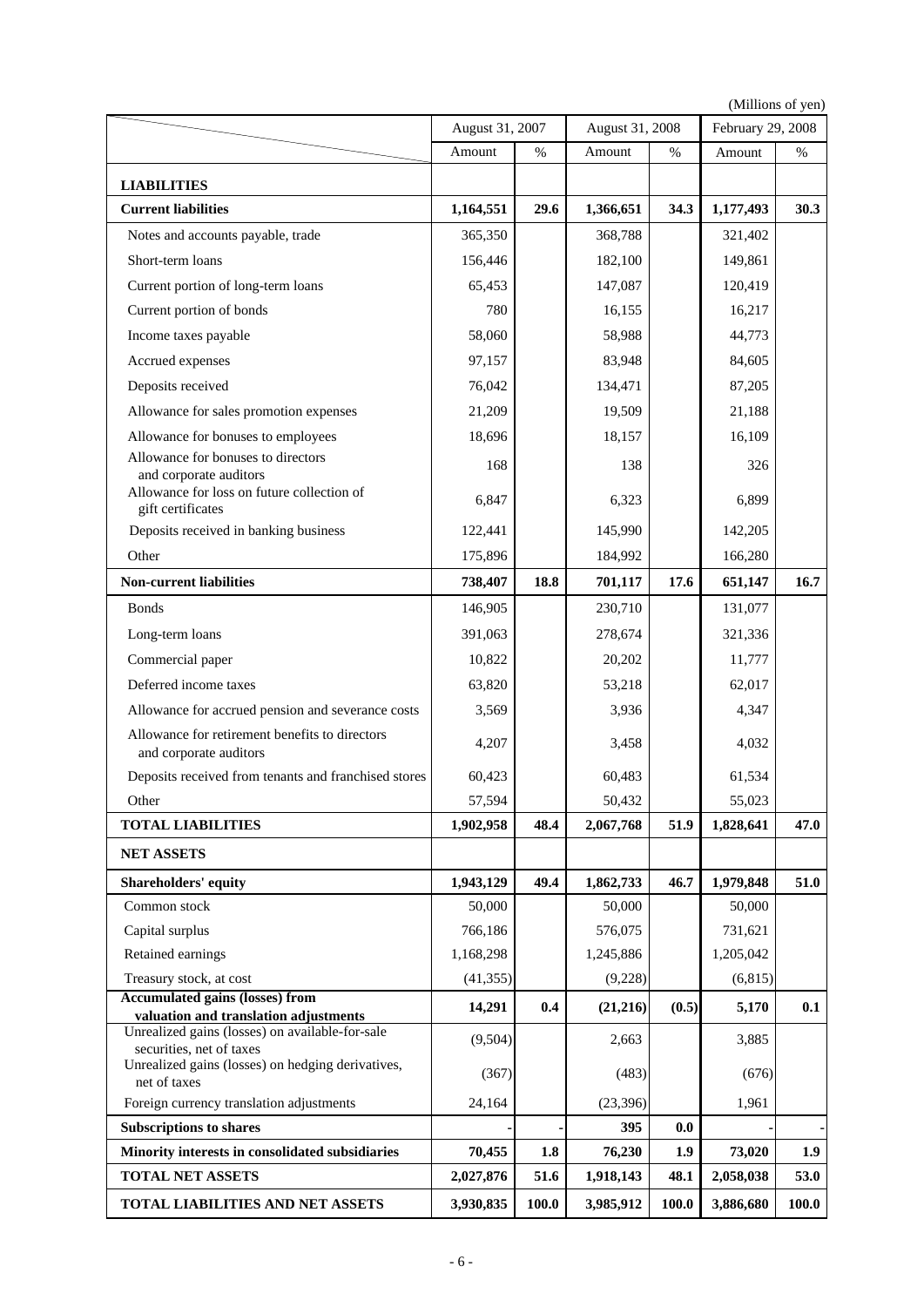# CONSOLIDATED STATEMENTS OF INCOME

|                                                                          |                  |       |                  |       | (Millions of yen) |       |
|--------------------------------------------------------------------------|------------------|-------|------------------|-------|-------------------|-------|
|                                                                          | Six months ended |       | Six months ended |       | Fiscal year ended |       |
|                                                                          | August 31, 2007  |       | August 31, 2008  |       | February 29, 2008 |       |
|                                                                          | Amount           | $\%$  | Amount           | $\%$  | Amount            | $\%$  |
| <b>Revenues from operations</b>                                          | 2,816,822        |       | 2,861,034        |       | 5,752,392         |       |
| Net sales                                                                | 2,550,816        | 100.0 | 2,581,485        | 100.0 | 5,223,832         | 100.0 |
| Cost of sales                                                            | 1,879,948        | 73.7  | 1,929,298        | 74.7  | 3,863,847         | 74.0  |
| <b>Gross profit on sales</b>                                             | 670,867          | 26.3  | 652,186          | 25.3  | 1,359,984         | 26.0  |
| Other operating revenues                                                 | 266,006          | 10.4  | 279,549          | 10.8  | 528,560           | 10.2  |
| <b>Gross profit from operations</b>                                      | 936,874          | 36.7  | 931,735          | 36.1  | 1,888,545         | 36.2  |
| Selling, general and administrative expenses                             | 792,876          | 31.1  | 783,725          | 30.4  | 1,607,457         | 30.8  |
| <b>Operating income</b>                                                  | 143,998          | 5.6   | 148,009          | 5.7   | 281,088           | 5.4   |
| Non-operating income                                                     | 8,414            | 0.4   | 6,285            | 0.2   | 13,371            | 0.2   |
| Interest and dividends income                                            | 3,257            |       | 3,682            |       | 6,431             |       |
| Equity in earnings of affiliates                                         | 643              |       | 50               |       | 1,072             |       |
| Foreign currency exchange gains                                          | 1,330            |       |                  |       |                   |       |
| Other                                                                    | 3,183            |       | 2,552            |       | 5,866             |       |
| <b>Non-operating expenses</b>                                            | 6,983            | 0.3   | 6,313            | 0.2   | 16,196            | 0.3   |
| Interest expenses                                                        | 5,638            |       | 4,388            |       | 10,901            |       |
| Interest on bonds                                                        | 395              |       | 643              |       | 764               |       |
| Foreign currency exchange losses                                         |                  |       | 26               |       | 2,244             |       |
| Other                                                                    | 948              |       | 1,255            |       | 2,286             |       |
| <b>Ordinary income</b>                                                   | 145,429          | 5.7   | 147,981          | 5.7   | 278,262           | 5.3   |
| <b>Special gains</b>                                                     | 12,497           | 0.5   | 2,824            | 0.1   | 22,352            | 0.5   |
| Gain on sales of property and equipment                                  | 3,692            |       | 2,454            |       | 7,128             |       |
| Gain on sales of subsidiary's common stock                               | 2,620            |       |                  |       | 2,620             |       |
| U.S. federal excise tax refund                                           | 2,883            |       |                  |       | 4,035             |       |
| Gain on donations received                                               | 1,600            |       |                  |       | 1,600             |       |
| Other                                                                    | 1,701            |       | 369              |       | 6,968             |       |
| <b>Special losses</b>                                                    | 23,107           | 0.9   | 19,460           | 0.7   | 73,173            | 1.4   |
| Loss on disposals of property and equipment                              | 4,847            |       | 3,743            |       | 8,480             |       |
| Impairment loss on property and equipment                                | 6,429            |       | 8,536            |       | 20,030            |       |
| Provision for loss on future collection of                               | 7,085            |       |                  |       | 7,085             |       |
| gift certificates<br>Additional retirement benefits for early retirement |                  |       | 3,076            |       |                   |       |
| Other                                                                    | 4,745            |       | 4,103            |       | 37,576            |       |
| Income before income taxes and minority interests                        | 134,820          | 5.3   | 131,345          | 5.1   | 227,441           | 4.4   |
| Income taxes - current                                                   | 61,999           | 2.4   | 60,119           | 2.3   | 109,461           | 2.1   |
| Income taxes - deferred                                                  | (170)            | (0.0) | (1,311)          | (0.0) | (21, 222)         | (0.4) |
| Minority interests in net income of consolidated                         |                  |       |                  |       |                   |       |
| subsidiaries                                                             | 3,845            | 0.2   | 5,033            | 0.2   | 8,545             | 0.2   |
| Net income                                                               | 69,145           | 2.7   | 67,503           | 2.6   | 130,657           | 2.5   |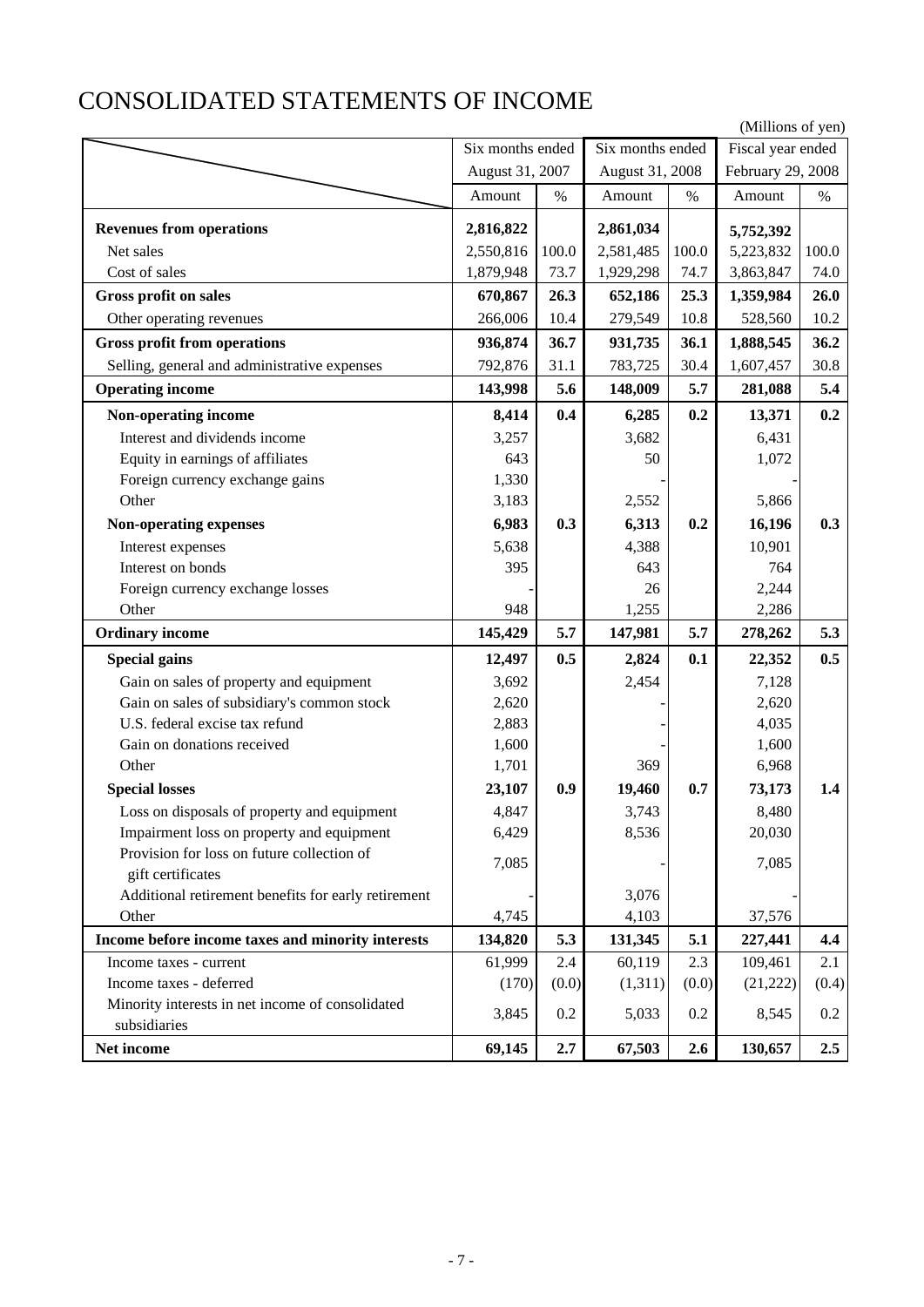# CONSOLIDATED STATEMENTS OF CHANGES IN NET ASSETS

**Six months ended August 31, 2007 (From March 1, 2007 to August 31, 2007)** (Millions of yen)

|                                                                                                    |              |                 | <b>Shareholders' equity</b> |                            |                                         |
|----------------------------------------------------------------------------------------------------|--------------|-----------------|-----------------------------|----------------------------|-----------------------------------------|
|                                                                                                    | Common stock | Capital surplus | Retained earnings           | Treasury stock,<br>at cost | <b>Total</b><br>shareholders'<br>equity |
| <b>Balance at February 28, 2007</b>                                                                | 50,000       | 766,185         | 1,124,892                   | (41,309)                   | 1,899,768                               |
| Increase (decrease) during the<br>period                                                           |              |                 |                             |                            |                                         |
| Cash dividends                                                                                     |              |                 | (25,744)                    |                            | (25,744)                                |
| Net income                                                                                         |              |                 | 69,145                      |                            | 69,145                                  |
| Purchase of treasury stock                                                                         |              |                 |                             | (46)                       | (46)                                    |
| Sales of treasury stock                                                                            |              |                 |                             |                            | 2                                       |
| Increase (decrease) resulting from<br>adoption of U.S. GAAP by U.S.<br>subsidiaries                |              |                 | 4                           |                            | 4                                       |
| Other                                                                                              |              |                 |                             | (0)                        | (0)                                     |
| Increase (decrease) of items during<br>the period except those included in<br>shareholders' equity |              |                 |                             |                            |                                         |
| Net increase (decrease) during the<br>period                                                       |              | 1               | 43,405                      | (46)                       | 43,360                                  |
| <b>Balance at August 31, 2007</b>                                                                  | 50,000       | 766,186         | 1,168,298                   | (41,355)                   | 1,943,129                               |

|                                                                                                    |                                                                                          | <b>Accumulated gains (losses) from valuation</b><br>and translation adjustments |                                                   |                                                                                                      |                                                                 |                                   |
|----------------------------------------------------------------------------------------------------|------------------------------------------------------------------------------------------|---------------------------------------------------------------------------------|---------------------------------------------------|------------------------------------------------------------------------------------------------------|-----------------------------------------------------------------|-----------------------------------|
|                                                                                                    | Unrealized<br>gains (losses)<br>on available-<br>for-sale<br>securities.<br>net of taxes | Unrealized<br>gains (losses)<br>on hedging<br>derivatives,<br>net of taxes      | Foreign<br>currency<br>translation<br>adjustments | <b>Total</b><br>accumulated<br>gains (losses)<br>from<br>valuation and<br>translation<br>adjustments | <b>Minority</b><br>interests in<br>consolidated<br>subsidiaries | <b>TOTAL NET</b><br><b>ASSETS</b> |
| <b>Balance at February 28, 2007</b>                                                                | (2,100)                                                                                  | (370)                                                                           | 9,500                                             | 7,029                                                                                                | 62,350                                                          | 1,969,149                         |
| Increase (decrease) during the<br>period                                                           |                                                                                          |                                                                                 |                                                   |                                                                                                      |                                                                 |                                   |
| Cash dividends                                                                                     |                                                                                          |                                                                                 |                                                   |                                                                                                      |                                                                 | (25,744)                          |
| Net income                                                                                         |                                                                                          |                                                                                 |                                                   |                                                                                                      |                                                                 | 69,145                            |
| Purchase of treasury stock                                                                         |                                                                                          |                                                                                 |                                                   |                                                                                                      |                                                                 | (46)                              |
| Sales of treasury stock                                                                            |                                                                                          |                                                                                 |                                                   |                                                                                                      |                                                                 | $\mathbf{2}$                      |
| Increase (decrease) resulting from<br>adoption of U.S. GAAP by U.S.<br>subsidiaries                |                                                                                          |                                                                                 |                                                   |                                                                                                      |                                                                 | 4                                 |
| Other                                                                                              |                                                                                          |                                                                                 |                                                   |                                                                                                      |                                                                 | (0)                               |
| Increase (decrease) of items during<br>the period except those included in<br>shareholders' equity | (7, 404)                                                                                 | 3                                                                               | 14,663                                            | 7,262                                                                                                | 8,104                                                           | 15,366                            |
| Net increase (decrease) during the<br>period                                                       | (7, 404)                                                                                 | 3                                                                               | 14,663                                            | 7,262                                                                                                | 8,104                                                           | 58,727                            |
| <b>Balance at August 31, 2007</b>                                                                  | (9,504)                                                                                  | (367)                                                                           | 24,164                                            | 14,291                                                                                               | 70,455                                                          | 2,027,876                         |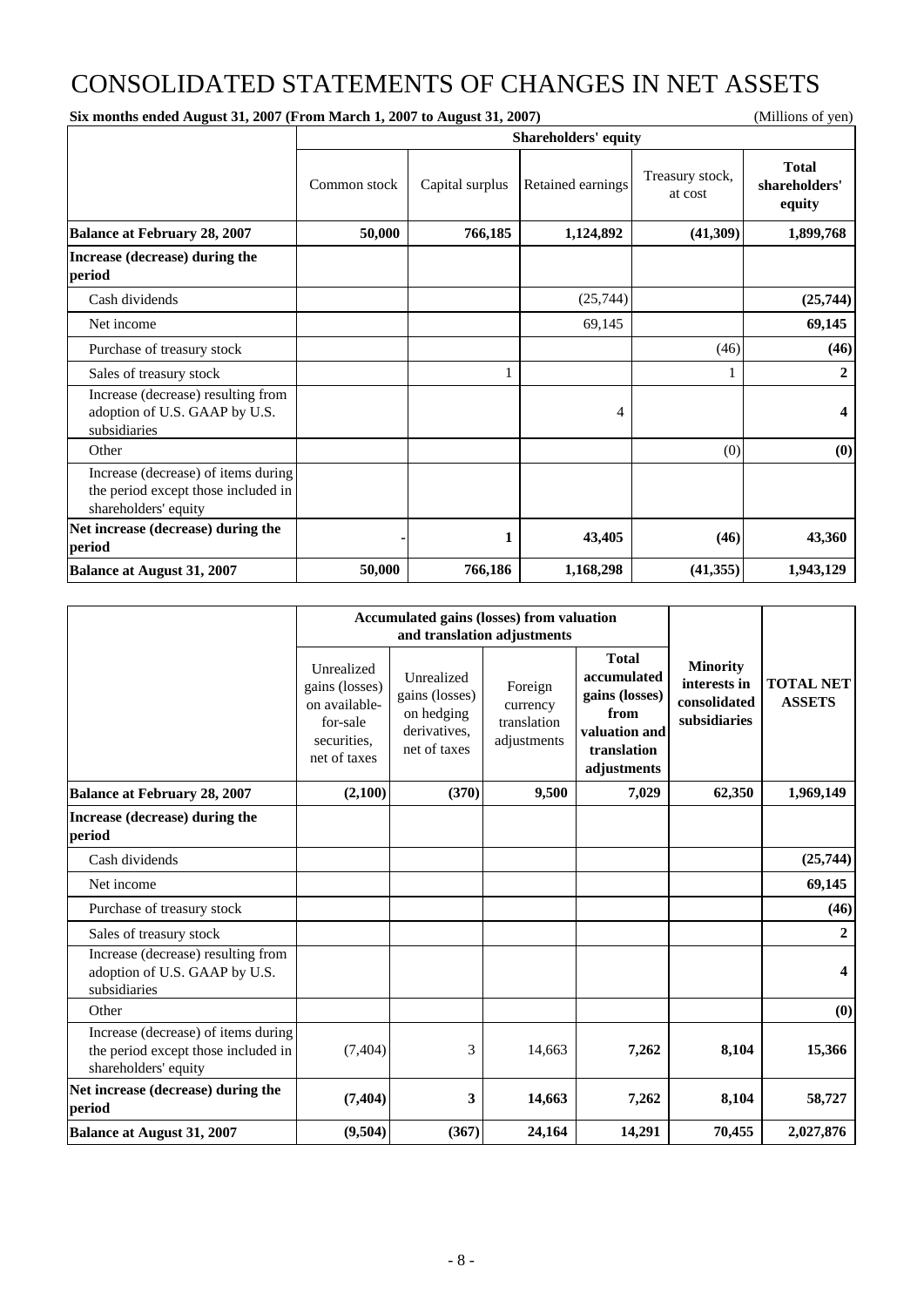# **Six months ended August 31, 2008 (From March 1, 2008 to August 31, 2008)** (Millions of yen) (Millions of yen)

|                                                                                                    | <b>Shareholders' equity</b> |                 |                   |                            |                                      |
|----------------------------------------------------------------------------------------------------|-----------------------------|-----------------|-------------------|----------------------------|--------------------------------------|
|                                                                                                    | Common stock                | Capital surplus | Retained earnings | Treasury stock,<br>at cost | <b>Total shareholders'</b><br>equity |
| <b>Balance at February 29, 2008</b>                                                                | 50,000                      | 731,621         | 1,205,042         | (6, 815)                   | 1,979,848                            |
| Increase (decrease) during the<br>period                                                           |                             |                 |                   |                            |                                      |
| Cash dividends                                                                                     |                             |                 | (26, 697)         |                            | (26,697)                             |
| Net income                                                                                         |                             |                 | 67,503            |                            | 67,503                               |
| Purchase of treasury stock                                                                         |                             |                 |                   | (157,984)                  | (157,984)                            |
| Sales of treasury stock                                                                            |                             | $\Omega$        |                   | 26                         | 26                                   |
| Cancellation of treasury stock                                                                     |                             | (155, 546)      |                   | 155,546                    |                                      |
| Increase (decrease) resulting from<br>adoption of U.S. GAAP by U.S.<br>subsidiaries                |                             |                 | 39                |                            | 39                                   |
| Other                                                                                              |                             |                 |                   | (1)                        | (1)                                  |
| Increase (decrease) of items<br>during the period except those<br>included in shareholders' equity |                             |                 |                   |                            |                                      |
| Net increase (decrease) during the<br>period                                                       |                             | (155, 546)      | 40,844            | (2, 413)                   | (117, 114)                           |
| <b>Balance at August 31, 2008</b>                                                                  | 50,000                      | 576,075         | 1,245,886         | (9,228)                    | 1,862,733                            |

|                                                                                                    |                                                                                          | <b>Accumulated gains (losses) from valuation</b><br>and translation adjustments |                                                   |                                                                                                      |                                   |                                                                 |                                   |
|----------------------------------------------------------------------------------------------------|------------------------------------------------------------------------------------------|---------------------------------------------------------------------------------|---------------------------------------------------|------------------------------------------------------------------------------------------------------|-----------------------------------|-----------------------------------------------------------------|-----------------------------------|
|                                                                                                    | Unrealized<br>gains (losses)<br>on available-<br>for-sale<br>securities.<br>net of taxes | Unrealized<br>gains (losses)<br>on hedging<br>derivatives.<br>net of taxes      | Foreign<br>currency<br>translation<br>adjustments | <b>Total</b><br>accumulated<br>gains (losses)<br>from<br>valuation and<br>translation<br>adjustments | <b>Subscriptions</b><br>to shares | <b>Minority</b><br>interests in<br>consolidated<br>subsidiaries | <b>TOTAL NET</b><br><b>ASSETS</b> |
| <b>Balance at February 29, 2008</b>                                                                | 3,885                                                                                    | (676)                                                                           | 1,961                                             | 5,170                                                                                                |                                   | 73,020                                                          | 2,058,038                         |
| Increase (decrease) during the<br>period                                                           |                                                                                          |                                                                                 |                                                   |                                                                                                      |                                   |                                                                 |                                   |
| Cash dividends                                                                                     |                                                                                          |                                                                                 |                                                   |                                                                                                      |                                   |                                                                 | (26,697)                          |
| Net income                                                                                         |                                                                                          |                                                                                 |                                                   |                                                                                                      |                                   |                                                                 | 67,503                            |
| Purchase of treasury stock                                                                         |                                                                                          |                                                                                 |                                                   |                                                                                                      |                                   |                                                                 | (157,984)                         |
| Sales of treasury stock                                                                            |                                                                                          |                                                                                 |                                                   |                                                                                                      |                                   |                                                                 | 26                                |
| Cancellation of treasury stock                                                                     |                                                                                          |                                                                                 |                                                   |                                                                                                      |                                   |                                                                 |                                   |
| Increase (decrease) resulting from<br>adoption of U.S. GAAP by U.S.<br>subsidiaries                |                                                                                          |                                                                                 |                                                   |                                                                                                      |                                   |                                                                 | 39                                |
| Other                                                                                              |                                                                                          |                                                                                 |                                                   |                                                                                                      |                                   |                                                                 | (1)                               |
| Increase (decrease) of items<br>during the period except those<br>included in shareholders' equity | (1,221)                                                                                  | 193                                                                             | (25,358)                                          | (26, 386)                                                                                            | 395                               | 3,210                                                           | (22,780)                          |
| Net increase (decrease) during the<br>period                                                       | (1,221)                                                                                  | 193                                                                             | (25,358)                                          | (26,386)                                                                                             | 395                               | 3,210                                                           | (139, 895)                        |
| Balance at August 31, 2008                                                                         | 2,663                                                                                    | (483)                                                                           | (23,396)                                          | (21,216)                                                                                             | 395                               | 76,230                                                          | 1,918,143                         |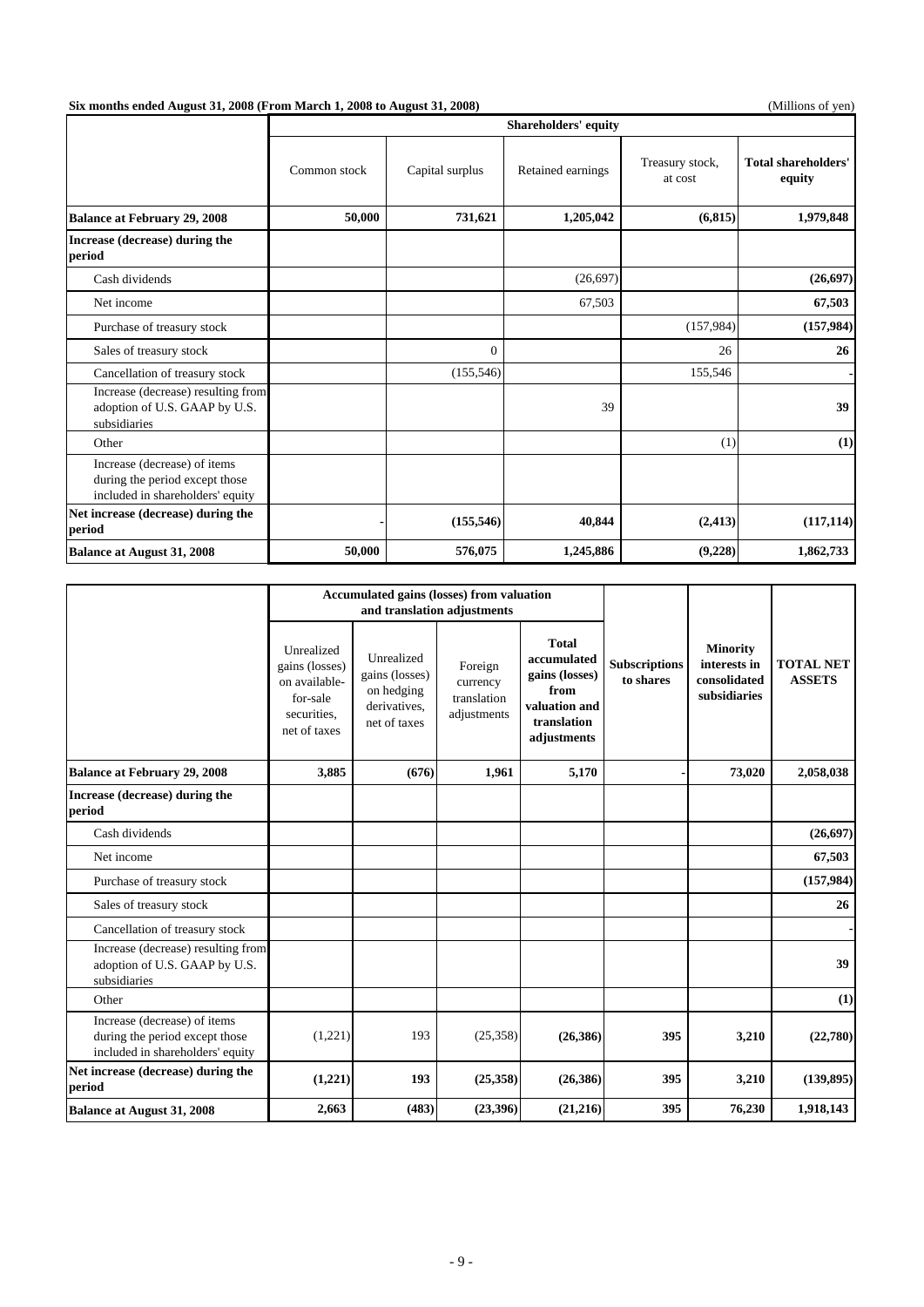|  | Fiscal year ended February 29, 2008 (From March 1, 2007 to February 29, 2008) |
|--|-------------------------------------------------------------------------------|
|  |                                                                               |

 $\mathbf{r}$ 

**(Millions of yen)** 

|                                                                                               |              |                 | <b>Shareholders' equity</b> |                            |                                  |
|-----------------------------------------------------------------------------------------------|--------------|-----------------|-----------------------------|----------------------------|----------------------------------|
|                                                                                               | Common stock | Capital surplus | Retained earnings           | Treasury stock,<br>at cost | Total<br>shareholders'<br>equity |
| <b>Balance at February 28, 2007</b>                                                           | 50,000       | 766,185         | 1,124,892                   | (41, 309)                  | 1,899,768                        |
| Increase (decrease) for the year                                                              |              |                 |                             |                            |                                  |
| Cash dividends                                                                                |              |                 | (50, 536)                   |                            | (50, 536)                        |
| Net income                                                                                    |              |                 | 130,657                     |                            | 130,657                          |
| Purchase of treasury stock                                                                    |              |                 |                             | (76)                       | (76)                             |
| Sales of treasury stock                                                                       |              | $\overline{2}$  |                             | 5                          | 8                                |
| Cancellation of treasury stock                                                                |              | (34, 565)       |                             | 34,565                     |                                  |
| Increase (decrease) resulting from<br>adoption of U.S. GAAP by U.S.<br>subsidiaries           |              |                 | 27                          |                            | 27                               |
| Other                                                                                         |              |                 |                             | (1)                        | (1)                              |
| Increase (decrease) of items for the year<br>except those included in shareholders'<br>equity |              |                 |                             |                            |                                  |
| Net increase (decrease) for the year                                                          |              | (34, 563)       | 80,149                      | 34,493                     | 80,079                           |
| <b>Balance at February 29, 2008</b>                                                           | 50,000       | 731,621         | 1,205,042                   | (6, 815)                   | 1,979,848                        |

|                                                                                               |                                                                                          | <b>Accumulated gains (losses) from valuation</b>                                  |                                                   |                                                                                                      |                                                                 |                                   |
|-----------------------------------------------------------------------------------------------|------------------------------------------------------------------------------------------|-----------------------------------------------------------------------------------|---------------------------------------------------|------------------------------------------------------------------------------------------------------|-----------------------------------------------------------------|-----------------------------------|
|                                                                                               |                                                                                          |                                                                                   | and translation adjustments                       |                                                                                                      |                                                                 |                                   |
|                                                                                               | Unrealized<br>gains (losses)<br>on available-<br>for-sale<br>securities.<br>net of taxes | <b>Unrealized</b><br>gains (losses)<br>on hedging<br>derivatives.<br>net of taxes | Foreign<br>currency<br>translation<br>adjustments | <b>Total</b><br>accumulated<br>gains (losses)<br>from valuation<br>and<br>translation<br>adjustments | <b>Minority</b><br>interests in<br>consolidated<br>subsidiaries | <b>TOTAL NET</b><br><b>ASSETS</b> |
| <b>Balance at February 28, 2007</b>                                                           | (2,100)                                                                                  | (370)                                                                             | 9,500                                             | 7,029                                                                                                | 62,350                                                          | 1,969,149                         |
| Increase (decrease) for the year                                                              |                                                                                          |                                                                                   |                                                   |                                                                                                      |                                                                 |                                   |
| Cash dividends                                                                                |                                                                                          |                                                                                   |                                                   |                                                                                                      |                                                                 | (50, 536)                         |
| Net income                                                                                    |                                                                                          |                                                                                   |                                                   |                                                                                                      |                                                                 | 130,657                           |
| Purchase of treasury stock                                                                    |                                                                                          |                                                                                   |                                                   |                                                                                                      |                                                                 | (76)                              |
| Sales of treasury stock                                                                       |                                                                                          |                                                                                   |                                                   |                                                                                                      |                                                                 | 8                                 |
| Cancellation of treasury stock                                                                |                                                                                          |                                                                                   |                                                   |                                                                                                      |                                                                 |                                   |
| Increase (decrease) resulting from<br>adoption of U.S. GAAP by U.S.<br>subsidiaries           |                                                                                          |                                                                                   |                                                   |                                                                                                      |                                                                 | 27                                |
| Other                                                                                         |                                                                                          |                                                                                   |                                                   |                                                                                                      |                                                                 | (1)                               |
| Increase (decrease) of items for the year<br>except those included in shareholders'<br>equity | 5,985                                                                                    | (305)                                                                             | (7,538)                                           | (1,859)                                                                                              | 10,669                                                          | 8,810                             |
| Net increase (decrease) for the year                                                          | 5,985                                                                                    | (305)                                                                             | (7,538)                                           | (1,859)                                                                                              | 10,669                                                          | 88,889                            |
| <b>Balance at February 29, 2008</b>                                                           | 3,885                                                                                    | (676)                                                                             | 1,961                                             | 5,170                                                                                                | 73,020                                                          | 2,058,038                         |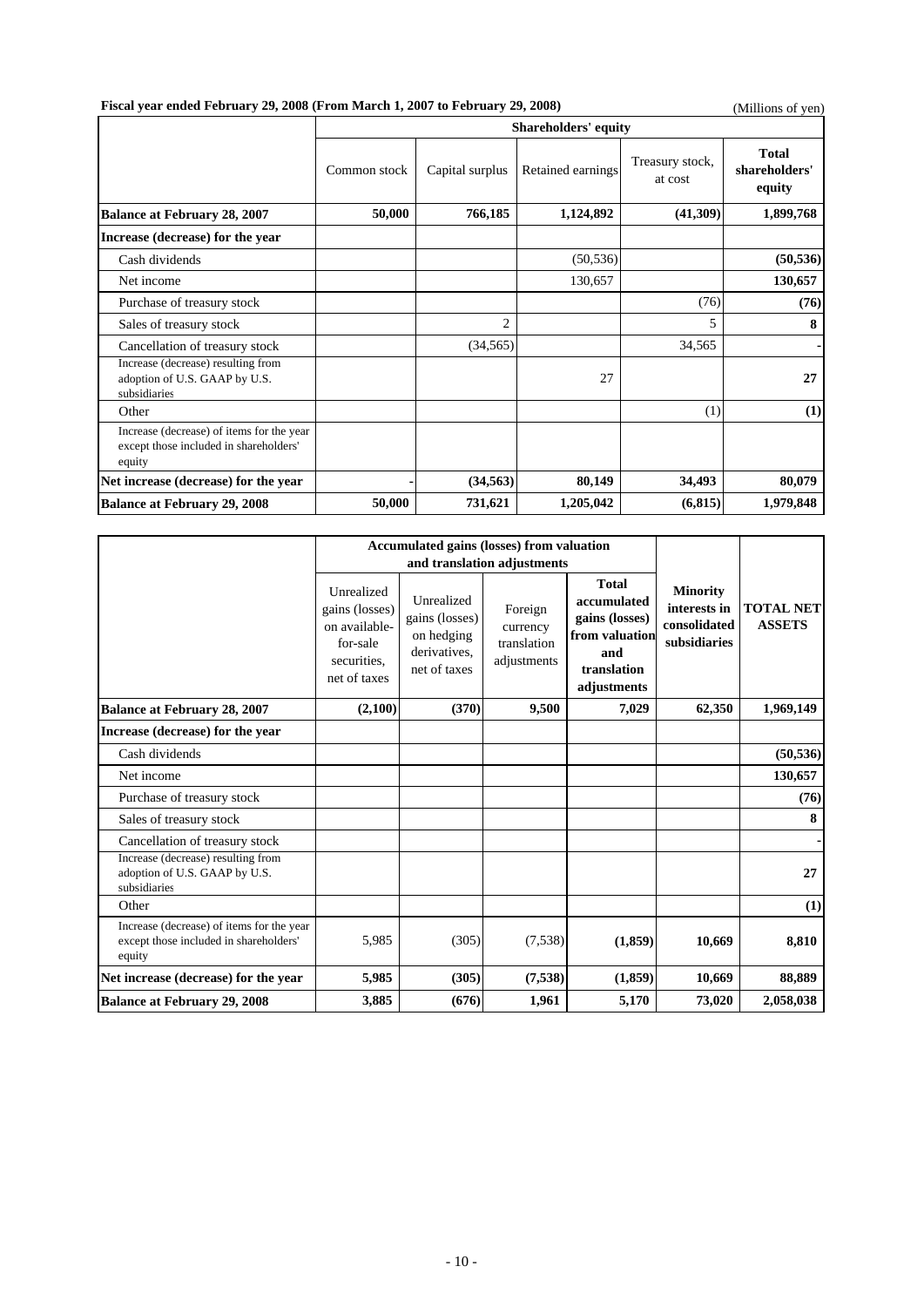## CONSOLIDATED STATEMENTS OF CASH FLOWS

|                                                                              |              |              | (Millions of yen) |
|------------------------------------------------------------------------------|--------------|--------------|-------------------|
|                                                                              | Six months   | Six months   | Fiscal year       |
|                                                                              | ended August | ended August | ended February    |
|                                                                              | 31, 2007     | 31, 2008     | 29, 2008          |
|                                                                              | Amount       | Amount       | Amount            |
| Cash flows from operating activities:                                        |              |              |                   |
| Income before income taxes and minority interests                            | 134,820      | 131,345      | 227,441           |
| Depreciation and amortization                                                | 68,727       | 69,845       | 143,642           |
| Impairment loss on property and equipment                                    | 6,429        | 8,536        | 20,030            |
| Increase in allowance for bonuses to employees                               | 3,571        | 2,047        | 984               |
| Increase in prepaid pension cost                                             | (3,381)      | (1,823)      | (6,701)           |
| Interest and dividends income                                                | (3,257)      | (3,682)      | (6, 431)          |
| Interest expenses and interest on bonds                                      | 6,034        | 5,031        | 11,665            |
| Foreign currency exchange losses (gains)                                     | (1, 915)     | 383          | 789               |
| Equity in earnings of affiliates                                             | (643)        | (50)         | (1,072)           |
| Gain on sales of property and equipment                                      | (3,692)      | (2, 454)     | (7, 128)          |
| Loss on disposals of property and equipment                                  | 4,847        | 3,743        | 8,480             |
| Gain on sales of subsidiary's common stock                                   | (2,620)      |              | (2,620)           |
| Increase in notes and accounts receivable, trade                             | (8, 851)     | (14, 311)    | (333)             |
| Increase in trade accounts receivable - financial services                   | (3,246)      | (1,711)      | (3,167)           |
| (Increase) decrease in inventories                                           | 2,239        | (687)        | 1,463             |
| Increase in notes and accounts payable, trade                                | 46,022       | 50,229       | 5,191             |
| Increase in deposits received                                                |              | 31,393       |                   |
| Proceeds from loans in banking business                                      | 4,400        | 10,000       |                   |
| Net increase in deposits received in banking business                        | 16,273       | 3,784        | 36,037            |
| Net (increase) decrease in call loan in banking business                     | 122,600      | (6,500)      | 107,800           |
| Net decrease in ATM-related temporary accounts                               |              | (50, 105)    |                   |
| Other                                                                        | 17,432       | 45,651       | 40,317            |
| Sub-total                                                                    | 405,790      | 280,667      | 576,391           |
| Interest and dividends received                                              | 2,423        | 2,624        | 4,474             |
| Interest paid                                                                | (6, 351)     | (4,674)      | (11, 576)         |
| Income taxes paid                                                            | (40, 665)    | (39, 288)    | (103,909)         |
| Net cash provided by operating activities                                    | 361,197      | 239,327      | 465,380           |
| Cash flows from investing activities:                                        |              |              |                   |
| Acquisition of property and equipment                                        | (86, 341)    | (78, 802)    | (177, 357)        |
| Proceeds from sales of property and equipment                                | 11,107       | 23,328       | 20,213            |
| Acquisition of intangible assets                                             | (10,078)     | (7,023)      | (16, 842)         |
| Payment for purchase of investments in securities                            | (246, 736)   | (191, 757)   | (454, 543)        |
| Proceeds from sales and maturity of investments in securities                | 199,602      | 160,417      | 449,104           |
| Acquisition of investments in newly consolidated subsidiary                  | (6,714)      |              | (7,108)           |
| Proceeds from acquisition of investments in newly consolidated subsidiaries  | 2,360        |              | 2,360             |
| Payment of loans receivable                                                  | (35)         | (202)        | (637)             |
| Collection of loans receivable                                               | 875          | 672          | 2,087             |
| Payment for long-term leasehold deposits and advances for store construction | (9,764)      | (12, 875)    | (29, 757)         |
| Refund of long-term leasehold deposits                                       | 16,155       | 15,030       | 30,924            |
| Proceeds from deposits from tenants                                          | 2,249        | 1,413        | 5,535             |
| Refund of deposits from tenants                                              | (1,754)      | (1,676)      | (3, 449)          |
| Other                                                                        | (4,790)      | 3,186        | (57, 715)         |
| Net cash used in investing activities                                        | (133, 863)   | (88, 287)    | (237, 184)        |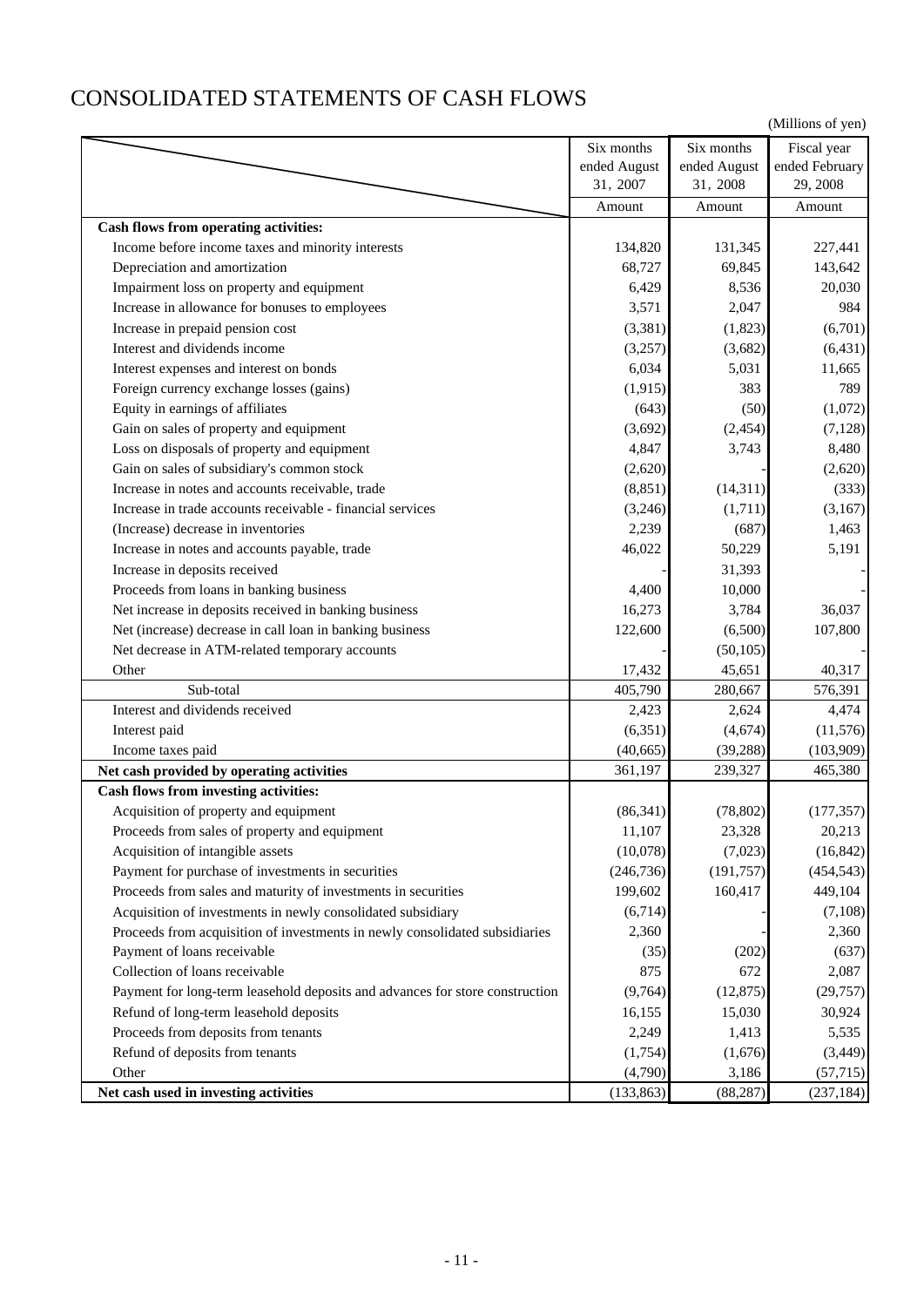|                                                              |              |              | (Millions of yen) |
|--------------------------------------------------------------|--------------|--------------|-------------------|
|                                                              | Six months   | Six months   | Fiscal year       |
|                                                              | ended August | ended August | ended February    |
|                                                              | 31, 2007     | 31, 2008     | 29, 2008          |
|                                                              | Amount       | Amount       | Amount            |
| <b>Cash flows from financing activities:</b>                 |              |              |                   |
| Net increase (decrease) in short-term loans                  | (35,660)     | 22,239       | (39, 231)         |
| Proceeds from long-term loans                                | 46,000       | 17,900       | 65,869            |
| Repayment of long-term loans                                 | (32, 642)    | (33,489)     | (67, 354)         |
| Proceeds from commercial paper                               | 350,274      | 344,780      | 715,519           |
| Payment for redemption of commercial paper                   | (357, 035)   | (344, 229)   | (725,063)         |
| Proceeds from issuance of bonds                              |              | 99,616       |                   |
| Payment for redemption of bonds                              | (30,000)     | (390)        | (30, 390)         |
| Dividends paid                                               | (25, 721)    | (27, 116)    | (50, 498)         |
| Capital contribution from minority interests                 | 435          |              | 435               |
| Dividends paid for minority interests                        |              | (2,782)      | (3,240)           |
| Payment for acquisition of treasury stock                    |              | (158,093)    |                   |
| Other                                                        | (4,823)      | (1,006)      | 3,818             |
| Net cash (used in) provided by financing activities          | (89, 174)    | (82, 572)    | (130, 136)        |
| Effect of exchange rate changes on cash and cash equivalents | 866          | (627)        | (422)             |
| Net increase (decrease) in cash and cash equivalents         | 139,026      | 67,839       | 97,636            |
| Cash and cash equivalents at beginning of period             | 570,133      | 667,770      | 570,133           |
| Cash and cash equivalents at end of period                   | 709,160      | 735,610      | 667,770           |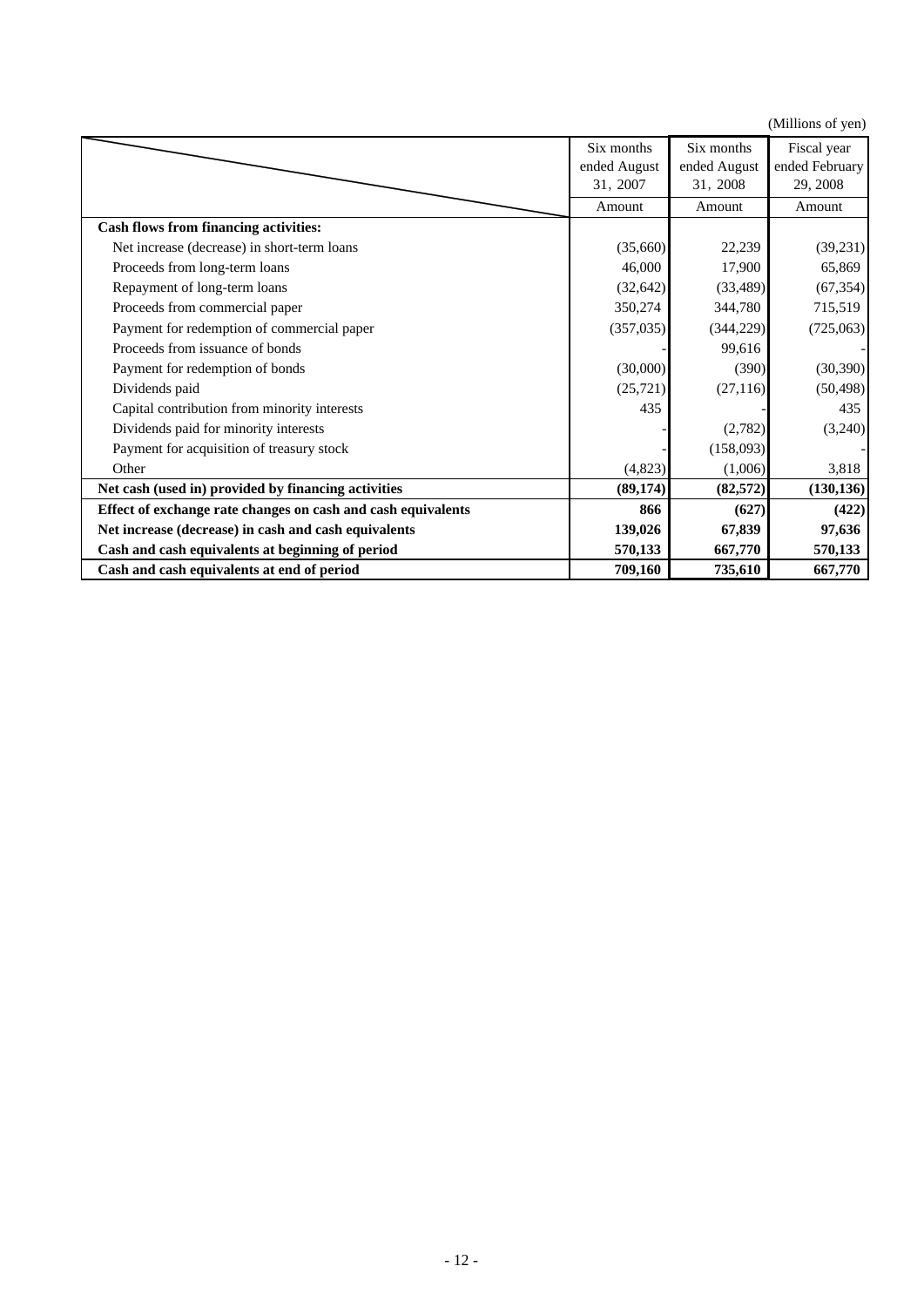### **Significant Accounting Policies for the Preparation of Interim Consolidated Financial Statements**

1. Scope of consolidation

(1) Number of consolidated subsidiaries: 83

Major consolidated subsidiaries: Seven-Eleven Japan Co., Ltd., Ito-Yokado Co., Ltd., Millennium Retailing, Inc., Sogo Co., Ltd., THE SEIBU DEPARTMENT STORES, LTD., Seven & i Food Systems Co., Ltd., Seven Bank, Ltd., York-Benimaru Co., Ltd. and 7-Eleven, Inc.

Consolidated subsidiaries increased by two, due to the establishment of SEVEN-ELEVEN CHINA CO., LTD. and Seven & i Netmedia Co., Ltd. On the other hand, consolidated subsidiaries decreased because FUJIKOSHI CO., LTD merged with its three subsidiaries.

(2) Number of unconsolidated subsidiaries: 1

Name: 7-Eleven, Limited

Reason for non-consolidation: Its total assets, sales, the Company's portion of its interim net income or loss, retained earnings and the effect on the Company's Interim Consolidated Financial Statements are not considered material.

#### 2. Application of the equity method

(1) Number of unconsolidated subsidiaries to which the equity method was applied: 0

- (2) Number of affiliates to which the equity method was applied: 13 Major affiliate: PRIME DELICA CO., LTD.
- (3) Name of unconsolidated subsidiary to which the equity method was not applied: 7-Eleven, Limited

Reason for not applying the equity method: The Company's portion of its interim net income or loss (as calculated by the equity method), retained earnings (as calculated by the equity method) and the effect on the Company's Interim Consolidated Financial Statements are not considered material.

- (4) Procedure for applying the equity method
	- (a) The affiliates which have different half-year closing dates are included in the Interim Consolidated Financial Statements based on their respective fiscal half year-end.
	- (b) The advance to an affiliate that has negative net assets is reduced.
- 3. Interim accounting period of consolidated subsidiaries

The fiscal half year-end of some subsidiaries is June 30. The interim financial statements of such subsidiaries as of and for the half year ended June 30 are used in preparing the Interim Consolidated Financial Statements of the Company. All material transactions during the period from July 1 to August 31 are adjusted for in the consolidation process.

The interim closing date of a certain subsidiary is September 30. Pro forma interim financial statements as of August 31 prepared in a manner that is substantially identical to the preparation of the official fiscal half year-end financial statements were prepared in order to facilitate its consolidation.

4. Summary of significant accounting policies

(1) Valuation method for major assets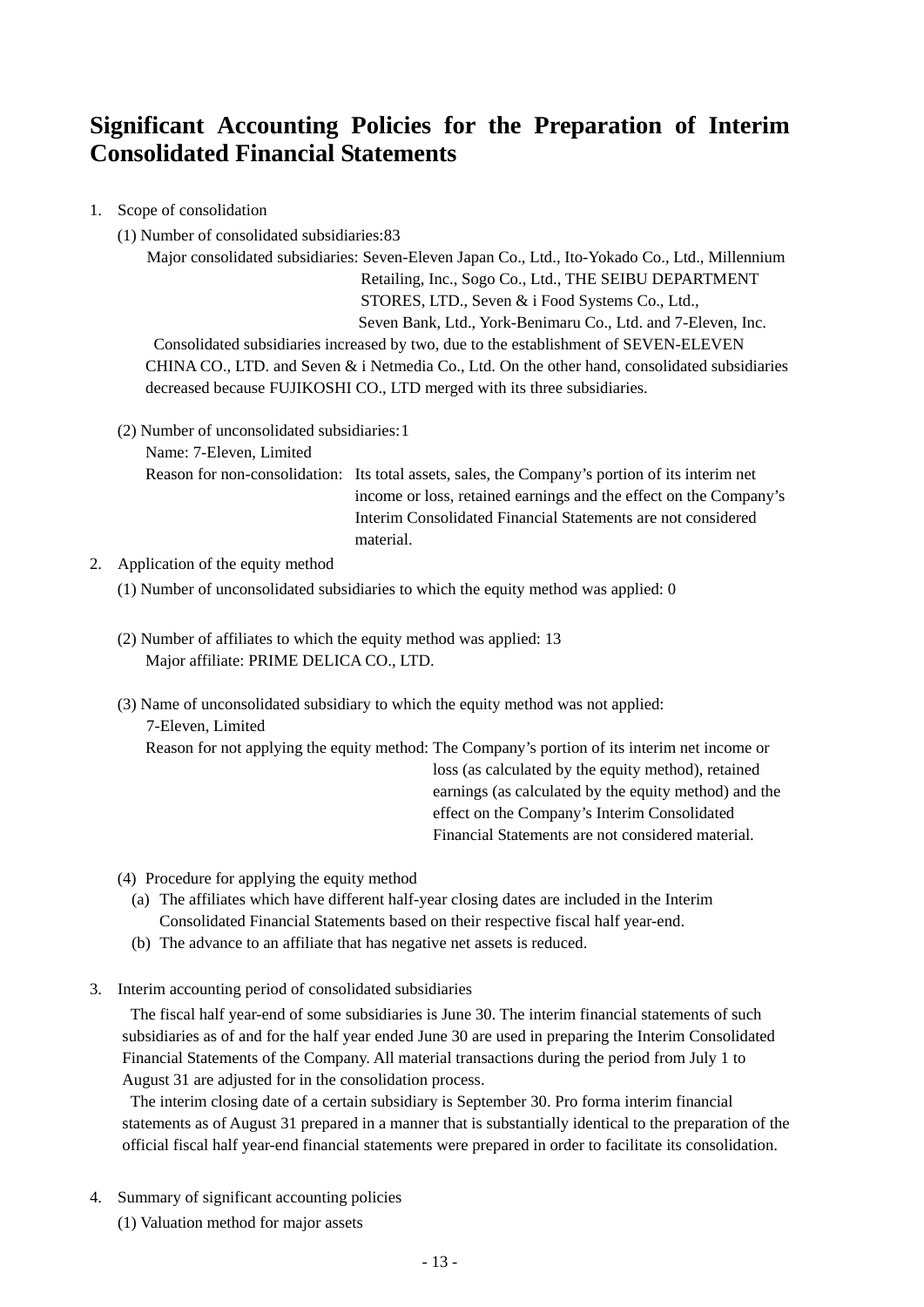#### (a) Valuation method for securities

(I) Held-to-maturity debt securities are carried at amortized cost.

 (II) Available-for-sale securities are classified into two categories, where: (i) the fair value is available and (ii) the fair value is not available.

(i) Securities whose fair value is available are valued at the quoted market price prevailing at the end of the interim period. Net unrealized gains or losses on these securities are reported as a separate component of net assets at a net-of-tax amount. Cost of sales is determined using the moving-average method.

(ii) Securities whose fair value is not available are valued at cost, mainly determined using the moving-average method.

(b) Valuation method for derivatives

Derivative financial instruments are valued at fair value.

- (c) Valuation method for inventories
	- (I) Merchandise:

Inventories are valued principally at the lower of cost or market. Cost is determined principally by the average retail method for domestic consolidated subsidiaries and by the LIFO method for foreign consolidated subsidiaries.

(II) Supplies:

Supplies are carried at cost which is mainly determined by the last purchase price method.

#### (2) Depreciation and amortization

(a) Property and equipment

Depreciation of property and equipment is computed generally using the declining-balance method for the Company and its domestic consolidated subsidiaries except for the domestic consolidated subsidiaries in the department store business and using the straight-line method for the domestic consolidated subsidiaries in the department store business and foreign consolidated subsidiaries.

#### Supplemental information

In accordance with the amendment of the Corporation Tax Law, the Company and its domestic consolidated subsidiaries depreciate their property and equipment acquired on or before March 31, 2007 up to one yen over five years evenly from the fiscal year following the year in which accumulated depreciation amount reaches 95% of the acquisition cost based on the previous depreciation method. Impact of this application on the Consolidated Statement of Income was immaterial.

(b) Intangible assets

Intangible assets are amortized using the straight-line method for the Company and domestic consolidated subsidiaries. Software for internal use is amortized using the straight-line method over an estimated useful life of 5 years.

#### (3) Accounting for deferred assets

New organization costs are amortized using the straight-line method over 5 years, or charged to income if immaterial.

#### (4) Allowances

(a) Allowance for doubtful accounts

Allowance for doubtful accounts is provided in an amount sufficient to cover probable losses on collection. It consists of the estimated uncollectible amount with respect to certain identified doubtful receivables and an amount calculated using the actual historical rate of losses.

(b) Allowance for sales promotion expenses

Allowance for sales promotion expenses is provided for the use of points given to customers at the amount expected to be used on the balance sheet date in accordance with the sales promotion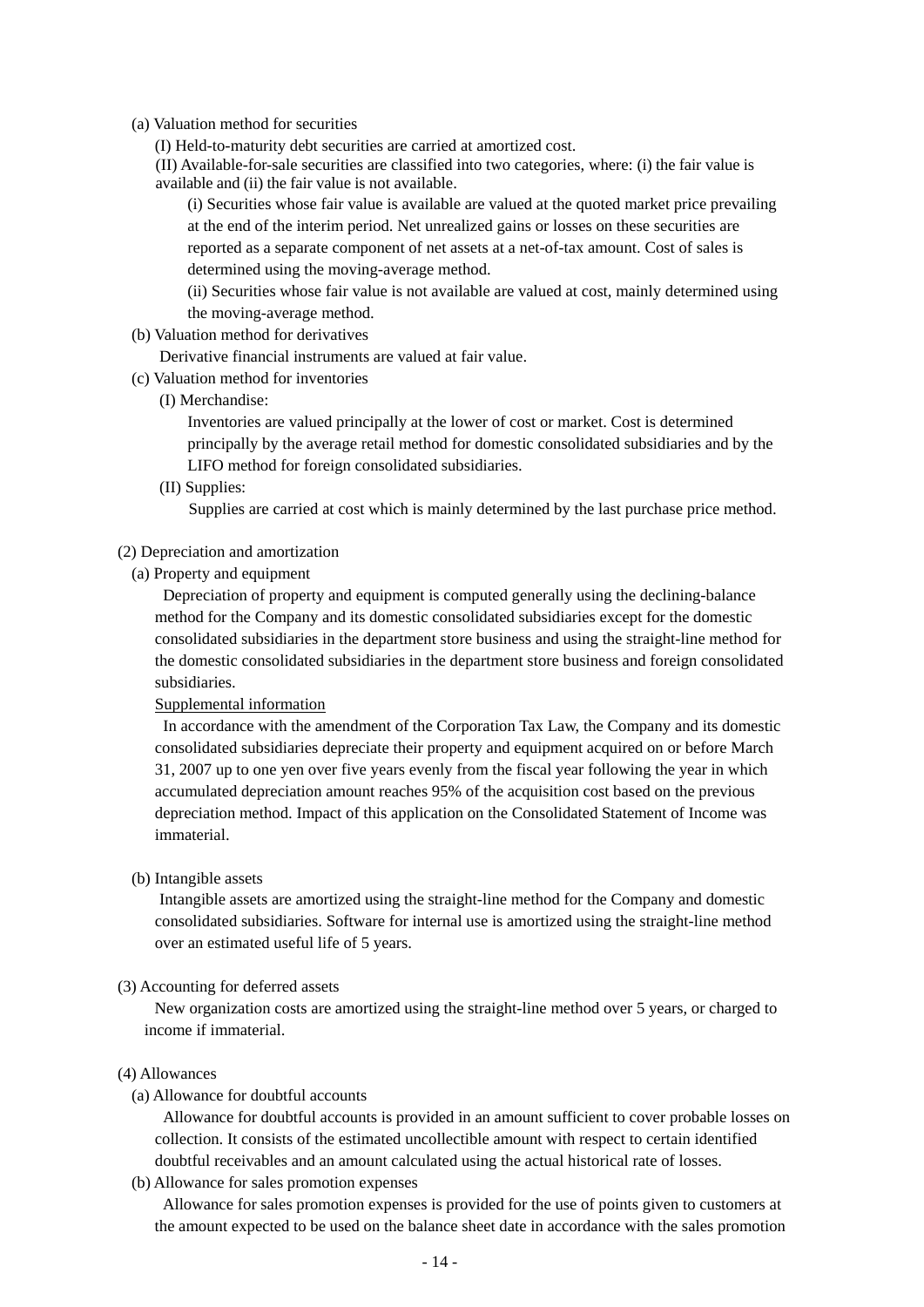point card program. In the department store business, estimated costs of sales for goods to be purchased by coupon tickets issued through point system are provided for.

(c) Allowance for loss on future collection of gift certificates

Allowance for loss on future collection of gift certificates issued by certain domestic consolidated subsidiaries is provided for collection of gift certificates recognized as income after certain periods from their issuance. The amount is calculated using the historical results of collection.

(d) Allowance for bonuses to employees

Allowance for bonuses to employees is provided at the amount expected to be paid in respect of the calculation period ended on the balance sheet date.

- (e) Allowance for bonuses to directors and corporate auditors Allowance for bonuses to directors and corporate auditors is provided at the amount estimated to be paid.
- (f) Allowance for accrued pension and severance costs (Prepaid pension cost)

Allowance for accrued pension and severance costs is provided at the amount incurred during the current interim period, which is based on the estimated present value of the projected benefit obligation less the estimated fair value of plan assets at the end of this year. The excess amount of the estimated fair value of the plan assets over the estimated present value of projected benefit obligation adjusted by unrecognized actuarial differences at August 31, 2008 is recorded as prepaid pension cost. Also, certain domestic consolidated subsidiaries and consolidated subsidiaries in the United States provide allowance for accrued pension and severance cost.

Unrecognized actuarial differences are amortized on a straight-line basis over the period of mainly 10 years from the next year in which they arise which is shorter than the average remaining years of service of the eligible employees. Unrecognized prior service costs are amortized on a straight-line basis over the period of mainly 5 years.

(g) Allowance for retirement benefits to directors and corporate auditors

Allowance for retirement benefits to directors and corporate auditors is provided in accordance with the Company's internal policy. The Company and certain consolidated subsidiaries abolished the program of retirement benefits to directors and corporate auditors, and certain consolidated subsidiaries decided to pay it at the time of their resignation.

 (5) Foreign currency translation for major assets and liabilities denominated in foreign currency All assets and liabilities of the Company and its domestic consolidated subsidiaries denominated in foreign currencies are translated into Japanese yen at the exchange rate in effect at the respective balance sheet dates. Translation gains or losses are included in the accompanying Consolidated Statements of Income.

All balance sheets accounts of foreign subsidiaries are translated into Japanese yen at the exchange rate in effect at the respective balance sheet dates except for shareholders' equity, which is translated at the historical rates. All income and expense accounts are translated at the average exchange rate for the period. The resulting translation adjustments are included in the accompanying Consolidated Balance Sheets under "Foreign currency translation adjustments" and "Minority interests in consolidated subsidiaries".

#### (6) Leases

The Company and its domestic consolidated subsidiaries account for finance leases, except those for which ownership of the leased assets is considered to be transferred to the lessee, as operating leases.

Foreign subsidiaries mainly account for finance leases as assets and obligations at an amount equal to the present value of future minimum lease payments, during the lease term.

#### (7) Hedge accounting

(a) Hedge accounting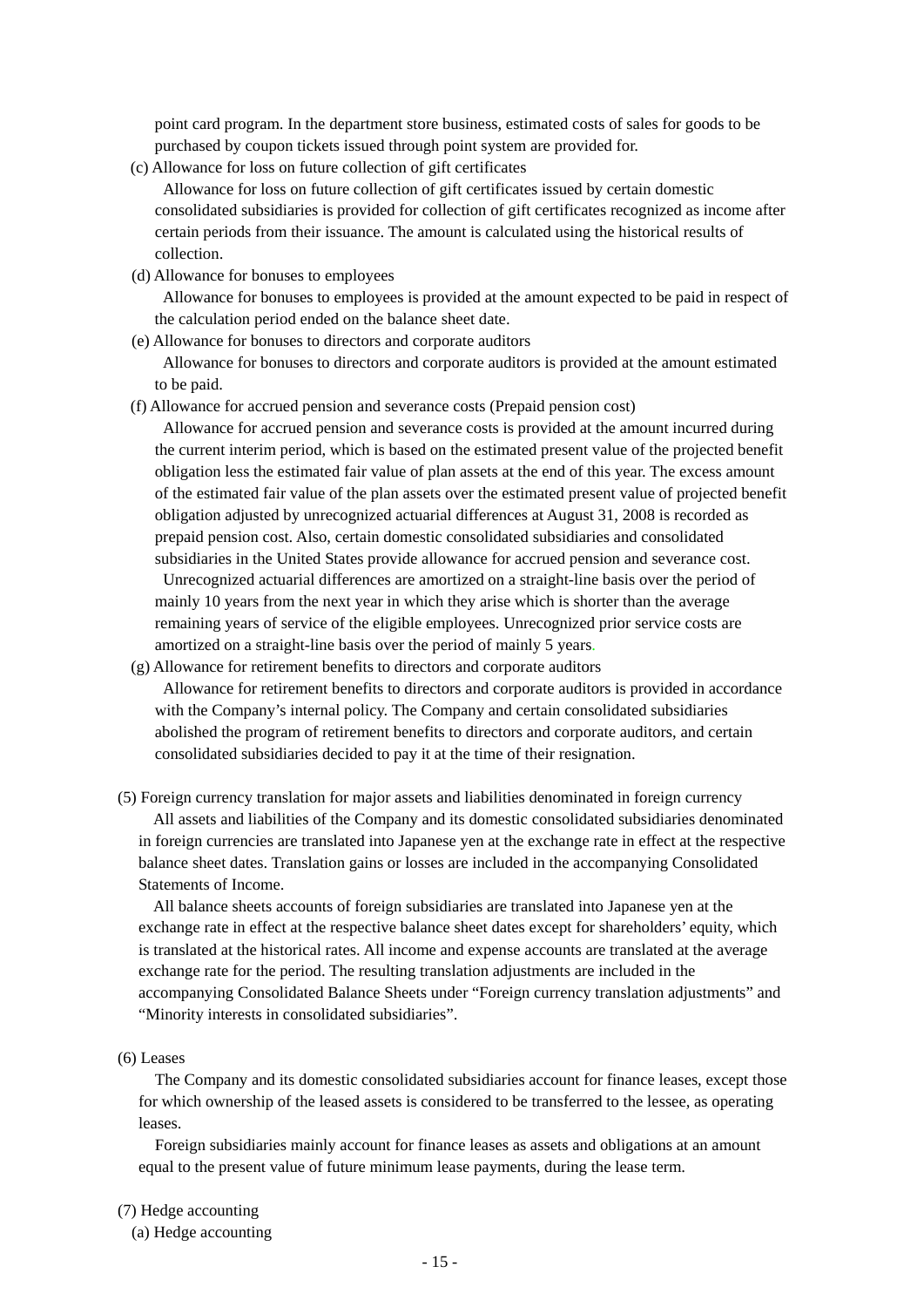If interest rate swap contracts are used as hedges and meet certain hedging criteria, the recognition of gains and losses resulting from the changes in fair value of interest rate swap contracts is deferred until the related gains and losses on the hedged items are recognized. However, certain interest rate swap contracts which meet specific hedging criteria are not measured at market value but the differences between the paid and received amount under the swap contracts are recognized and included in interest income or expense as incurred.

(b) Hedge instruments and hedged items

 Hedge instruments---Interest swap Hedged items--Loans payable

(c) Hedging policies

The Company and its subsidiaries have policies to utilize derivative instruments for the purposes of hedging their exposure to fluctuations in foreign currency rates and interest rates and reducing financing costs. The Company and its subsidiaries do not hold or issue derivative instruments for trading or speculative purposes.

(d) Assessing hedge effectiveness

The hedge effectiveness for interest rate swap contracts is assessed quarterly except for those that meet specific hedging criteria.

#### (8) Other accounting issues

- (a) Accounting for franchised stores in convenience store operations 7-Eleven, Inc. includes the assets, liabilities, net assets and results of operations of its franchised stores in its consolidated financial statements. Seven-Eleven Japan Co., Ltd. recognizes franchise fees from its franchised stores as revenues and includes it in "Other operating revenues".
- (b) Accounting for consumption taxes and excise tax

The Japanese consumption taxes withheld and consumption taxes paid are not included in the accompanying Consolidated Statements of Income. The excise tax levied in the U.S. and Canada is included in the revenues from operations.

5. Cash and cash equivalents

Cash and cash equivalents in the accompanying Consolidated Statements of Cash Flows are comprised of cash on hand, demand deposits and short-term investments with maturities of three months or less from the date of acquisition, that are liquid, readily convertible into cash and are subject to minimum risk of price fluctuation.

### **Changes in method of presentation**

(Consolidated Statements of Cash Flows)

- 1. Increase in deposits received in Consolidated Statement of Cash Flows from operating activities, which was included in Other for the six months end of August 31, 2007, was separately presented due to the materiality. Increase in deposits received included in Other for the six months ended August 31, 2007 totaled 2,042 million yen.
- 2. Net decrease in ATM-related temporary accounts in Consolidated Statement of Cash Flows from operating activities, which was included in Other for the six months end of August 31, 2007, was separately presented due to the materiality. Net decrease in ATM-related temporary accounts included in Other for the six months ended August 31, 2007 totaled 1,652 million yen.
- 3. Payment for acquisition of treasury stock in Consolidated Statement of Cash Flows from financing activities, which was included in Other for the six months end of August 31, 2007, was separately presented due to the materiality. Payment for acquisition of treasury stock included in Other for the six months ended August 31, 2007 totaled 46 million yen.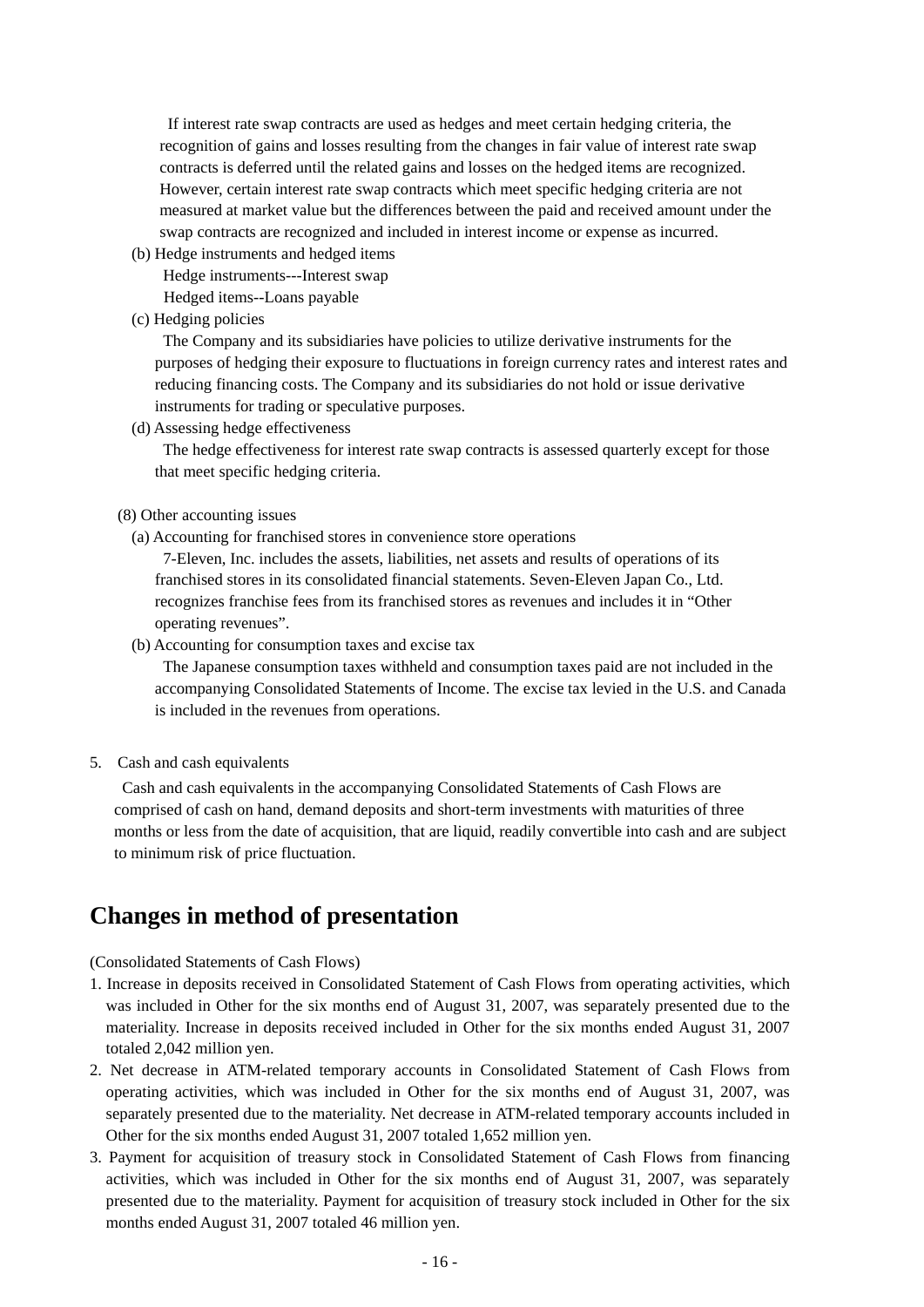## **Notes to Interim Consolidated Financial Statements**

*Consolidated Balance Sheets;* 

1. Accumulated depreciation of Property and equipment

|                          |                          |                          | (Millions of yen)          |
|--------------------------|--------------------------|--------------------------|----------------------------|
|                          | As of August 31,<br>2007 | As of August 31,<br>2008 | As of February 29,<br>2008 |
| Accumulated depreciation | 1,121,015                | 1,172,520                | 1,148,496                  |

### 2. Assets pledged as collateral

|                                                                      |                          |                          | (Millions of yen)          |
|----------------------------------------------------------------------|--------------------------|--------------------------|----------------------------|
|                                                                      | As of August 31,<br>2007 | As of August 31,<br>2008 | As of February 29,<br>2008 |
| Other current assets                                                 | 2,274                    | 2,268                    | 2,274                      |
| Buildings and structures                                             | 66,487                   | 58,237                   | 61,594                     |
| Furniture, fixtures and equipment                                    | 848                      | 707                      | 790                        |
| Land                                                                 | 101,518                  | 103,699                  | 102,902                    |
| Other intangible assets                                              | 10,355                   | 10,355                   | 10,355                     |
| Investments in securities                                            | 66,992                   | 92,069                   | 64,473                     |
| Long-term leasehold deposits                                         | 4,679                    | 4,528                    | 4,606                      |
| Total                                                                | 253,157                  | 271,866                  | 246,998                    |
| Debts for which above assets are                                     |                          |                          |                            |
| pledged as collateral                                                |                          |                          |                            |
| Call money                                                           |                          | 23,800                   |                            |
| Short-term loans                                                     | 2,035                    |                          | 2,569                      |
| Long-term loans<br>(including current portion of<br>long-term loans) | 232,039                  | 200,584                  | 214,565                    |
| Long-term accounts payable, other                                    | 1,271                    | 1,160                    | 1,216                      |
| Deposit received from tenants and<br>franchised store                |                          | 179                      | 188                        |

*Assets pledged as collateral for the loans of affiliates and vendors* 

|                                                                                        |                          |                          | (Millions of yen)          |
|----------------------------------------------------------------------------------------|--------------------------|--------------------------|----------------------------|
|                                                                                        | As of August 31,<br>2007 | As of August 31,<br>2008 | As of February 29,<br>2008 |
| <b>Buildings</b>                                                                       | 1,058                    | 980                      | 1,020                      |
| Land                                                                                   | 2,363                    | 2,032                    | 2,032                      |
| Loans of affiliates and vendors for<br>which above assets are pledged as<br>collateral | 4,031                    | 3,985                    | 3,985                      |

*Assets pledged as collateral for exchange settlement transaction* 

(Millions of yen)

|                           | As of August 31,<br>2007 | As of August 31,<br>2008 | As of February 29,<br>2008 |
|---------------------------|--------------------------|--------------------------|----------------------------|
| Investments in securities | 5.491                    | 27.559                   | 27,525                     |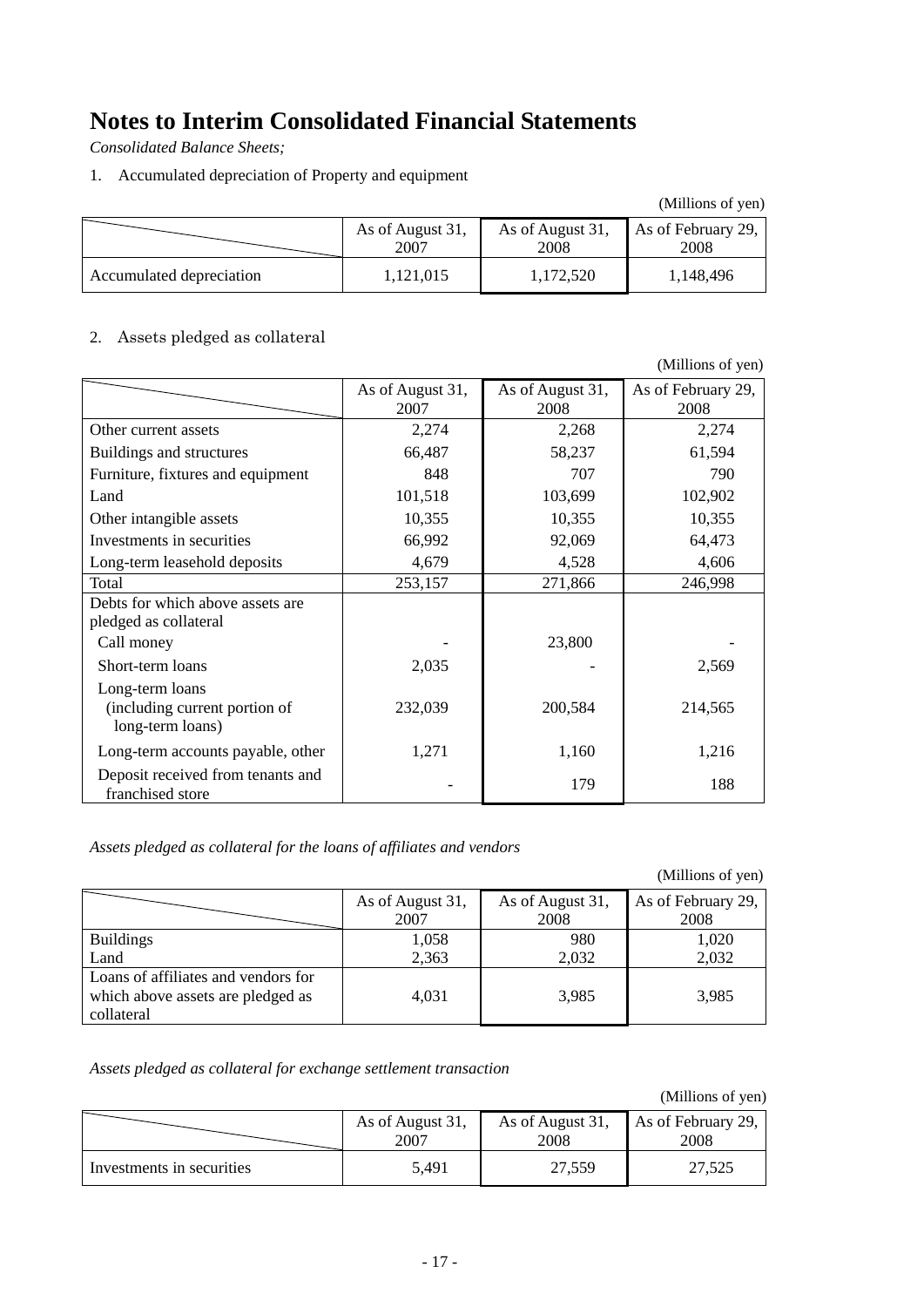*Assets pledged as collateral for real estate business* 

|                              |                  |                  | (Millions of yen)  |
|------------------------------|------------------|------------------|--------------------|
|                              | As of August 31, | As of August 31, | As of February 29, |
|                              | 2007             | 2008             | 2008               |
| Investments in securities    | 34               | 34               | 34                 |
| Long-term leasehold deposits | 25               | 25               | 25                 |

*Assets pledged as collateral for sales of beneficiary rights of trust* 

|                                                                                    |  |  | (Millions of yen) |  |  |
|------------------------------------------------------------------------------------|--|--|-------------------|--|--|
| As of August 31,<br>As of August 31,<br>As of February 29,<br>2008<br>2007<br>2008 |  |  |                   |  |  |
| Investments in securities                                                          |  |  |                   |  |  |

*Assets pledged as collateral under installment sales law* 

|                              |                          |                          | (Millions of yen)          |
|------------------------------|--------------------------|--------------------------|----------------------------|
|                              | As of August 31,<br>2007 | As of August 31,<br>2008 | As of February 29,<br>2008 |
| Long-term leasehold deposits | 2,010                    | 1,753                    | 877.،                      |

*Assets pledged as collateral for prepaid tickets* 

| Trappers provided the content of the property nonches     |                          |                          |                            |  |  |
|-----------------------------------------------------------|--------------------------|--------------------------|----------------------------|--|--|
|                                                           |                          |                          | (Millions of yen)          |  |  |
|                                                           | As of August 31,<br>2007 | As of August 31,<br>2008 | As of February 29,<br>2008 |  |  |
| Investments in securities<br>Long-term leasehold deposits | 580<br>159               | 580<br>179               | 580<br>259                 |  |  |
|                                                           |                          |                          |                            |  |  |

#### 3. Guarantees

|                                |                  |                  | (Millions of yen)  |
|--------------------------------|------------------|------------------|--------------------|
|                                | As of August 31, | As of August 31, | As of February 29, |
|                                | 2007             | 2008             | 2008               |
| Goshogawara Machi Dukuri K.K.  | 373              | 298              | 336                |
| Employees' housing loans       | 1,000            | 790              | 908                |
| JOINT VENTURE SSOK ASSOCIATION | 1,000            |                  |                    |
| Total                          | 2,373            | .089             | .244               |

#### 4. Loan commitment

#### (As of August 31, 2008)

IY Card Service Co., Ltd. conducts cashing business which is associated with its credit card business. Unused credit balance related to loan commitment in cashing business is as follows.

|                                        | (Millions of yen) |
|----------------------------------------|-------------------|
| Credit availability of loan commitment | 807,552           |
| <b>Outstanding balance</b>             | 20,302            |
| Unused credit balance                  | 787,249           |

Unused credit balance will not have a material impact on future cash flows because most of the unused credit balance will remain unused considering the historical records. IY Card Service Co., Ltd. will cease finance services or reduce the credit limit based on the credit situation of customers or other reasonable reasons.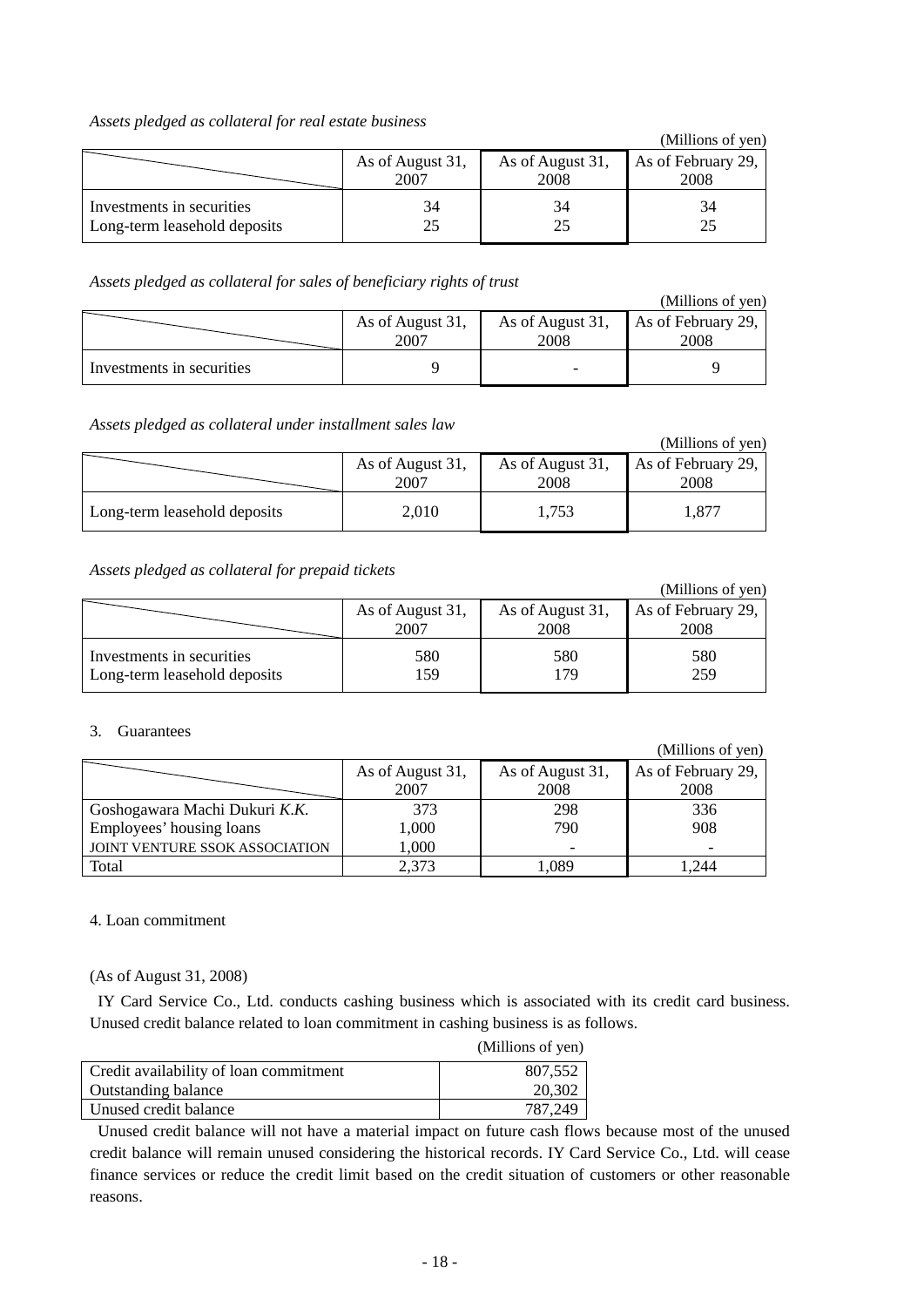#### 5. Others

#### (As of August 31, 2007)

#### (1) Securitization of store properties

THE SEIBU DEPARTMENT STORES, LTD. ("SEIBU"), a consolidated subsidiary of the Company, established a real estate trust comprising of the land, land leasehold right and part of the buildings of a store and sold the beneficiary right of the trust to a Special Purpose Corporation ("SPC"). Concurrently, SEIBU has entered into silent partnership arrangement with the SPC with a certain investment. Also, SEIBU leased back such store properties from the SPC who has the beneficiary right of the trust.

Under these arrangements, the above noted investment is subordinated to all liabilities to other members of the silent partnership and third parties other than members of the silent partnership.

A summary of the store name, amount of investment and the SPC name is as follows:

#### (Millions of yen)

| Amount of<br>Store name |            | Special purpose corporation |          |              |
|-------------------------|------------|-----------------------------|----------|--------------|
|                         | investment | Name                        | Year-end | Total assets |
| Ikebukuro               | 5,850      | Asset Ikesei Corp.          | July     | 124.866      |

(2) Government Bonds held by Seven Bank, Ltd.

 Seven Bank, Ltd., one of a consolidated subsidiary, holds government bonds to serve as collateral for exchange settlement transactions and overdraft transactions with the Bank of Japan. These government bonds are recorded in "Investments in securities" in the Consolidated Balance Sheet due to its nature of restriction though they have redemption at maturity less than one year.

#### (As of August 31, 2008)

(1) Securitization of store properties

 A summary of Special Purpose Corporation ("SPC") is described in the Special Purpose Corporation on page 39.

(2) Government Bonds held by Seven Bank, Ltd.

 Seven Bank, Ltd., one of a consolidated subsidiary, holds government bonds to serve as collateral for exchange settlement transactions and overdraft transactions with the Bank of Japan. These government bonds are recorded in "Investments in securities" in the Consolidated Balance Sheet due to its nature of restriction though they have redemption at maturity less than one year.

#### (As of February 29, 2008)

#### (1) Securitization of store properties

THE SEIBU DEPARTMENT STORES, LTD. ("SEIBU"), a consolidated subsidiary of the Company, established a real estate trust comprising of the land, land leasehold right and part of the buildings of a store and sold the beneficiary right of the trust to a Special Purpose Corporation ("SPC"). Concurrently, SEIBU has entered into silent partnership arrangement with the SPC with a certain investment. Also, SEIBU leased back such store properties from the SPC who has the beneficiary right of the trust.

Under these arrangements, the above noted investment is subordinated to all liabilities to other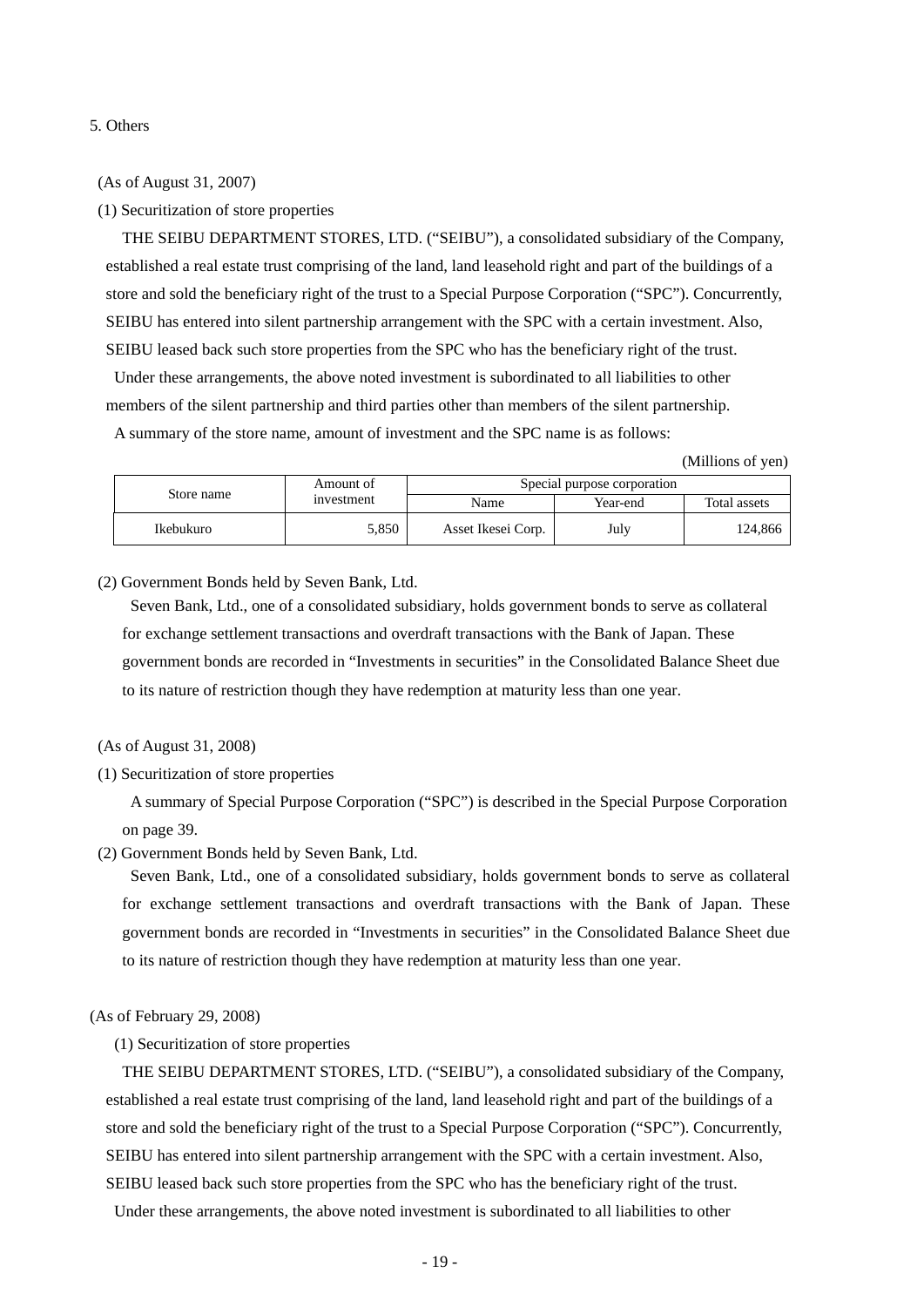members of the silent partnership and third parties other than members of the silent partnership.

A summary of the store name, amount of investment and the SPC name is as follows:

#### (Millions of yen)

|           | Amount of<br>Store name |                    | Special purpose corporation |              |  |
|-----------|-------------------------|--------------------|-----------------------------|--------------|--|
|           | <i>s</i> investment     | Name               | Year-end                    | Total assets |  |
| Ikebukuro | 5.850                   | Asset Ikesei Corp. | July                        | 124.866      |  |

(2) Government Bonds held by Seven Bank, Ltd.

 Seven Bank, Ltd., one of a consolidated subsidiary, holds government bonds to serve as collateral for exchange settlement transactions and overdraft transactions with the Bank of Japan. These government bonds are recorded in "Investments in securities" in the Consolidated Balance Sheet due to its nature of restriction though they have redemption at maturity less than one year.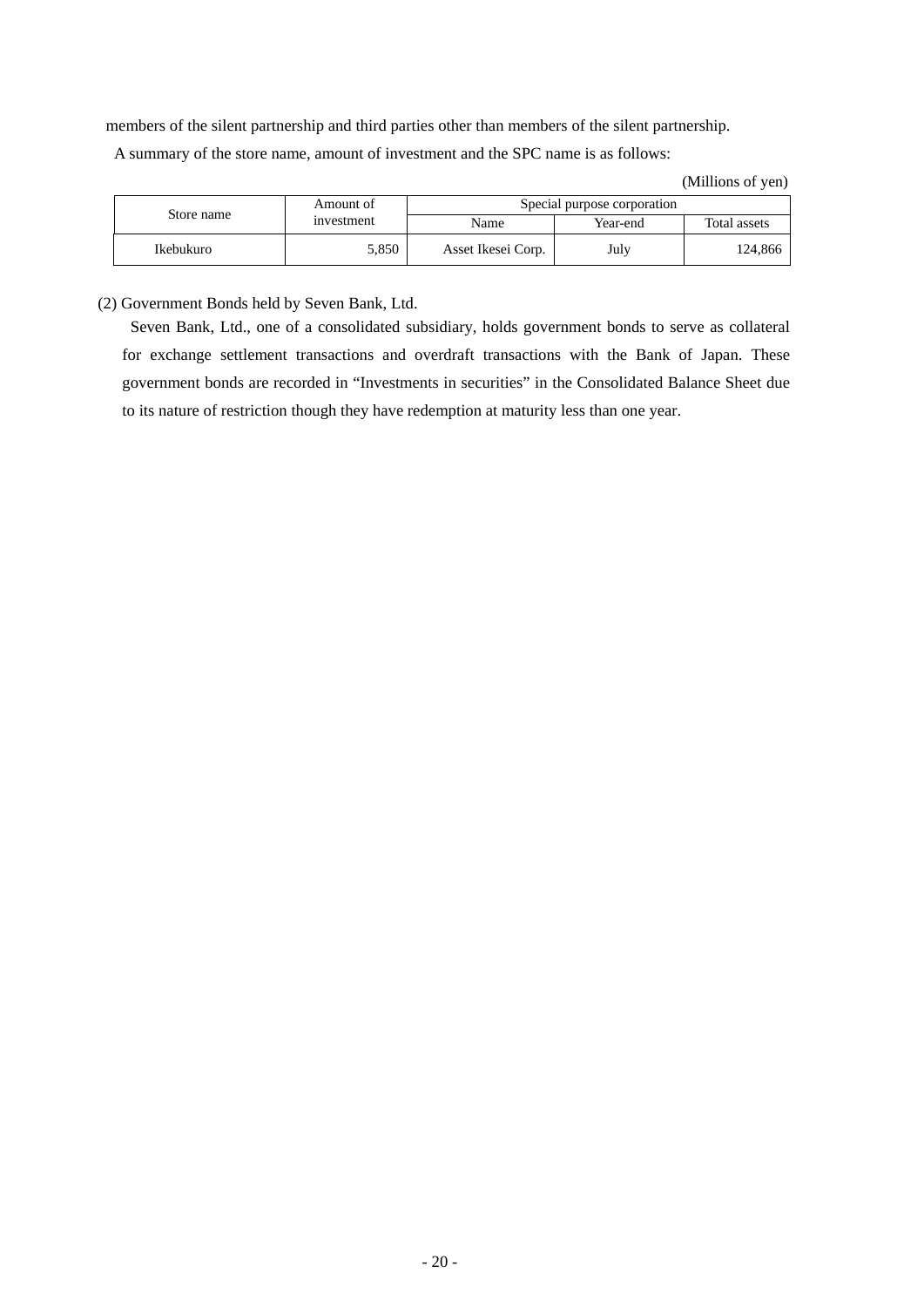#### *Consolidated Statements of Income;*

1. The franchised commission from Seven-Eleven Japan Co., Ltd.'s franchised stores is included in "Other operating revenues".

The franchised commission from franchised stores and net sales of franchised stores are as follows:

|                                                 | Six months ended<br>August 31, 2007 | Six months ended<br>August 31, 2008 | Fiscal year ended<br>February 29, 2008 |
|-------------------------------------------------|-------------------------------------|-------------------------------------|----------------------------------------|
| Franchised commission from<br>franchised stores | 187,356                             | 199,596                             | 369,466                                |
| Net sales of franchised stores                  | 1,223,902                           | 1,313,655                           | 2,421,352                              |

2. Major items included in "Selling, general and administrative expenses" are as follows:

|                                                     |                                      |                 | (Millions of yen) |
|-----------------------------------------------------|--------------------------------------|-----------------|-------------------|
|                                                     | Six months ended<br>Six months ended |                 | Fiscal year ended |
|                                                     | August 31, 2007                      | August 31, 2008 | February 29, 2008 |
| Advertising and decoration expenses                 | 58,383                               | 50,011          | 115,789           |
| Salaries and wages                                  | 208,256                              | 203,411         | 439,713           |
| Provision for allowance for bonuses<br>to employees | 18,570                               | 18,095          | 16,065            |
| Land and building rent                              | 119,645                              | 125,500         | 244,575           |
| Depreciation and amortization                       | 65,064                               | 65,601          | 136,110           |

3. Major items included in "Gain on sales of property and equipment" are as follows:

(Millions of yen)

|                          | Six months ended<br>August 31, 2007 | Six months ended<br>August 31, 2008 | Fiscal year ended<br>February 29, 2008 |
|--------------------------|-------------------------------------|-------------------------------------|----------------------------------------|
| Buildings and structures | 3,440                               | 65                                  | 4,091                                  |
| Land                     | 217                                 | 2,133                               | 2,168                                  |
| Others                   | 34                                  | 256                                 | 868                                    |
| Total                    | 3.692                               | 2.454                               | 7,128                                  |

4. "Gain on donations received"

 Gain on donations received recorded for the six month ended August 31, 2007 and fiscal year ended February 29, 2008 was received in cash.

5. Major items included in "Loss on disposals of property and equipment" are as follows:

| Fiscal year ended<br>February 29, 2008 |
|----------------------------------------|
|                                        |
|                                        |
|                                        |
|                                        |
|                                        |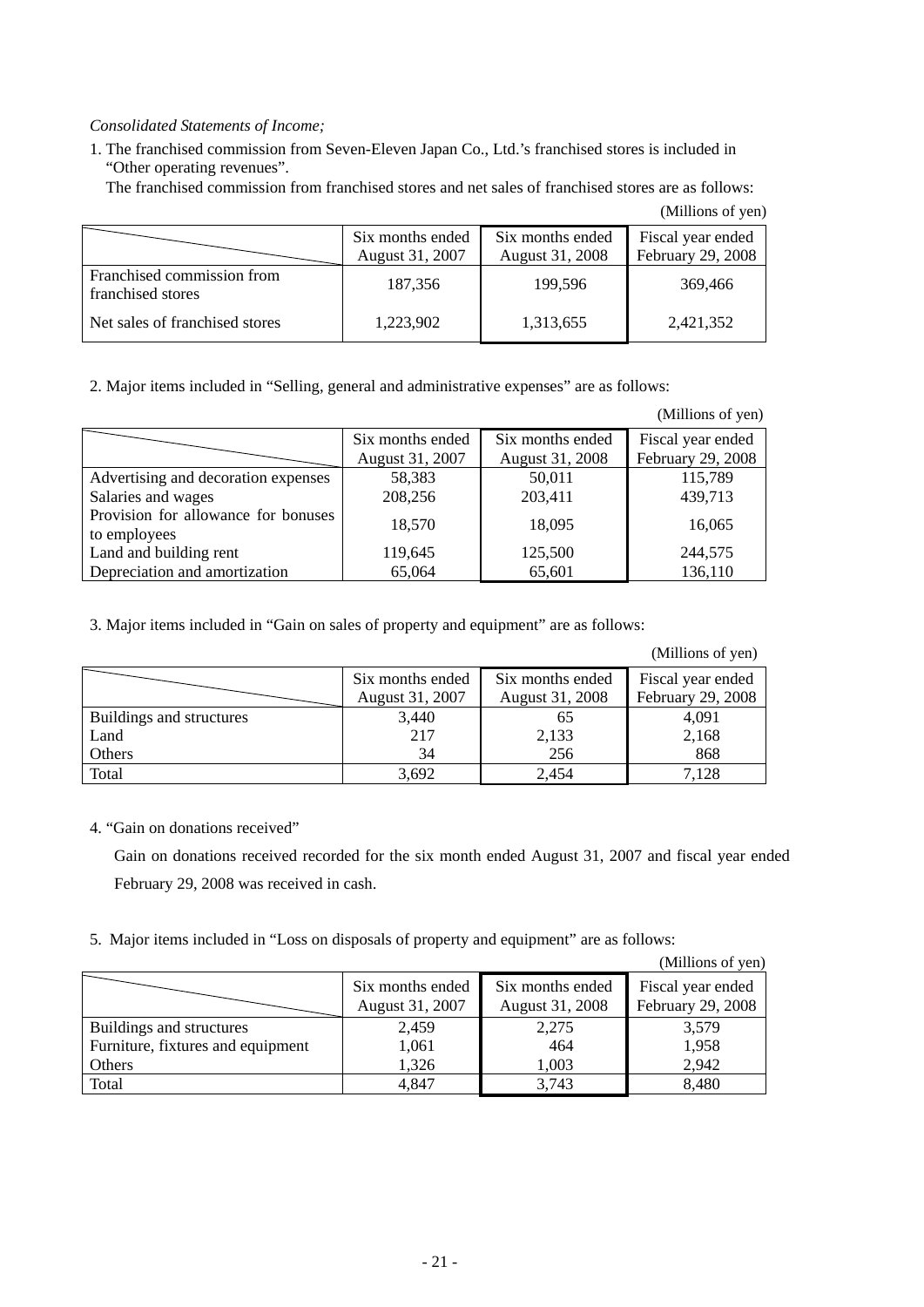#### 6. Impairment loss

#### (As of August 31, 2007)

For the six months ended August 31, 2007, the Company and its consolidated subsidiaries recognized 6,429 million yen of impairment loss on the following group of assets.

|                                       |                                  |                        |    |               | $(1$ vininons of $\gamma$ ch) |
|---------------------------------------|----------------------------------|------------------------|----|---------------|-------------------------------|
| Description                           | Classification                   | Location               |    |               | Amount                        |
|                                       |                                  | Tokyo                  | 23 | <b>Stores</b> |                               |
| <b>Stores</b><br>(Convenience stores) | Land and buildings<br>etc.       | Kanagawa Pref.         |    | <b>Stores</b> |                               |
|                                       |                                  | Other (including U.S.) |    |               |                               |
| Stores (Superstores)                  | Buildings and                    | Gunma Pref.            |    | Store         | 4,827                         |
|                                       | structures etc.                  | Ibaraki Pref.          |    | Store         |                               |
| Stores (Food Services)                | Buildings and<br>structures etc. | Tokyo & others         | 65 | <b>Stores</b> |                               |
| Other<br>(Convenience Stores)         | Software                         | U.S.                   |    |               | 1,601                         |
| Total                                 |                                  |                        |    |               | 6.429                         |

The Company and its domestic consolidated subsidiaries group their fixed assets by store, which is the minimum cash-generating unit. The book values of stores whose land had significantly declined in market prices or which incurred consecutive operating losses were reduced to recoverable amounts, and such deducted amount was recorded as impairment loss in special losses.

Breakdown of impairment loss is as follows:

(Millions of yen)

(Millions of yen)

|                          | <b>Stores</b> | Other facilities etc.    | Total |
|--------------------------|---------------|--------------------------|-------|
| Buildings and structures | 2,547         |                          | 2,547 |
| Land                     | 1,859         | $\overline{\phantom{0}}$ | 1,859 |
| Software                 | -             | 1,601                    | 1,601 |
| Other                    | 420           |                          | 420   |
| Total                    | 4,827         | 1,601                    | 6,429 |

In the case where net selling prices were used as recoverable amounts, relevant assets were evaluated based on real estate appraisal standards, and in the case where values in use were used as recoverable amounts, relevant assets were evaluated by discounting estimated future cash flows to which the 3.1% - 6.1% discount rates were applied.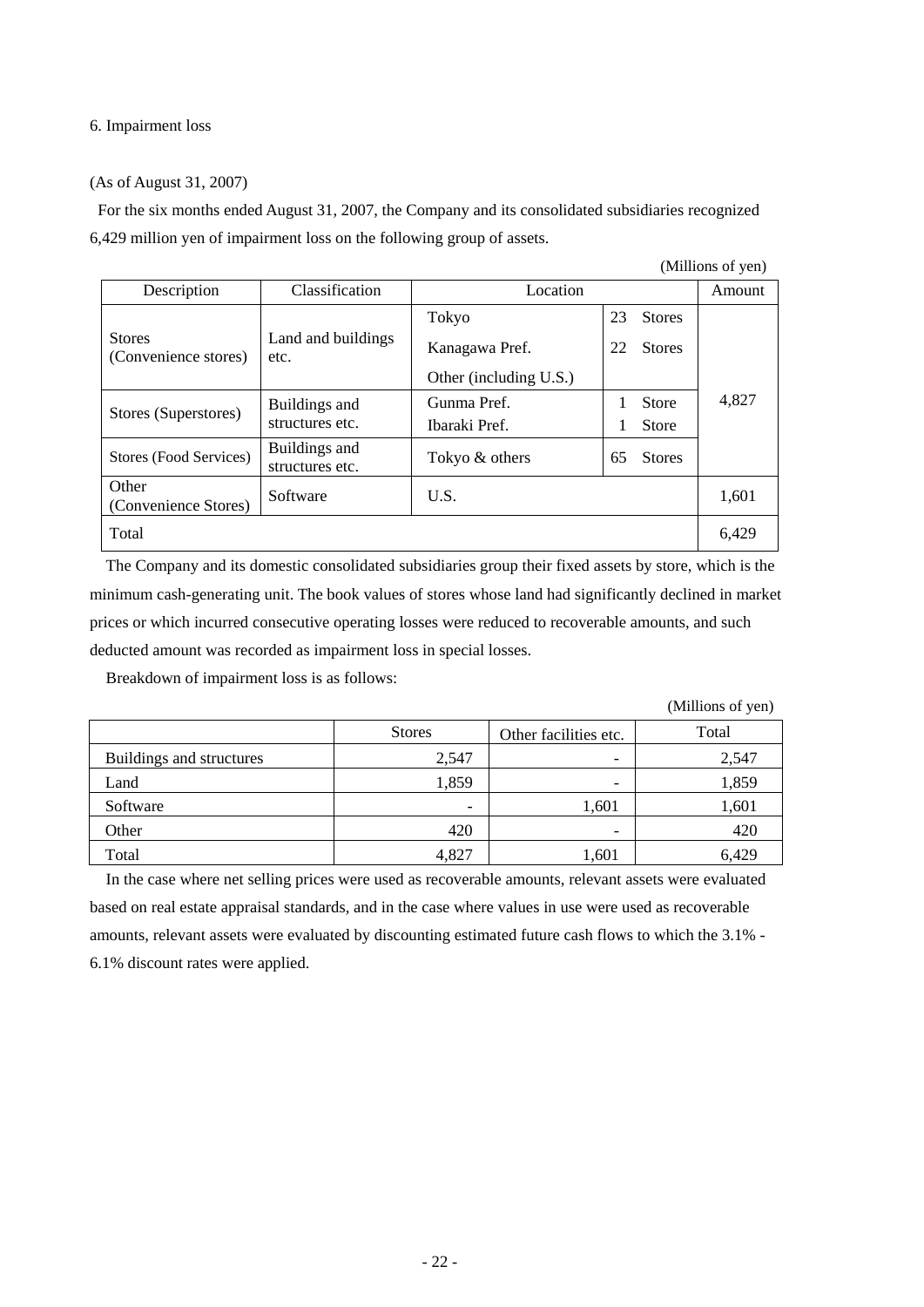#### (As of August 31, 2008)

For the six months ended August 31, 2008, the Company and its consolidated subsidiaries recognized 8,536 million yen of impairment loss on the following group of assets.

| (Millions of yen) |  |
|-------------------|--|
|-------------------|--|

| Description                           | Classification                 | Location                 |     |               |       |
|---------------------------------------|--------------------------------|--------------------------|-----|---------------|-------|
|                                       |                                | Niigata Pref.            | 24  | <b>Stores</b> |       |
| <b>Stores</b><br>(Convenience stores) | Land and buildings<br>etc.     | Fukuoka Pref.            | 23  | <b>Stores</b> |       |
|                                       |                                | Others (including U.S.)  |     |               |       |
| Stores (Superstores)                  | Land and buildings             | Tokyo                    | 5   | <b>Stores</b> | 8,052 |
|                                       | etc.                           | Hyogo Pref.              |     | <b>Store</b>  |       |
|                                       |                                | <b>Others</b>            | 12  | <b>Stores</b> |       |
| Stores (Food Services)                | Land and buildings<br>etc.     | Tokyo & others           | 107 | <b>Stores</b> |       |
| Other                                 | Buildings and<br>Software etc. | Osaka<br>U.S. $&$ others |     |               | 484   |
|                                       |                                |                          |     |               |       |
| Total                                 |                                |                          |     |               | 8,536 |

The Company and its domestic consolidated subsidiaries group their fixed assets by store, which is the minimum cash-generating unit. The book values of stores whose land had significantly declined in market prices or which incurred consecutive operating losses were reduced to recoverable amounts, and such deducted amount was recorded as impairment loss in special losses.

Breakdown of impairment loss is as follows:

(Millions of yen)

|                          | <b>Stores</b> | Other facilities etc. | Total |
|--------------------------|---------------|-----------------------|-------|
| Buildings and structures | 4,110         | 24                    | 4,135 |
| Land                     | 2,953         |                       | 2,955 |
| Software                 | 26            | 202                   | 229   |
| Other                    | 961           | 254                   | 1,216 |
| Total                    | 8,052         | 484                   | 8.536 |

In the case where net selling prices were used as recoverable amounts, relevant assets were evaluated based on real estate appraisal standards, and in the case where values in use were used as recoverable amounts, relevant assets were evaluated by discounting estimated future cash flows to which the 2.9% - 6.0% discount rates were applied.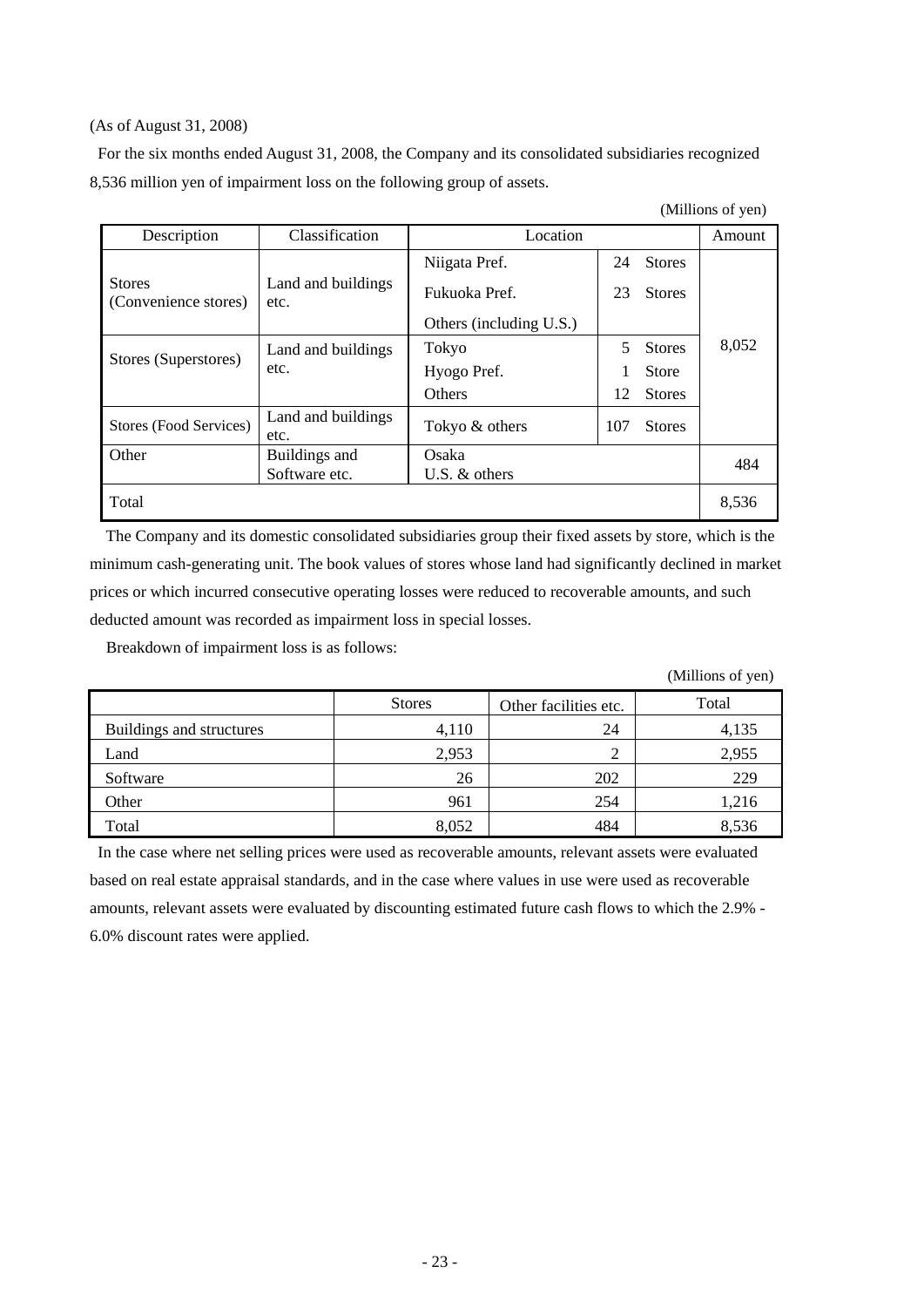#### (As of February 29, 2008)

For the fiscal year ended February 29, 2008, the Company and its consolidated subsidiaries recognized 20,030 million yen of impairment loss on the following group of assets.

|                                       |                            |                         |     |               | (Millions of yen) |
|---------------------------------------|----------------------------|-------------------------|-----|---------------|-------------------|
| Description                           | Classification             | Location                |     |               | Amount            |
|                                       |                            | Tokyo                   | 70  | <b>Stores</b> |                   |
| <b>Stores</b><br>(Convenience stores) | Land and<br>buildings etc. | Kanagawa Pref.          | 39  | <b>Stores</b> |                   |
|                                       |                            | Others (including U.S.) |     |               |                   |
|                                       |                            | Fukushima Pref.         | 14  | <b>Stores</b> |                   |
| Stores (Superstores)                  | Land and<br>buildings etc. | Saitama Pref.           | 5.  | <b>Stores</b> | 18,403            |
|                                       |                            | Others                  | 15  | <b>Stores</b> |                   |
| <b>Stores</b>                         | Buildings and              | Osaka                   | 1   | <b>Store</b>  |                   |
| (Department stores)                   | structures etc.            | Kanagawa Pref.          |     | <b>Store</b>  |                   |
| Stores (Food Services)                | Land and<br>buildings etc. | Tokyo & others          | 130 | <b>Stores</b> |                   |
| Other                                 | Buildings and              | Osaka                   |     | 1,627         |                   |
|                                       | Software etc.              | U.S. $&$ others         |     |               |                   |
| Total                                 |                            |                         |     |               | 20,030            |

The Company and its domestic consolidated subsidiaries group their fixed assets by store which is the minimum cash-generating unit. The book values of stores whose land had significantly declined in market prices or which incurred consecutive operating losses were reduced to recoverable amounts, and such deducted amount was recorded as impairment loss in special losses.

Breakdown of impairment loss is as follows:

|                          |               |                          | (Millions of yen) |
|--------------------------|---------------|--------------------------|-------------------|
|                          | <b>Stores</b> | Other facilities etc.    | Total             |
| Buildings and structures | 10,304        | 12                       | 10,317            |
| Land                     | 5,851         | $\overline{\phantom{0}}$ | 5,851             |
| Software                 | 0             | 1,573                    | 1,574             |
| Other                    | 2,246         | 41                       | 2,288             |
| Total                    | 18,403        | 1,627                    | 20,030            |

In the case where net selling prices were used as recoverable amounts, relevant assets were evaluated based on real estate appraisal standards, and in the case where values in use were used as recoverable amounts, relevant assets were evaluated by discounting estimated future cash flows to which the 3.1% - 6.0% discount rates were applied.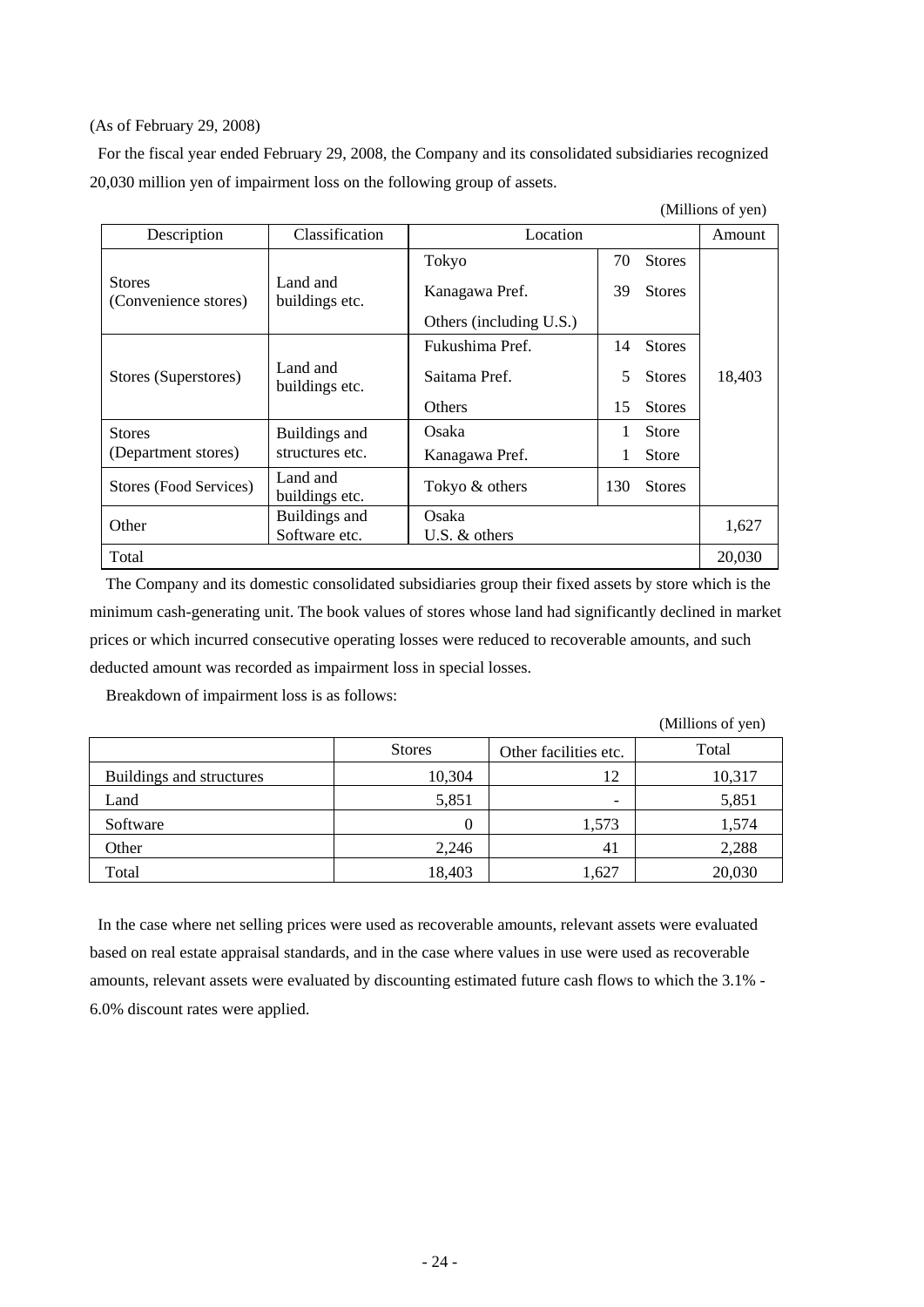#### *Consolidated Statement of changes in net assets (from March 1, 2007 to August 31, 2007);*

1. Type and number of shares of outstanding and treasury stock

#### (1) Outstanding stock (Thousands of shares)

|                       | As of February 28,<br>2007 | Number of shares<br><i>ncreased</i> | Number of shares<br>decreased | As of August 31,<br>2007 |
|-----------------------|----------------------------|-------------------------------------|-------------------------------|--------------------------|
|                       |                            |                                     |                               |                          |
| <b>Ordinary Share</b> | 967.770                    | $\overline{\phantom{0}}$            | $\overline{\phantom{0}}$      | 967,770                  |

(2) Treasury stock (Thousands of shares)

| $\sim$                |                    |                  |                  |                  |
|-----------------------|--------------------|------------------|------------------|------------------|
|                       | As of February 28, | Number of shares | Number of shares | As of August 31, |
|                       | 2007               | increased (Note) | decreased        | 2007             |
| <b>Ordinary Share</b> | 14.262             |                  |                  | 14.275           |

(Note) 13 thousand shares have increased mainly due to the acquisition of odd -lot shares.

2. Deposit for subscriptions to shares and deposit for subscriptions to treasury stock

None

#### 3. Matters related to dividends

#### (1) Dividend payments

| Resolution                                                     | Type                     | Total amount of<br>cash dividends | Dividend<br>per share | Record date      | Effective<br>date |
|----------------------------------------------------------------|--------------------------|-----------------------------------|-----------------------|------------------|-------------------|
| May 24, 2007<br>Ordinary general<br>meeting of<br>shareholders | Ordinary<br><b>Share</b> | 26,128 million yen                | $27.00$ yen           | Feb. 28,<br>2007 | May 25,<br>2007   |

(2) Dividends whose record date is within the six-month period ended August 31, 2007 but to be effective after August 31, 2007

| Resolution                                               | Type                     | Funds for<br>dividends | Total amount of<br>cash dividends | Dividend<br>per share | Record<br>date   | Effective<br>date |
|----------------------------------------------------------|--------------------------|------------------------|-----------------------------------|-----------------------|------------------|-------------------|
| October 11,<br>2007<br>Board of<br>directors'<br>meeting | Ordinary<br><b>Share</b> | Retained<br>earnings   | $25,160$ million yen              | 26.00 yen             | Aug. 31,<br>2007 | Nov. 15,<br>2007  |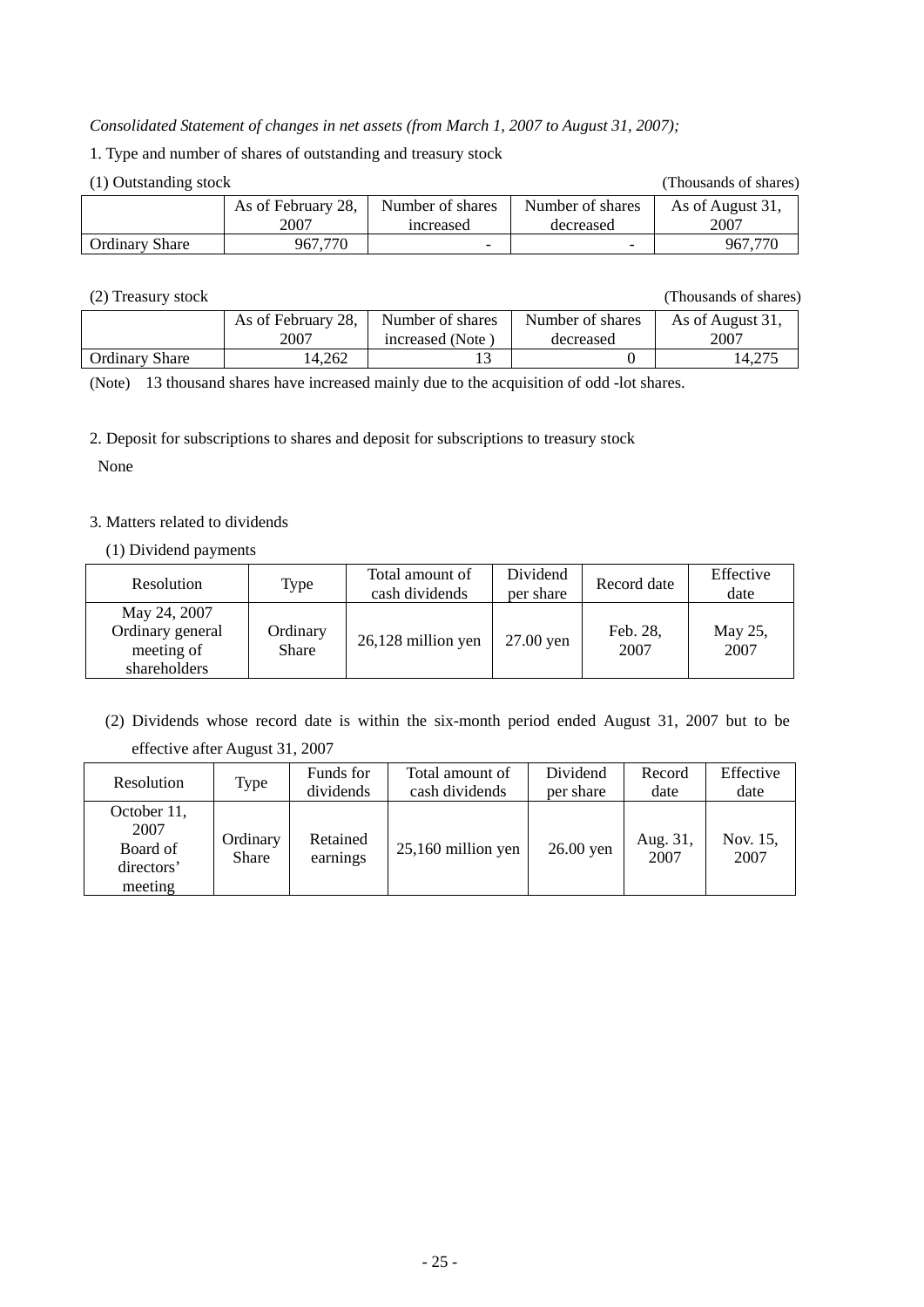#### *Consolidated Statement of changes in net assets (from March 1, 2008 to August 31, 2008);*

1. Type and number of shares of outstanding and treasury stock

(1) Outstanding stock (Thousands of shares)

|                       | As of February 29,<br>2008 | Number of shares<br>increased | Number of shares<br>decreased<br>(Note) | As of August 31,<br>2008 |
|-----------------------|----------------------------|-------------------------------|-----------------------------------------|--------------------------|
| <b>Ordinary Share</b> | 956.441                    | $\overline{\phantom{0}}$      | 50.000                                  | 906.441                  |

(Note) 50,000 thousand shares have decreased due to the cancellation of treasury stock.

(2) Treasury stock (Thousands of shares)

|                       | As of February 29,<br>2008 | Number of shares<br>increased<br>(Note1) | Number of shares<br>decreased<br>(Note2) | As of August 31,<br>2008 |
|-----------------------|----------------------------|------------------------------------------|------------------------------------------|--------------------------|
| <b>Ordinary Share</b> | 2.954                      | 50,020                                   | 50,008                                   | 2.966                    |

(Notes) (1) 50,000 thousand shares out of 50,020 thousand shares have increased by the acquisition of

treasury stock based on the approval of the Company's Board of Directors.

- (2) 50,000 thousand shares out of 50,008 thousand shares have decreased by the cancellation of treasury stock.
- 2. Deposit for subscriptions to shares and deposit for subscriptions to treasury stock

| Entity                                                     |                                                        | The Company                                                                   | Consolidated<br>subsidiaries                                                  |       |
|------------------------------------------------------------|--------------------------------------------------------|-------------------------------------------------------------------------------|-------------------------------------------------------------------------------|-------|
| Description of subscriptions                               |                                                        | Subscriptions<br>to shares as<br>stock-linked<br>compensation<br>stock option | Subscriptions<br>to shares as<br>stock-linked<br>compensation<br>stock option | Total |
| Type of shares to be issued upon excise of the rights      |                                                        |                                                                               |                                                                               |       |
|                                                            | Number of shares<br>at the end of<br>February 29, 2008 |                                                                               |                                                                               |       |
| Number of shares<br>to be issued                           | Number of shares<br>increased                          |                                                                               |                                                                               |       |
| upon the exercise of<br>the rights (shares)                | Number of shares<br>decreased                          |                                                                               |                                                                               |       |
|                                                            | Number of shares<br>at the end of<br>August 31, 2008   |                                                                               |                                                                               |       |
| Balance at the end of August 31, 2008<br>(millions of yen) |                                                        | 347                                                                           | 48                                                                            | 395   |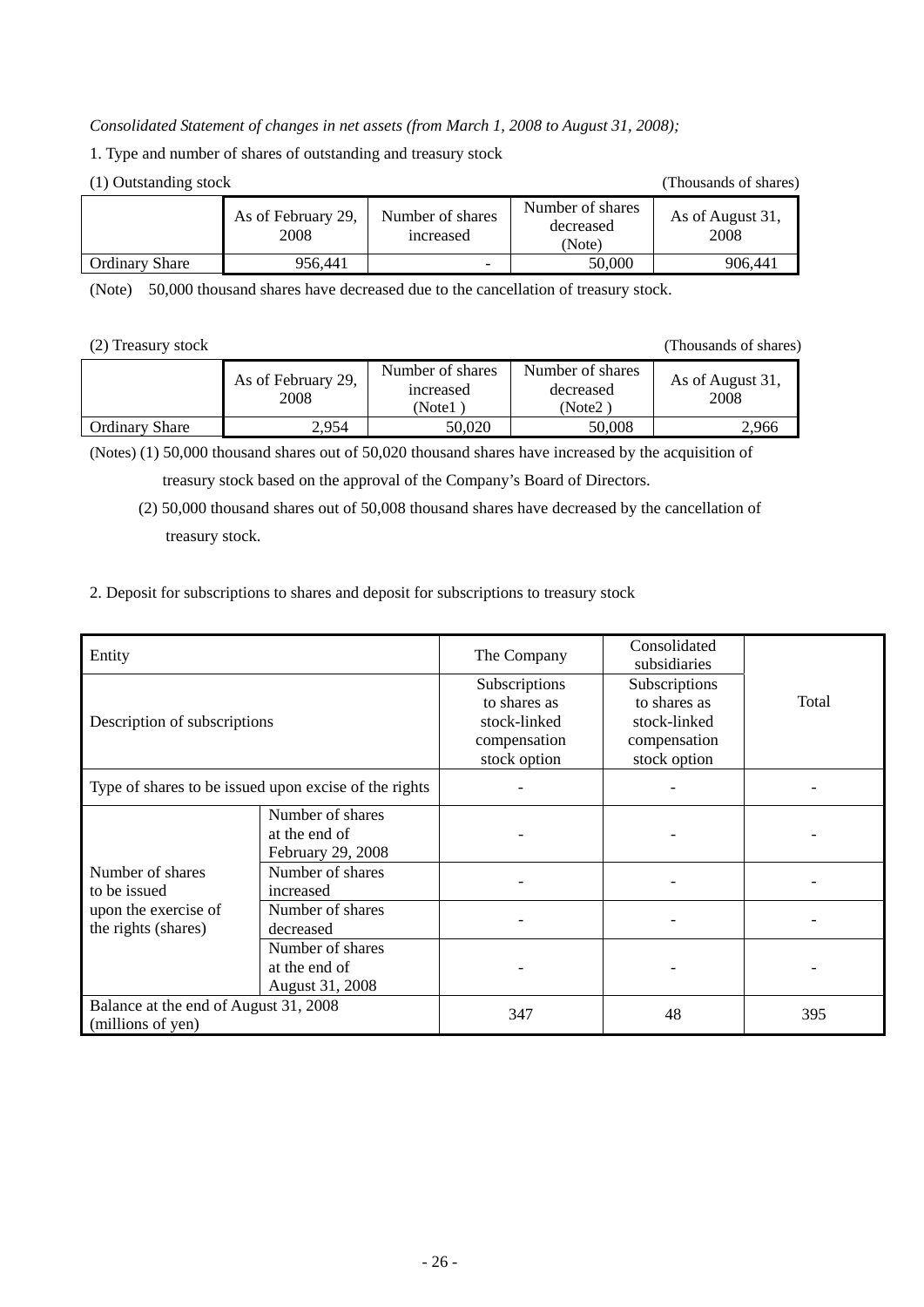#### 3. Matters related to dividends

(1) Dividend payments

| Resolution                                                     | Type                     | Total amount of<br>cash dividends | Dividend<br>per share | Record date      | Effective<br>date |
|----------------------------------------------------------------|--------------------------|-----------------------------------|-----------------------|------------------|-------------------|
| May 22, 2008<br>Ordinary general<br>meeting of<br>shareholders | Ordinary<br><b>Share</b> | 26,778 million yen                | $28.00$ yen           | Feb. 29,<br>2008 | May 23,<br>2008   |

(2) Dividends whose record date is within the six-month period ended August 31, 2008 but to be effective after August 31, 2008

| Resolution                                           | Type                     | Funds for<br>dividends | Total amount of cash<br>dividends | Dividend<br>per share | Record<br>date   | Effective<br>date |
|------------------------------------------------------|--------------------------|------------------------|-----------------------------------|-----------------------|------------------|-------------------|
| October 9, 2008<br>Board of<br>directors'<br>meeting | Ordinary<br><b>Share</b> | Retained<br>earnings   | 24,394 million yen                | 27.00 yen             | Aug. 31,<br>2008 | Nov. 14.<br>2008  |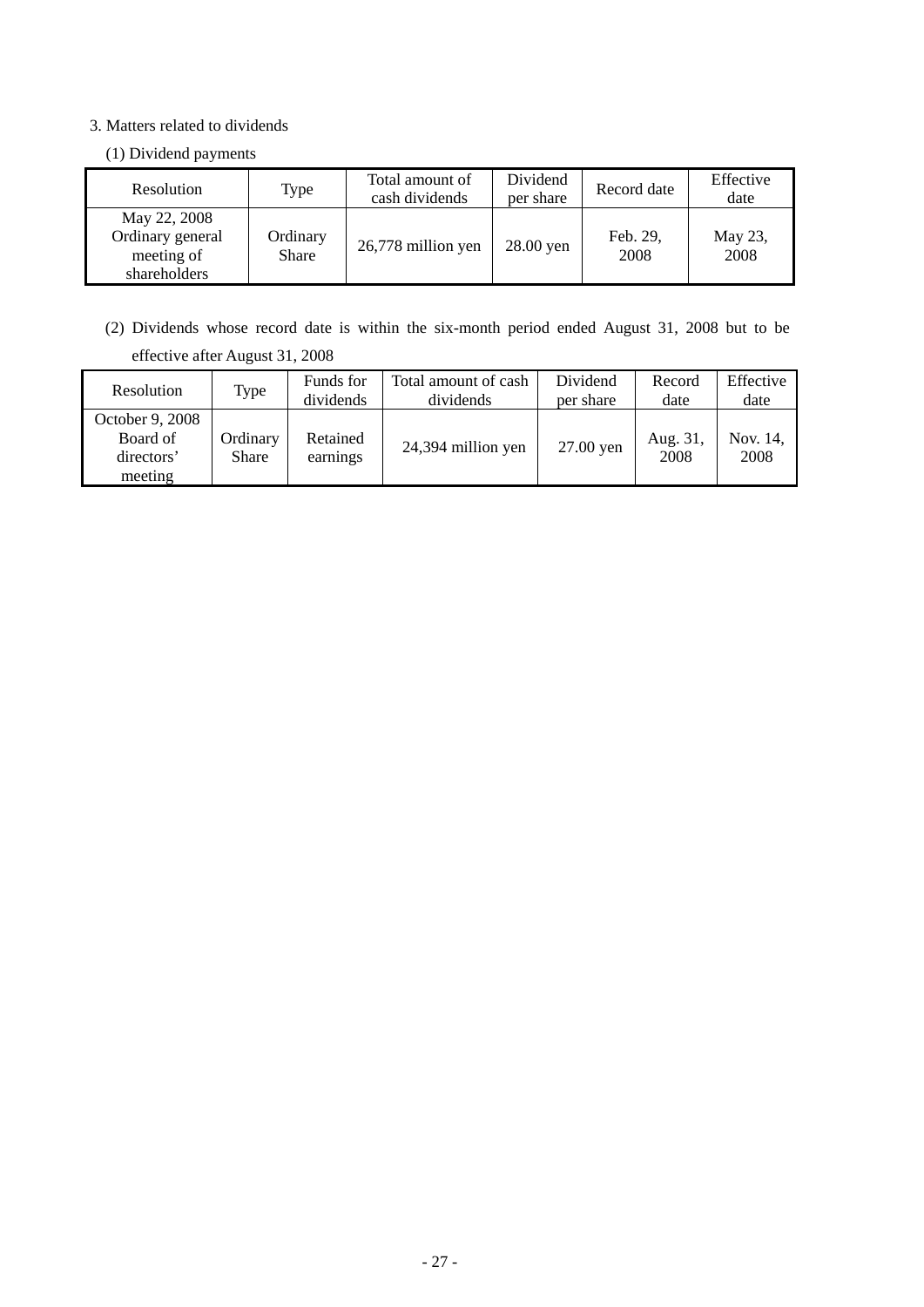#### *Consolidated Statement of changes in net assets (from March 1, 2007 to February 29, 2008);*

1. Type and number of shares of outstanding and treasury stock

(1) Outstanding stock (Thousands of shares)

|                       | As of February 28,<br>2007 | Number of shares<br>increased | Number of shares<br>decreased<br>(Note | As of February 29,<br>2008 |
|-----------------------|----------------------------|-------------------------------|----------------------------------------|----------------------------|
| <b>Ordinary Share</b> | 967.770                    | $\overline{\phantom{0}}$      | 1.329                                  | 956.441                    |

(Note) 11,329 thousand shares have decreased due to the cancellation of treasury stock.

(2) Treasury stock (Thousands of shares)

|                       | As of February 28,<br>2007 | Number of shares<br>increased<br>(Note 1) | Number of shares<br>decreased<br>(Note 2) | As of February 29,<br>2008 |
|-----------------------|----------------------------|-------------------------------------------|-------------------------------------------|----------------------------|
| <b>Ordinary Share</b> | 14.262                     | 23                                        | 1.331                                     | 2.954                      |

(Notes) (1) 23 thousand shares have increased mainly due to the acquisition of odd-lot shares.

(2) 11,329 thousand shares out of 11,331 thousand shares have decreased by the cancellation of treasury stock.

#### 2. Deposit for subscriptions to shares and deposit for subscriptions to treasury stock

None

#### 3. Matters related to dividends

(1) Dividend payments

| Resolution                                                     | Type                     | Total amount of<br>cash dividends | Dividend<br>per share | Record date      | Effective<br>date |
|----------------------------------------------------------------|--------------------------|-----------------------------------|-----------------------|------------------|-------------------|
| May 24, 2007<br>Ordinary general<br>meeting of<br>shareholders | Ordinary<br><b>Share</b> | 26,128 million yen                | 27.00 yen             | Feb. 28,<br>2007 | May 25,<br>2007   |
| October 11, 2007<br>Board of directors'<br>meeting             | Ordinary<br><b>Share</b> | 25,160 million yen                | $26.00$ yen           | Aug. 31,<br>2007 | Nov. 15,<br>2007  |

(2) Dividends whose record date is within the fiscal year ended February 29, 2008 but to be effective after the fiscal year-end

| Resolution                                                     | Type              | Funds for            | Total amount of    | Dividend  | Record           | Effective       |
|----------------------------------------------------------------|-------------------|----------------------|--------------------|-----------|------------------|-----------------|
|                                                                |                   | dividends            | cash dividends     | per share | date             | date            |
| May 22, 2008<br>Ordinary general<br>meeting of<br>shareholders | Ordinary<br>Share | Retained<br>earnings | 26,778 million yen | 28.00 yen | Feb. 29.<br>2008 | May 23,<br>2008 |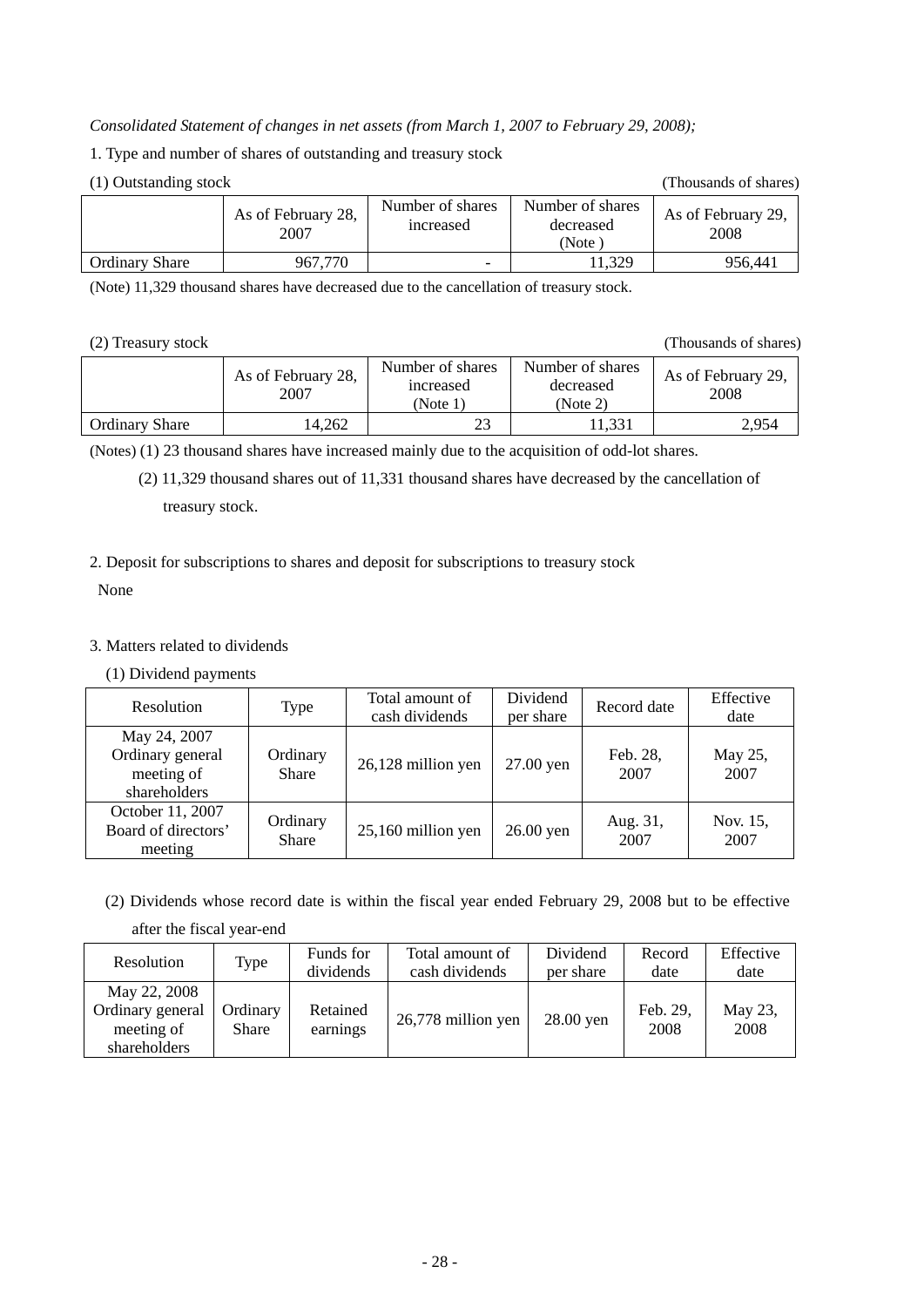### *Consolidated Statements of Cash Flows*

1. Reconciliation of cash and cash equivalents of consolidated statements of cash flows and account balances of consolidated balance sheets

|                                                                                                                    |                          |                          | (Millions of yen)          |
|--------------------------------------------------------------------------------------------------------------------|--------------------------|--------------------------|----------------------------|
|                                                                                                                    | As of August 31,<br>2007 | As of August 31,<br>2008 | As of February 29,<br>2008 |
| Cash and bank deposits                                                                                             | 718,572                  | 573,404                  | 649,167                    |
| Negotiable certificates of deposits<br>included in marketable securities                                           |                          | 231,500                  | 94,500                     |
| Time deposits and negotiable<br>certificates of deposits with an<br>original maturity of more than three<br>months | (9,411)                  | (69,294)                 | (75,896)                   |
| Cash and cash equivalents                                                                                          | 709,160                  | 735,610                  | 667,770                    |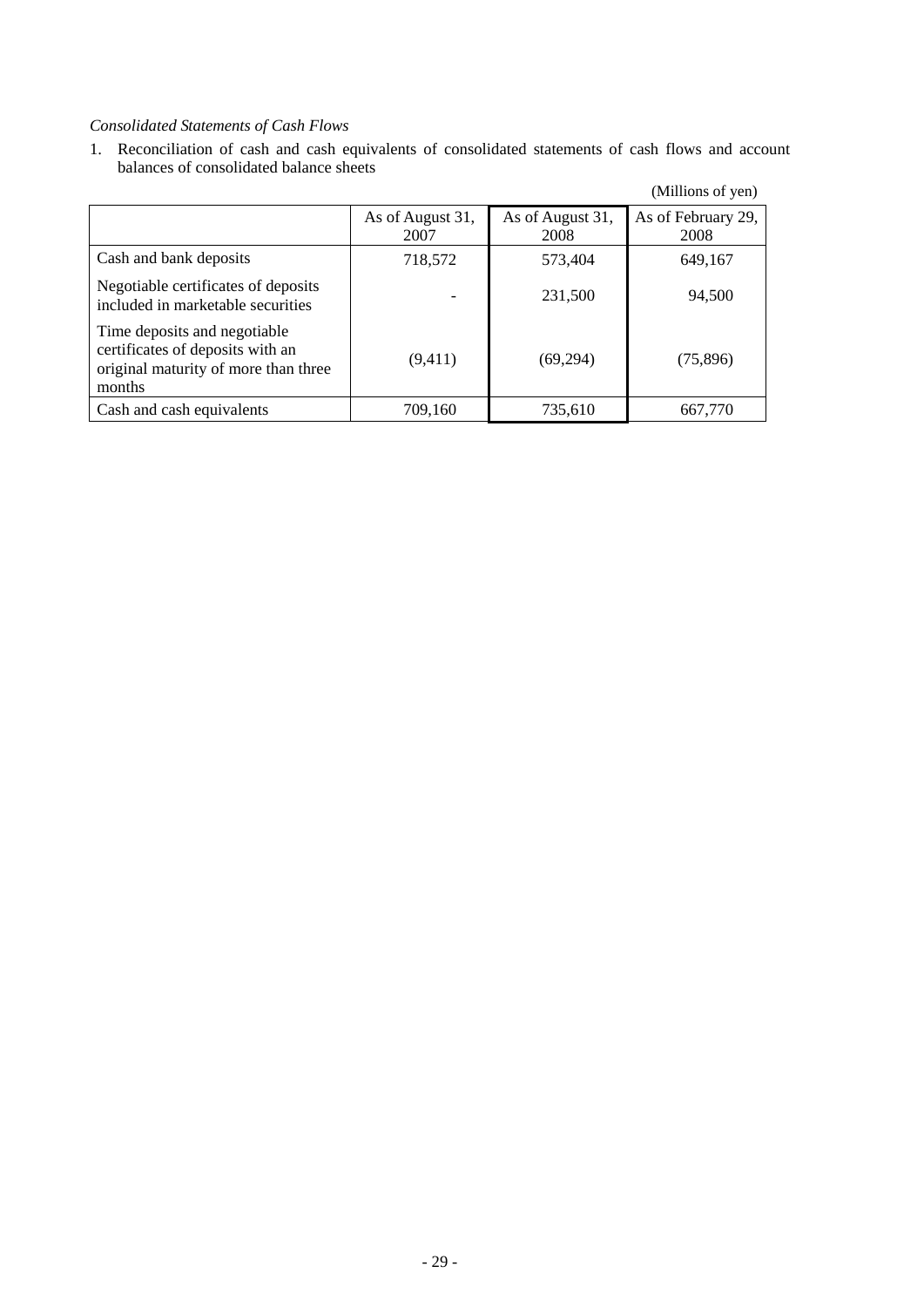### SEGMENT INFORMATION

#### **1. Business Segments**

**Six months ended August 31, 2007 (From March 1, 2007 to August 31, 2007)** (Millions of yen)<br>Convenience Conserved Department Fiscal Library (Text Library Conservations) Revenues and operating income **Revenues** 1. Customers 1,187,975 1,010,207 500,857 58,183 46,914 12,683 2,816,822 - 2,816,822 2. Intersegment 1,284 5,534 2 838 11,301 3,858 22,820 (22,820) **Total revenues 1,189,259 1,015,742 500,860 59,021 58,215 16,542 2,839,642 (22,820) 2,816,822 Operating expenses 1,081,468 999,146 491,024 60,447 48,646 15,393 2,696,126 (23,302) 2,672,824 Operating income (losses) 107,791 16,595 9,836 (1,425) 9,569 1,149 143,516 482 143,998** Convenience Superstore Department Food Financial Others Total before operations operations operations avenience Superstore Department Food Financial Others Total before Eliminations Consolidated services operations of the services of the services of the services of the services of the services of the services of the servic eliminations Food / Corporate

#### **Six months ended August 31, 2008 (From March 1, 2008 to August 31, 2008)** (Millions of yen)

|                                  | Convenience<br>store<br>operations | Superstore<br>operations | Department<br>store<br>operations | Food<br>services | Financial<br>services | Others | eliminations | / Corporate | Total before Eliminations Consolidated<br>total |
|----------------------------------|------------------------------------|--------------------------|-----------------------------------|------------------|-----------------------|--------|--------------|-------------|-------------------------------------------------|
| Revenues and<br>operating income |                                    |                          |                                   |                  |                       |        |              |             |                                                 |
| <b>Revenues</b>                  |                                    |                          |                                   |                  |                       |        |              |             |                                                 |
| 1. Customers                     | 1.186.784                          | 1,062,253                | 494,767                           | 54,397           | 49,560                | 13,270 | 2,861,034    |             | 2,861,034                                       |
| 2. Intersegment                  | 1.004                              | 1,510                    |                                   | 363              | 14,029                | 3,740  | 20,651       | (20.651)    |                                                 |
| <b>Total revenues</b>            | 1,187,789                          | 1,063,764                | 494,769                           | 54,760           | 63,590                | 17,010 | 2,881,685    | (20,651)    | 2,861,034                                       |
| <b>Operating expenses</b>        | 1,077,657                          | 1,047,591                | 487,390                           | 55,432           | 49,893                | 15,991 | 2,733,957    | (20,932)    | 2,713,024                                       |
| <b>Operating income (losses)</b> | 110,131                            | 16,173                   | 7,378                             | (671)            | 13,697                | 1,019  | 147,728      | 281         | 148,009                                         |

#### **Fiscal year ended February 29, 2008 (From March 1, 2007 to February 29, 2008)** (Millions of yen)

| 1 100au 10au 011a0au 1001 aau 1 474 4000 11 10111 111au 011 14 400 1 00 1 00 1 aau 1 474 4000 1 |                                    |                          |                                   |                  |                       |        |           | (1.111110110011, 0.011)  |                                                 |
|-------------------------------------------------------------------------------------------------|------------------------------------|--------------------------|-----------------------------------|------------------|-----------------------|--------|-----------|--------------------------|-------------------------------------------------|
|                                                                                                 | Convenience<br>store<br>operations | Superstore<br>operations | Department<br>store<br>operations | Food<br>services | Financial<br>services | Others |           | eliminations / Corporate | Total before Eliminations Consolidated<br>total |
| Revenues and<br>operating income                                                                |                                    |                          |                                   |                  |                       |        |           |                          |                                                 |
| <b>Revenues</b>                                                                                 |                                    |                          |                                   |                  |                       |        |           |                          |                                                 |
| 1. Customers                                                                                    | 2,393,220                          | 2,098,013                | 1,025,349                         | 113,113          | 93,902                | 28,792 | 5,752,392 |                          | 5,752,392                                       |
| 2. Intersegment                                                                                 | 2,481                              | 11,036                   |                                   | 867              | 24,052                | 7,860  | 46,302    | (46,302)                 |                                                 |
| <b>Total revenues</b>                                                                           | 2,395,701                          | 2,109,049                | 1,025,354                         | 113,980          | 117,955               | 36,653 | 5,798,695 | (46,302)                 | 5,752,392                                       |
| <b>Operating expenses</b>                                                                       | 2,194,669                          | 2,074,990                | 999,590                           | 118,211          | 96,883                | 34.164 | 5,518,510 | (47,205)                 | 5,471,304                                       |
| <b>Operating income (losses)</b>                                                                | 201,032                            | 34,058                   | 25,764                            | (4,231)          | 21,071                | 2,488  | 280,185   | 902                      | 281,088                                         |

Notes:

1. The classification of business segment is made by the type of products and services and the type of sales.

 2. Restaurant operations changed its segment name to Food services from the six months ended August 2007, as a result of reorganization of food business due to the establishment of Seven & i Food Systems.

| 3. Major businesses in each segment are as follows: |
|-----------------------------------------------------|
|                                                     |

|                                       | Convenience store operations ---- Convenience store business operated by corporate stores and franchised stores                             |
|---------------------------------------|---------------------------------------------------------------------------------------------------------------------------------------------|
|                                       | under the name of "7-Eleven"                                                                                                                |
|                                       | Superstore operations --------------- Superstore, supermarket and specialty shop                                                            |
|                                       | Department store operations ------ Sogo Co., Ltd., THE SEIBU DEPARTMENT STORES, LTD. and other companies included in                        |
|                                       | the department store business                                                                                                               |
|                                       | Food services ---------------------------- Restaurant operations, meal provision service business (company cafeteria, hospital, school) and |
|                                       | fast food operations                                                                                                                        |
| Financial services ------------------ | --- Bank, credit card and lease business                                                                                                    |
| Others                                | Electronic commerce business and other services                                                                                             |
|                                       |                                                                                                                                             |

 4. Unallocable operating expenses included in "Eliminations / Corporate" represent the Company's general and administrative expenses, and totaled 3,360 million yen, 3,746 million yen and 6,791 million yen for the six months ended August 31, 2007, August 31, 2008 and for the fiscal year ended February 29, 2008.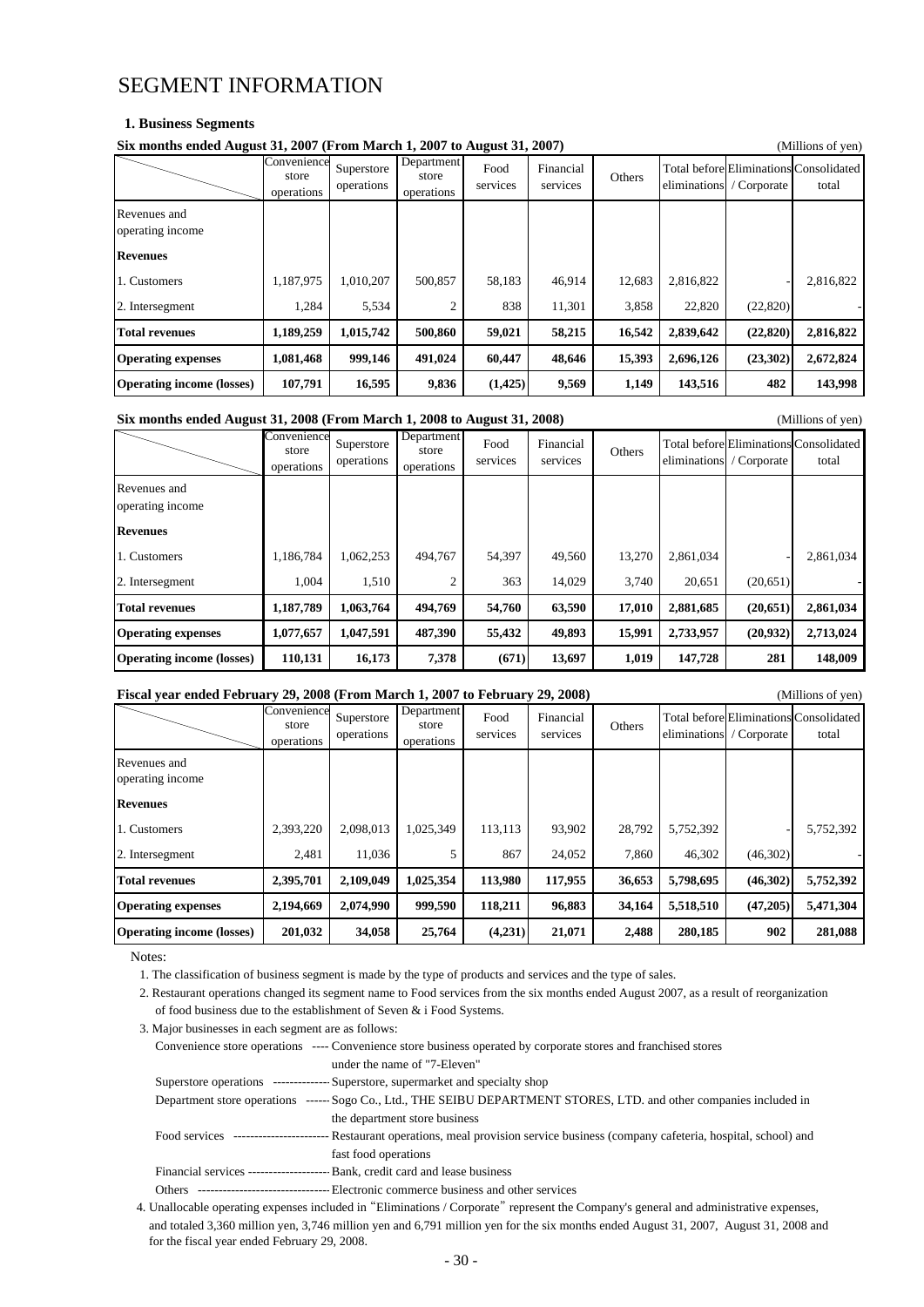#### **2. Geographic area segments**

|                                  | SIX months ended August 31, 2007 (From March 1, 2007 to August 31, 2007)<br>(MHIIONS OL VEN <i>)</i> |                  |        |                              |              |                       |  |  |
|----------------------------------|------------------------------------------------------------------------------------------------------|------------------|--------|------------------------------|--------------|-----------------------|--|--|
|                                  | Japan                                                                                                | North<br>America | Others | Total before<br>eliminations | Eliminations | Consolidated<br>total |  |  |
| Revenues and<br>operating income |                                                                                                      |                  |        |                              |              |                       |  |  |
| <b>Revenues</b>                  |                                                                                                      |                  |        |                              |              |                       |  |  |
| 1. Customers                     | 1,869,953                                                                                            | 915,867          | 31,002 | 2,816,822                    |              | 2,816,822             |  |  |
| 2. Intersegment                  | 152                                                                                                  | 1,246            |        | 1,399                        | (1,399)      |                       |  |  |
| <b>Total revenues</b>            | 1,870,105                                                                                            | 917,114          | 31,002 | 2,818,222                    | (1,399)      | 2,816,822             |  |  |
| <b>Operating expenses</b>        | 1,745,287                                                                                            | 899,219          | 29,718 | 2,674,225                    | (1,401)      | 2,672,824             |  |  |
| <b>Operating income</b>          | 124,818                                                                                              | 17,894           | 1,283  | 143,996                      |              | 143,998               |  |  |

### **Six months ended August 31, 2007 (From March 1, 2007 to August 31, 2007)** (Millions of yen)

#### **Six months ended August 31, 2008 (From March 1, 2008 to August 31, 2008)** (Millions of yen)

|                                          | Japan            | North<br>America | Others | Total before<br>eliminations | Eliminations       | Consolidated<br>total |
|------------------------------------------|------------------|------------------|--------|------------------------------|--------------------|-----------------------|
| Revenues and<br>operating income         |                  |                  |        |                              |                    |                       |
| <b>Revenues</b><br>1. Customers          | 1,911,128<br>182 | 910,270          | 39,635 | 2,861,034                    |                    | 2,861,034             |
| 2. Intersegment<br><b>Total revenues</b> | 1,911,311        | 1,501<br>911,771 | 39,635 | 1,684<br>2,862,718           | (1,684)<br>(1,684) | 2,861,034             |
| <b>Operating expenses</b>                | 1,778,111        | 898,547          | 38,051 | 2,714,710                    | (1,686)            | 2,713,024             |
| <b>Operating income</b>                  | 133,199          | 13,224           | 1,583  | 148,007                      |                    | 148,009               |

### **Fiscal year ended February 29, 2008 (From March 1, 2007 to February 29, 2008)** (Millions of yen)

|                                                    | Japan            | North<br>America   | Others | Total before<br>eliminations | Eliminations | Consolidated<br>total |
|----------------------------------------------------|------------------|--------------------|--------|------------------------------|--------------|-----------------------|
| Revenues and<br>operating income                   |                  |                    |        |                              |              |                       |
| <b>Revenues</b><br>1. Customers<br>2. Intersegment | 3,821,898<br>311 | 1,864,450<br>2,616 | 66,043 | 5,752,392<br>2.928           | (2,928)      | 5,752,392             |
| <b>Total revenues</b>                              | 3,822,210        | 1,867,067          | 66,043 | 5,755,321                    | (2,928)      | 5,752,392             |
| <b>Operating expenses</b>                          | 3,574,937        | 1,835,484          | 63,815 | 5,474,237                    | (2,932)      | 5,471,304             |
| <b>Operating income</b>                            | 247,272          | 31,582             | 2,228  | 281,084                      | 3            | 281,088               |

Notes:

1. The classification of geographic area segments is made according to geographical distances.

2. "Others" consists of the business results in People's Republic of China ("P.R.C.") .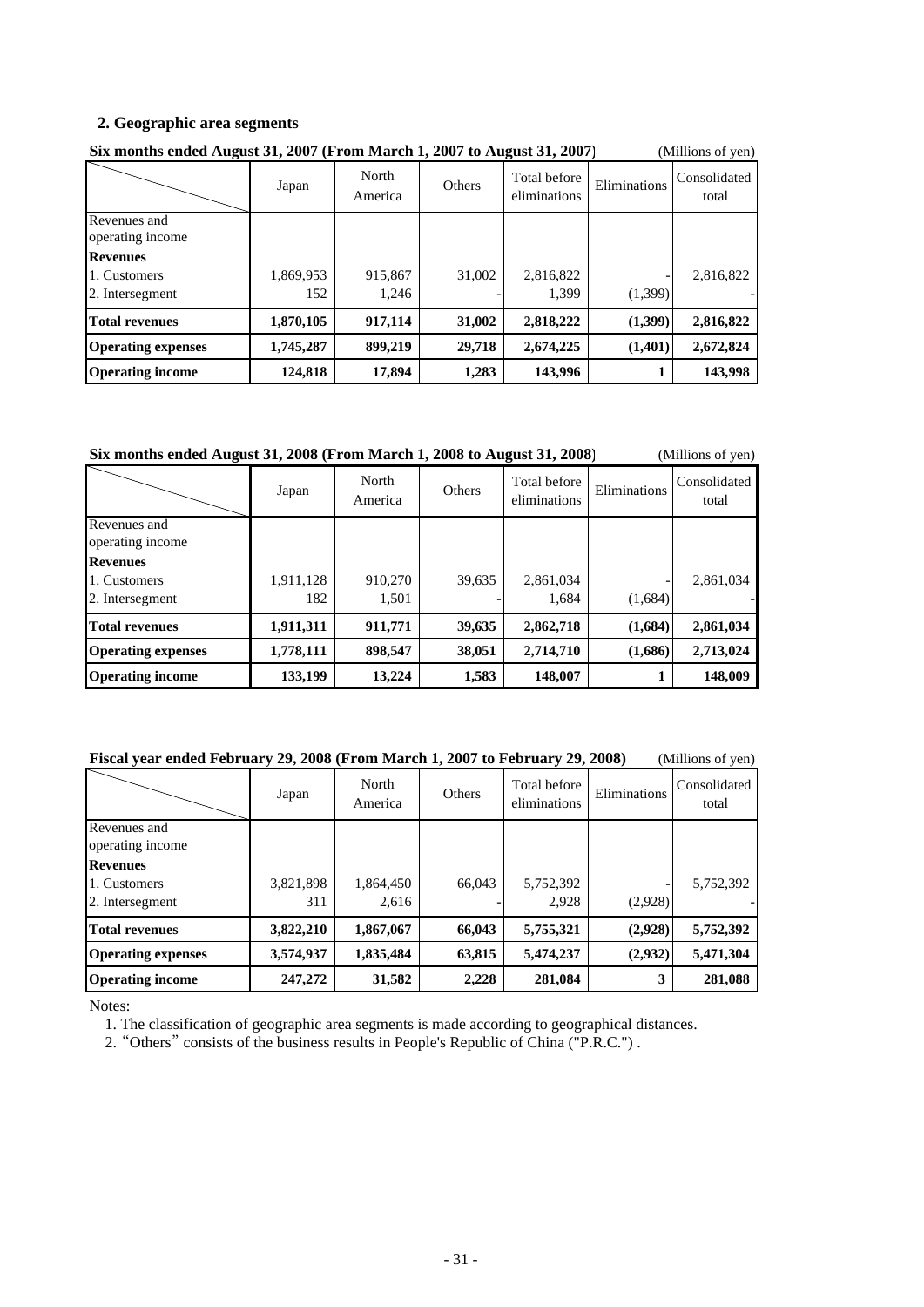#### **3. Overseas sales**

| Six months ended August 31, 2007 (From March 1, 2007 to August 31, 2007) |                  |               | (Millions of yen) |
|--------------------------------------------------------------------------|------------------|---------------|-------------------|
|                                                                          | North<br>America | <b>Others</b> | Total             |
| <b>Overseas sales</b>                                                    | 915,867          | 31,002        | 946,869           |
| Consolidated sales                                                       |                  |               | 2,816,822         |
| Percentage of overseas sales to consolidated sales (%)                   | 32.5             | 1.1           | 33.6              |

#### **Six months ended August 31, 2008 (From March 1, 2008 to August 31, 2008)** (Millions of yen)

|                                                        | North<br>America | Others | Total     |
|--------------------------------------------------------|------------------|--------|-----------|
| Overseas sales                                         | 910,270          | 39,635 | 949,905   |
| Consolidated sales                                     |                  |        | 2,861,034 |
| Percentage of overseas sales to consolidated sales (%) | 31.8             | 1.4    | 33.2      |

#### **Fiscal year ended February 29, 2008 (From March 1, 2007 to February 29, 2008)** (Millions of yen)

|                                                        | North<br>America | Others | Total     |
|--------------------------------------------------------|------------------|--------|-----------|
| Overseas sales                                         | 1,864,450        | 66,043 | 1,930,494 |
| Consolidated sales                                     |                  |        | 5,752,392 |
| Percentage of overseas sales to consolidated sales (%) | 32.4             | 1.2    | 33.6      |

Notes:

1. The classification of overseas sales area segments is made according to geographical distances.

2. "Others" consists of the sales in P.R.C.

 3. "Overseas sales" represents net sales and other operating revenues of consolidated subsidiaries in countries and areas outside of Japan.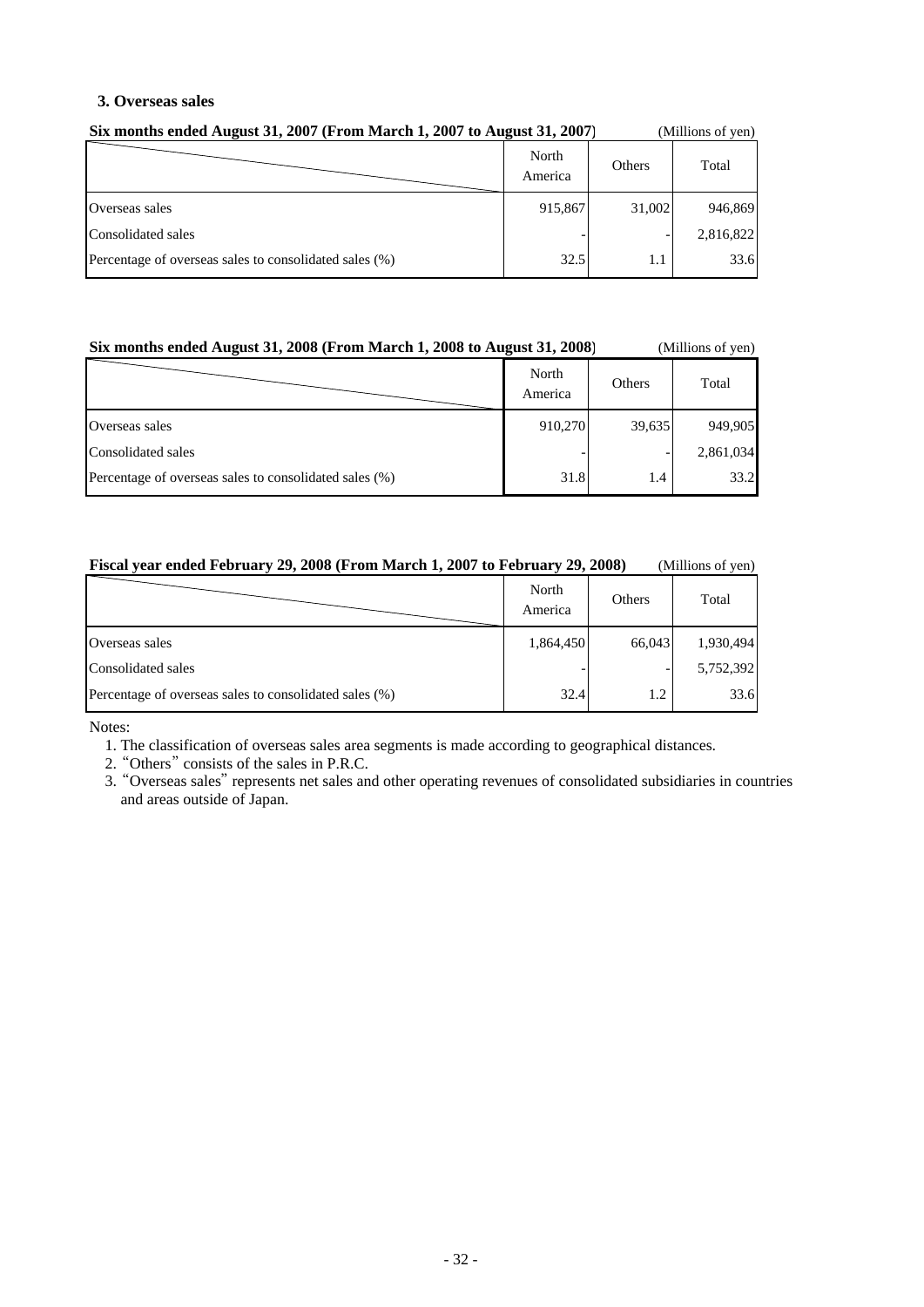### **Leases**

- 1. Information for finance lease contracts other than those for which the ownership of the leased assets is to be transferred to lessee.
- (1) As lessee:
- (a) Assumed amounts of acquisition cost, accumulated depreciation, accumulated impairment loss and net book value, including the interest portion, are summarized as follows:

*Furniture, fixtures and equipment* (Millions of yen)

| The contract of the contract contract of the contract of |                  |                  |                    |  |  |  |
|----------------------------------------------------------|------------------|------------------|--------------------|--|--|--|
|                                                          | As of August 31, | As of August 31, | As of February 29, |  |  |  |
|                                                          | 2007             | 2008             | 2008               |  |  |  |
| Acquisition cost                                         | 92,466           | 96,949           | 95,022             |  |  |  |
| Accumulated depreciation                                 | 29,888           | 33,465           | 32,224             |  |  |  |
| Accumulated impairment loss                              | 100              | 124              | 102                |  |  |  |
| Net book value                                           | 62,478           | 63,360           | 62,695             |  |  |  |

| Software                 | (Millions of yen) |                  |                    |
|--------------------------|-------------------|------------------|--------------------|
|                          | As of August 31,  | As of August 31, | As of February 29, |
|                          | 2007              | 2008             | 2008               |
| Acquisition cost         | 1,232             | 1,496            | 1,774              |
| Accumulated depreciation | 530               | 708              | 629                |
| Net book value           | 701               | 787              | 1,145              |

(b) The future lease payments of finance leases, including the interest portion, are summarized as follows:

|                                   |                  |                  | (Millions of yen)  |
|-----------------------------------|------------------|------------------|--------------------|
|                                   | As of August 31, | As of August 31, | As of February 29, |
|                                   | 2007             | 2008             | 2008               |
| Due within one year               | 17,212           | 18,409           | 17,801             |
| Due over one year                 | 46,067           | 45,863           | 46,142             |
| Total                             | 63,280           | 64,272           | 63,944             |
| Allowance for impairment loss     |                  |                  |                    |
| on leased assets included in the  | 100              | 124              | 102                |
| outstanding future lease payments |                  |                  |                    |

(c) Lease payments, reversal of allowance for impairment loss on leased assets, assumed amounts of depreciation expense and impairment loss are as follows:

|                                                               |                                     |                                     | (Millions of yen)                      |
|---------------------------------------------------------------|-------------------------------------|-------------------------------------|----------------------------------------|
|                                                               | Six months ended<br>August 31, 2007 | Six months ended<br>August 31, 2008 | Fiscal year ended<br>February 29, 2008 |
| Lease payments                                                | 8,848                               | 9,205                               | 17,849                                 |
| Reversal of allowance for<br>impairment loss on leased assets | 30                                  | 53                                  | 90                                     |
| Depreciation expense                                          | 8,879                               | 9,259                               | 17,939                                 |
| Impairment loss                                               |                                     |                                     |                                        |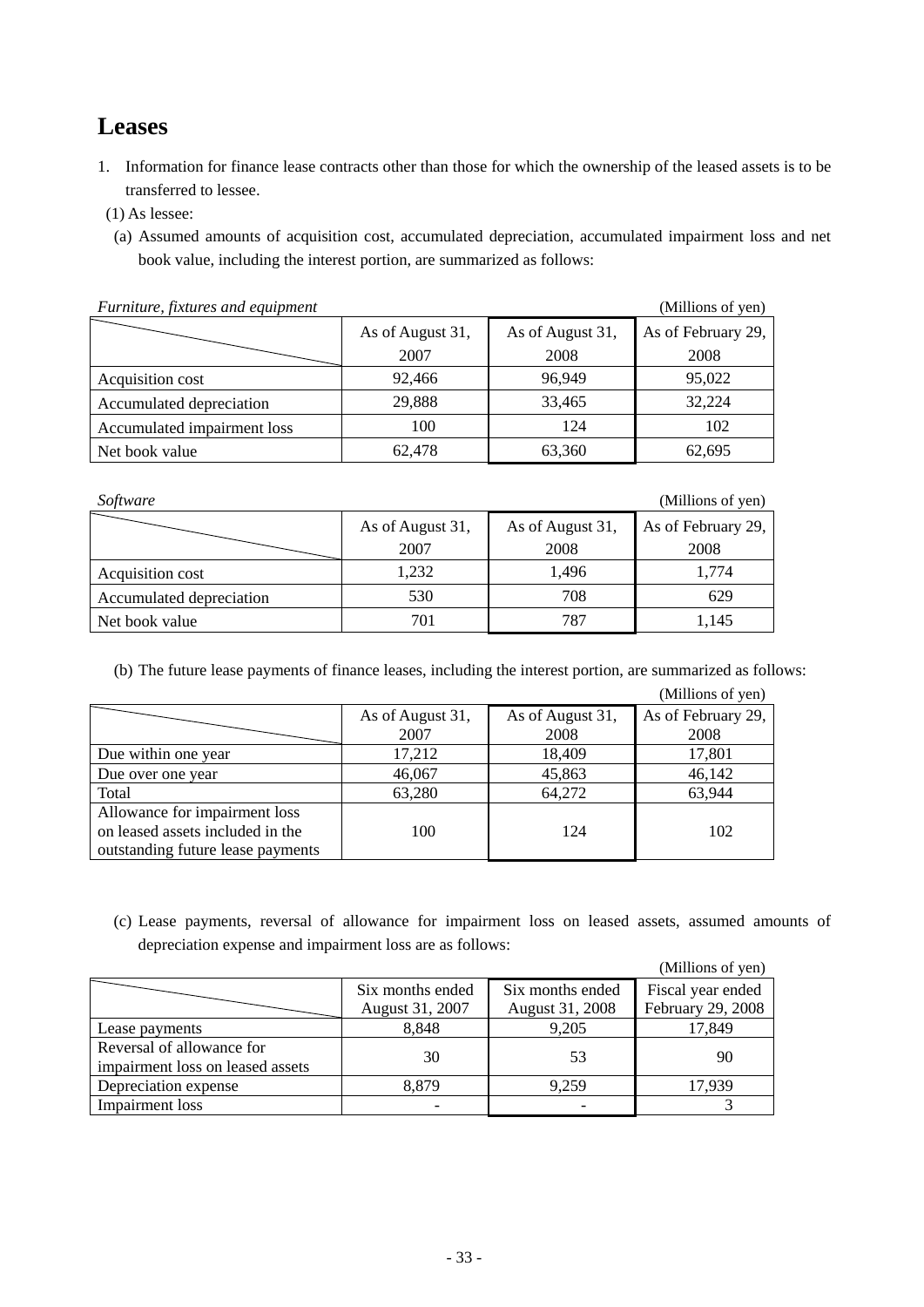- (d) Assumed amounts of depreciation expense are computed using the straight-line method over the lease term assuming no residual value.
- (2) As lessor:
- (a) Acquisition cost, accumulated depreciation and net book value are summarized as follows:

| Furniture, fixtures and equipment |                  |                  | (Millions of yen)  |
|-----------------------------------|------------------|------------------|--------------------|
|                                   | As of August 31, | As of August 31, | As of February 29, |
|                                   | 2007             | 2008             | 2008               |
| Acquisition cost                  | 24.993           | 27,409           | 25,800             |
| Accumulated depreciation          | 11.150           | 13,824           | 12,306             |
| Net book value                    | 13,843           | 13,585           | 13,494             |

(b) The future lease income of finance leases are summarized as follows:

(Millions of yen)

|                     | As of August 31,<br>2007 | As of August 31,<br>2008 | As of February 28,<br>2007 |
|---------------------|--------------------------|--------------------------|----------------------------|
| Due within one year | 4.259                    | 4.581                    | 4.422                      |
| Due over one year   | 9.943                    | 9.397                    | 9.455                      |
| Total               | 14.203                   | 13 979                   | 13.877                     |

(c) Lease income, depreciation expense and assumed amounts of interest income are as follows:

|  | (Millions of yen) |  |  |
|--|-------------------|--|--|
|--|-------------------|--|--|

|                      | Six months ended<br>August 31, 2007 | Six months ended<br>August 31, 2008 | Fiscal year ended<br>February 29, 2008 |  |
|----------------------|-------------------------------------|-------------------------------------|----------------------------------------|--|
| Lease income         | 2.319                               | 2.595                               | 4.605                                  |  |
| Depreciation expense | 2.134                               | 2.389                               | 4.243                                  |  |
| Interest income      | 214                                 | 228                                 | 430                                    |  |

(d) Allocation of interest income to each period is computed using the interest method.

#### 2. Operating leases

As lessee:

The amounts of outstanding future lease payments under lease agreement other than finance leases, including the interest portion, are summarized as follows:

|  | (Millions of yen) |  |  |
|--|-------------------|--|--|
|--|-------------------|--|--|

|                     | As of August 31,<br>2007 | As of August 31,<br>2008 | As of February 29,<br>2008 |
|---------------------|--------------------------|--------------------------|----------------------------|
| Due within one year | 68.499                   | 64.574                   | 66.483                     |
| Due over one year   | 421.516                  | 413,868                  | 422,874                    |
| Total               | 490,015                  | 478,442                  | 489,357                    |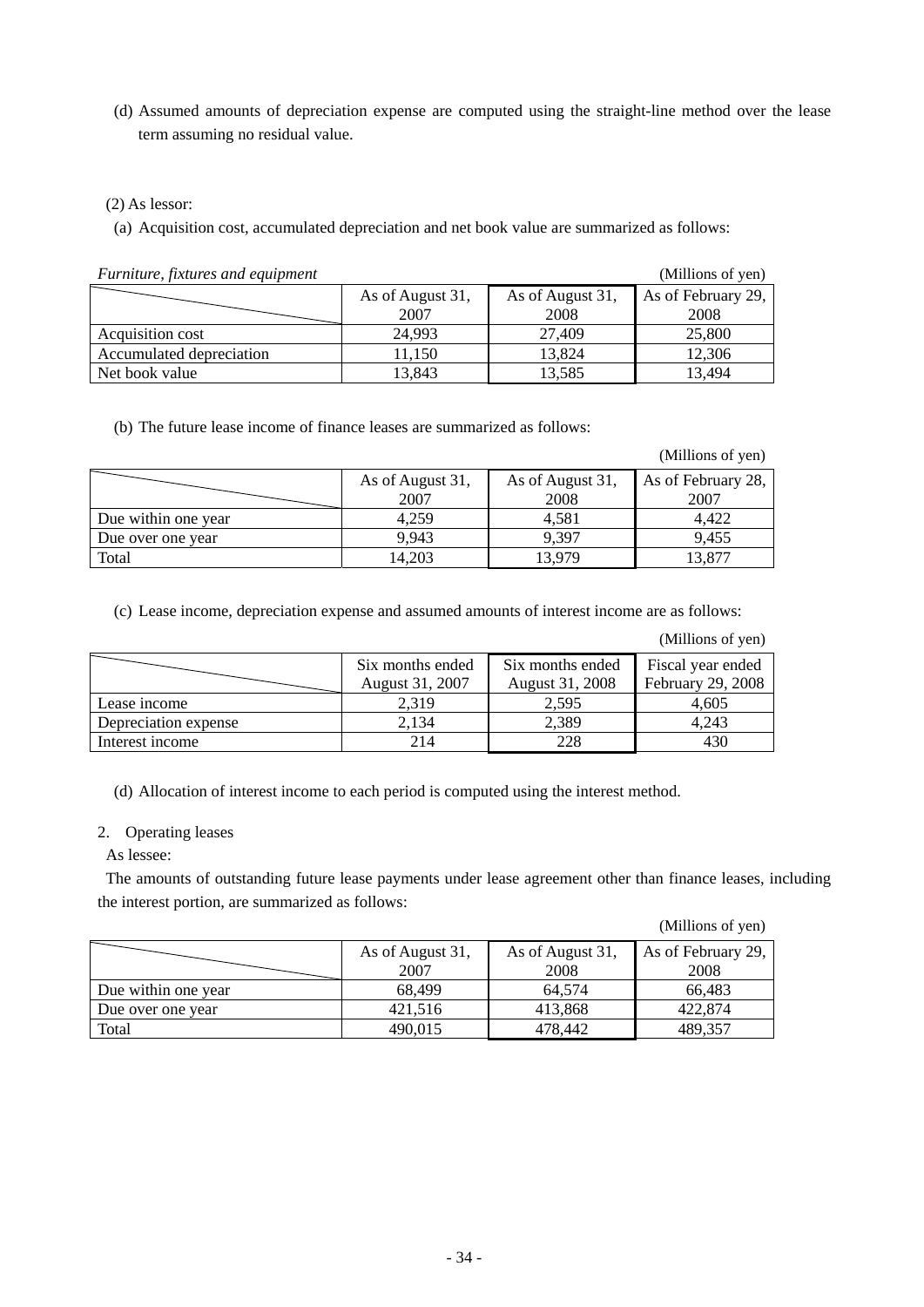### **Securities Information**

1. Held-to-maturity debt securities (fair value is available)

(Millions of yen)

|                                     | As of August 31, 2007 |               |                                        | As of August 31, 2008 |               |                                        | As of February 29, 2008 |               |                                         |  |
|-------------------------------------|-----------------------|---------------|----------------------------------------|-----------------------|---------------|----------------------------------------|-------------------------|---------------|-----------------------------------------|--|
|                                     | <b>Book</b><br>value  | Fair<br>value | Net<br>unrealiz<br>ed gains<br>losses) | Book<br>value         | Fair<br>value | Net<br>unrealiz<br>ed gains<br>losses) | <b>Book</b><br>value    | Fair<br>value | Net.<br>unrealiz<br>ed gains<br>losses) |  |
| Governmental and<br>municipal bonds | 614                   | 601           | (13)                                   | 614                   | 616           |                                        | 614                     | 616           |                                         |  |

2. Available-for-sale securities (fair value is available)

#### (Millions of yen)

|                   | As of August 31, 2007 |                      |                                               | As of August 31, 2008 |                      |                                                | As of February 29, 2008 |                      |                                                |  |
|-------------------|-----------------------|----------------------|-----------------------------------------------|-----------------------|----------------------|------------------------------------------------|-------------------------|----------------------|------------------------------------------------|--|
|                   | Acquisi-<br>tion cost | <b>Book</b><br>value | <b>Net</b><br>unrealiz<br>ed gains<br>losses) | Acquisi-<br>tion cost | <b>Book</b><br>value | <b>Net</b><br>unrealiz<br>ed gains<br>(losses) | Acquisi-<br>tion cost   | <b>Book</b><br>value | <b>Net</b><br>unrealiz<br>ed gains<br>(losses) |  |
| Equity securities | 80,669                | 63,954               | (16,715)                                      | 28.491                | 32,222               | 3,730                                          | 28,467                  | 35,088               | 6,621                                          |  |
| Debt securities   | 112,990               | 112,983              | (7)                                           | 119,620               | 119,638              | 17                                             | 97,541                  | 97,518               | (22)                                           |  |
| Total             | 193,659               | 176,937              | (16, 722)                                     | 148,112               | 151,860              | 3,748                                          | 126,008                 | 132,607              | 6,598                                          |  |

3. Major securities (fair value is not available)

|                                         |                          |                          | (WHIHOIIS OF YEIL)         |  |
|-----------------------------------------|--------------------------|--------------------------|----------------------------|--|
|                                         | As of August 31,<br>2007 | As of August 31,<br>2008 | As of February 29,<br>2008 |  |
|                                         | Book value               | Book value               | Book value                 |  |
| Held-to-maturity debt                   |                          |                          |                            |  |
| -Bonds                                  | 203                      | 203                      | 203                        |  |
| Available-for-sale securities           |                          |                          |                            |  |
| -Unlisted securities                    | 16,328                   | 18,904                   | 16,925                     |  |
| -Unlisted foreign securities            | 5,041                    | 3,040                    | 3,041                      |  |
| -Debt securities                        |                          | 24                       | 24                         |  |
| -Negotiable certificates of<br>deposits |                          | 231,500                  | 94,500                     |  |

#### (Millions of yen)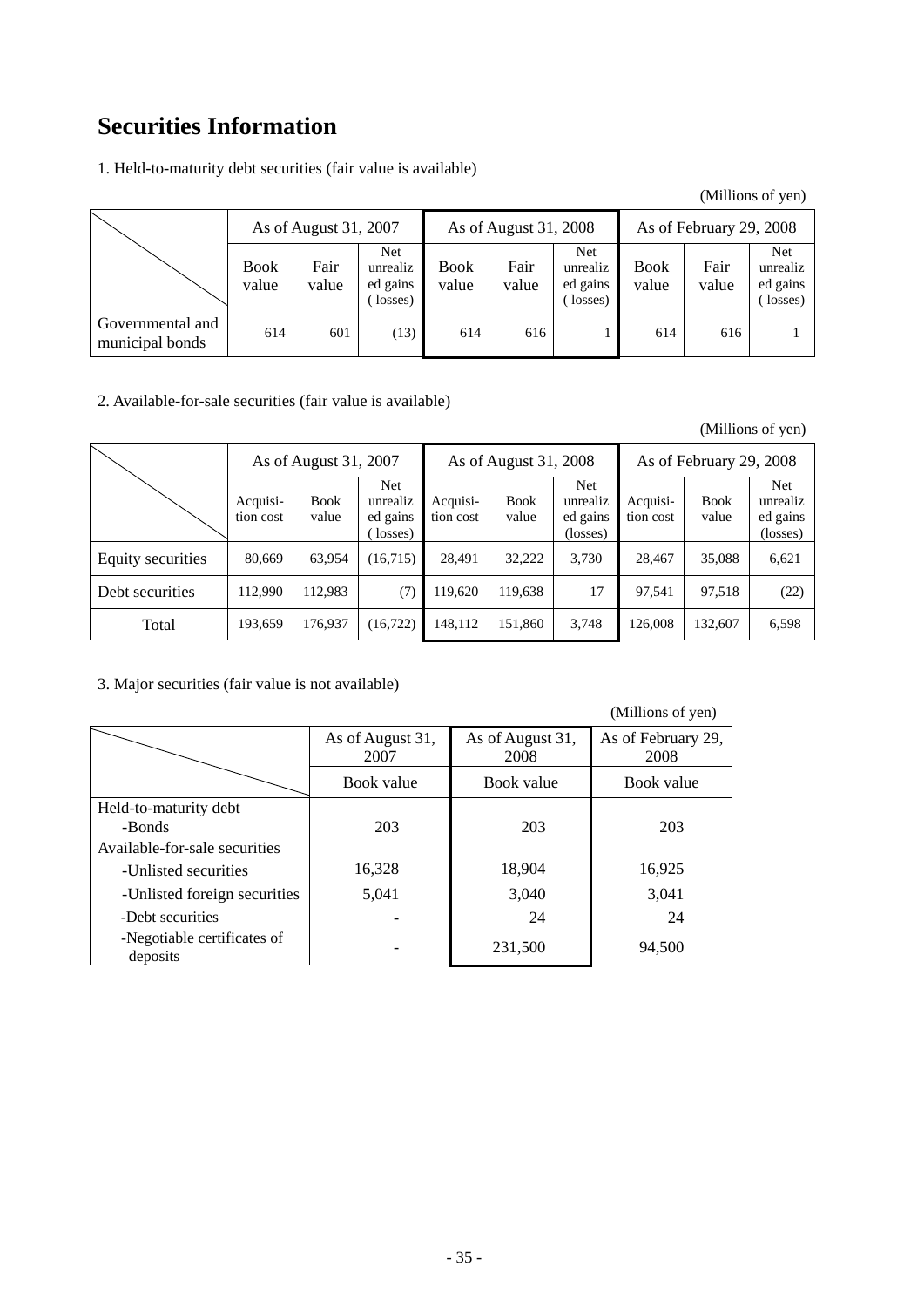### **Derivative Transactions**

*Notional amounts, fair value and unrealized gains (losses) of derivative instruments* 

1. Currency-related transactions

(Millions of yen)

|                                |                              | As of August 31, 2007                       |               |                                                          |                  | As of August 31, 2008<br>As of February 29, 2008 |               |                                                          |                  |                                             |               |                                 |
|--------------------------------|------------------------------|---------------------------------------------|---------------|----------------------------------------------------------|------------------|--------------------------------------------------|---------------|----------------------------------------------------------|------------------|---------------------------------------------|---------------|---------------------------------|
|                                | Notional<br>amounts<br>total | Notional<br>amounts<br>due over<br>one year | Fair<br>value | <b>Unrealized Notional</b><br>gains<br>$(\text{losses})$ | amounts<br>total | Notional<br>amounts<br>due over<br>one year      | Fair<br>value | <b>Unrealized Notional</b><br>gains<br>$(\text{losses})$ | amounts<br>total | Notional<br>amounts<br>due over<br>one year | Fair<br>value | Unrealized<br>gains<br>(losses) |
| Forward                        |                              |                                             |               |                                                          |                  |                                                  |               |                                                          |                  |                                             |               |                                 |
| exchange<br>contracts          |                              |                                             |               |                                                          |                  |                                                  |               |                                                          |                  |                                             |               |                                 |
| Buy:                           |                              |                                             |               |                                                          |                  |                                                  |               |                                                          |                  |                                             |               |                                 |
| U.S. dollar                    | 5,186                        | 80                                          | 5,033         |                                                          | $(153)$ 6,372    | $\overline{\phantom{a}}$                         | 6,499         | 126                                                      | 4,774            |                                             | 4,497         | (277)                           |
| Hong Kong<br>dollar            |                              |                                             |               |                                                          | 5                | $\overline{\phantom{a}}$                         | 6             | $\theta$                                                 |                  | -                                           |               |                                 |
| Euro                           | 18                           | $\overline{\phantom{a}}$                    | 18            | (0)                                                      | 57               | $\overline{\phantom{a}}$                         | 56            | (1)                                                      | 181              | -                                           | 179           | (2)                             |
| Currency<br>swap<br>contracts: |                              |                                             |               |                                                          |                  |                                                  |               |                                                          |                  |                                             |               |                                 |
| U.S. dollar                    |                              | 30,411 18,593                               | 932           | 932                                                      | 24,502           | 6,775                                            | 1,220         |                                                          |                  | 1,220 24,502 12,684 2,413                   |               | 2,413                           |
| Total                          |                              | 35,616 18,674                               | 5,984         | 779                                                      | 30,938           | 6,775                                            | 7,781         | 1,345                                                    |                  | 29,459 12,684                               | 7,090         | 2,133                           |

(Note)

Fair values of forward exchange contracts and currency swap contracts are based on values prepared by financial institutions.

#### 2. Interest-related transactions

(Millions of yen)

|               |                              | As of August 31, 2007                       |               |                                                 |                  | As of August 31, 2008                       |               |                                                 |                  | As of February 29, 2008                     |               |                                 |  |
|---------------|------------------------------|---------------------------------------------|---------------|-------------------------------------------------|------------------|---------------------------------------------|---------------|-------------------------------------------------|------------------|---------------------------------------------|---------------|---------------------------------|--|
|               | Notional<br>amounts<br>total | Notional<br>amounts<br>due over<br>one year | Fair<br>value | <b>Unrealized Notional</b><br>gains<br>(losses) | amounts<br>total | Notional<br>amounts<br>due over<br>one year | Fair<br>value | <b>Unrealized Notional</b><br>gains<br>(losses) | amounts<br>total | Notional<br>amounts<br>due over<br>one year | Fair<br>value | Unrealized<br>gains<br>(losses) |  |
| Interest rate |                              |                                             |               |                                                 |                  |                                             |               |                                                 |                  |                                             |               |                                 |  |
| swap          |                              |                                             |               |                                                 |                  |                                             |               |                                                 |                  |                                             |               |                                 |  |
| contracts:    |                              |                                             |               |                                                 |                  |                                             |               |                                                 |                  |                                             |               |                                 |  |
| Receive float |                              |                                             |               |                                                 |                  |                                             |               |                                                 |                  |                                             |               |                                 |  |
| / Pay $fix$   |                              | 36,000 35,000                               | 90            | 90                                              | 35,000           | $\overline{\phantom{a}}$                    | 37            | 37                                              | 36,000           | $\qquad \qquad -$                           | 76            | 76                              |  |
| Receive fix   |                              |                                             |               |                                                 |                  |                                             |               |                                                 |                  |                                             |               |                                 |  |
| /Pay float    |                              | 10,000 10,000                               | (79)          | (79)                                            |                  | 10,000 10,000                               | (37)          | (37)                                            |                  | 10,000 10,000                               | (35)          | (35)                            |  |
|               |                              |                                             |               |                                                 |                  |                                             |               |                                                 |                  |                                             |               |                                 |  |
| Total         |                              | 46,000 45,000                               | 11            | 11                                              |                  | 45,000 10,000                               | (0)           | (0)                                             |                  | 46,000 10,000                               | 41            | 41                              |  |

(Notes)

1. Fair values of interest rate swap contracts are based on values prepared by financial institutions.

2. Derivative transaction to which hedge accounting has been applied are excluded from this disclosure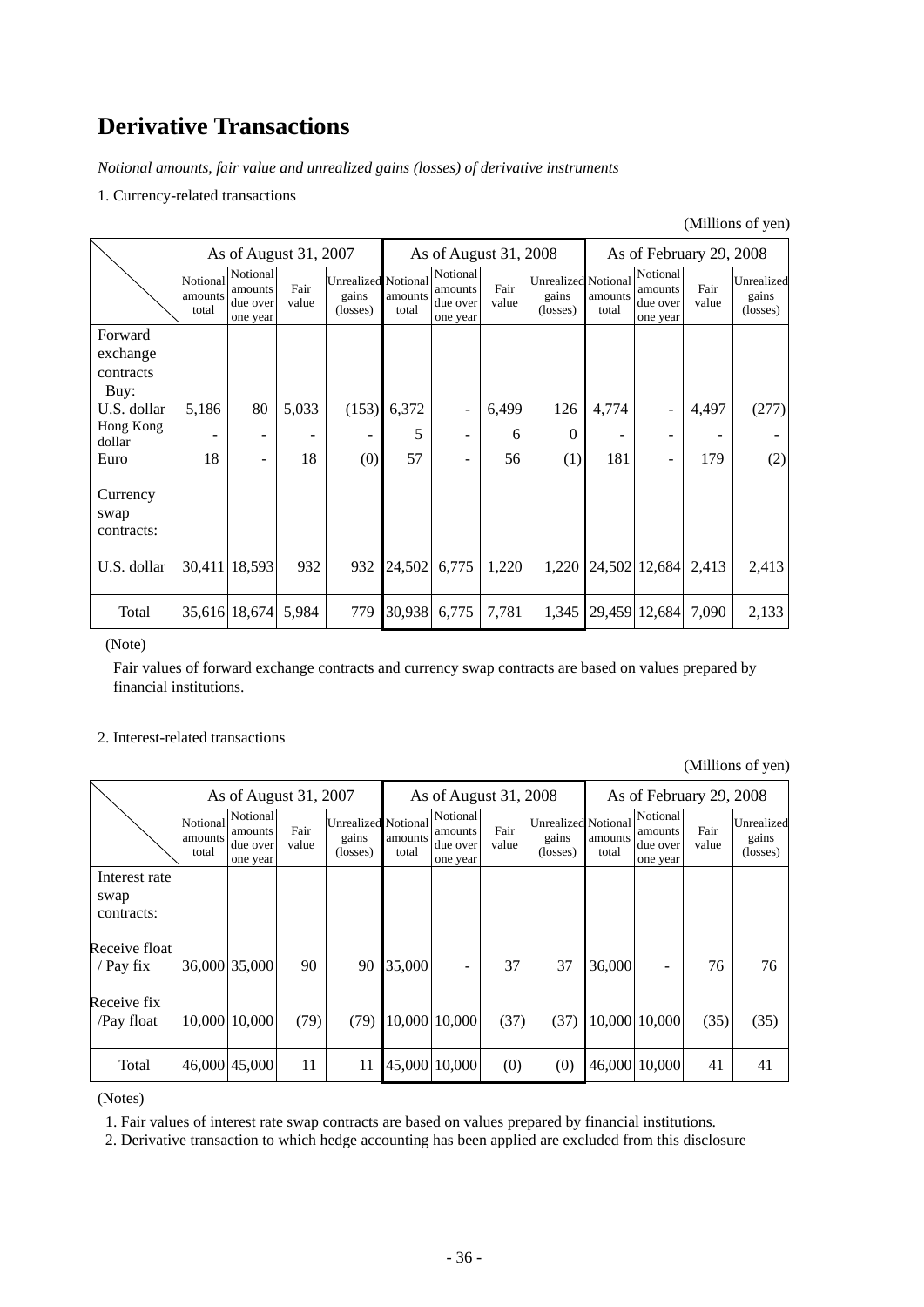## **Stock Option**

*(From March 1, 2007 to February 29, 2008)* None

#### *(From March 1, 2008 to August 31, 2008)*

- 1. Expenses related to stock option totaled 395 million yen, was included in Selling, general and administrative expenses.
- 2. Details about stock option which was granted for the six months ended August 31, 2008.
	- (a) The Company

|                                                                          | First grant of                                                                                                                        | Second grant of                                                                                                                                             |
|--------------------------------------------------------------------------|---------------------------------------------------------------------------------------------------------------------------------------|-------------------------------------------------------------------------------------------------------------------------------------------------------------|
|                                                                          | Subscriptions to shares                                                                                                               | Subscriptions to shares                                                                                                                                     |
|                                                                          | (Stock-linked Compensation                                                                                                            | (Stock-linked Compensation                                                                                                                                  |
|                                                                          | <b>Stock Option</b> )                                                                                                                 | <b>Stock Option</b> )                                                                                                                                       |
| Grantees of the rights and number<br>of grantees                         | Four directors of the Company                                                                                                         | 92-member of executive officers of<br>the Company and, directors and<br>executive officers of subsidiaries of<br>the Company                                |
| Type and number of shares<br>(Note 1)                                    | 15,900 ordinary shares                                                                                                                | 95,800 ordinary shares                                                                                                                                      |
| Grant date                                                               | August 6, 2008                                                                                                                        | August 6, 2008                                                                                                                                              |
| Exercise condition                                                       | Within ten days from the day<br>following the day that a<br>subscription holder loses its<br>position as a director of the<br>Company | Within ten days from the day<br>following the day that a<br>subscription holder loses its<br>position as a director or executive<br>officer of subsidiaries |
| Intended service period                                                  |                                                                                                                                       |                                                                                                                                                             |
| Exercise period                                                          | From May 1, 2009<br>to August 6, 2028                                                                                                 | From August 7, 2009<br>to August 6, 2038                                                                                                                    |
| Exercise price (yen)                                                     | One yen per share                                                                                                                     | One yen per share                                                                                                                                           |
| Fair value per subscription to share<br>on the grant date (yen) (Note 2) | 307,000 yen per subscription to<br>share                                                                                              | 311,300 yen per subscription to<br>share                                                                                                                    |

(Notes)

(1) Number of shares means total shares to be issued upon exercise of subscriptions to shares.

(2) The number of shares to be issued upon exercise of one subscription to shares shall be one hundred ordinary shares of the Company.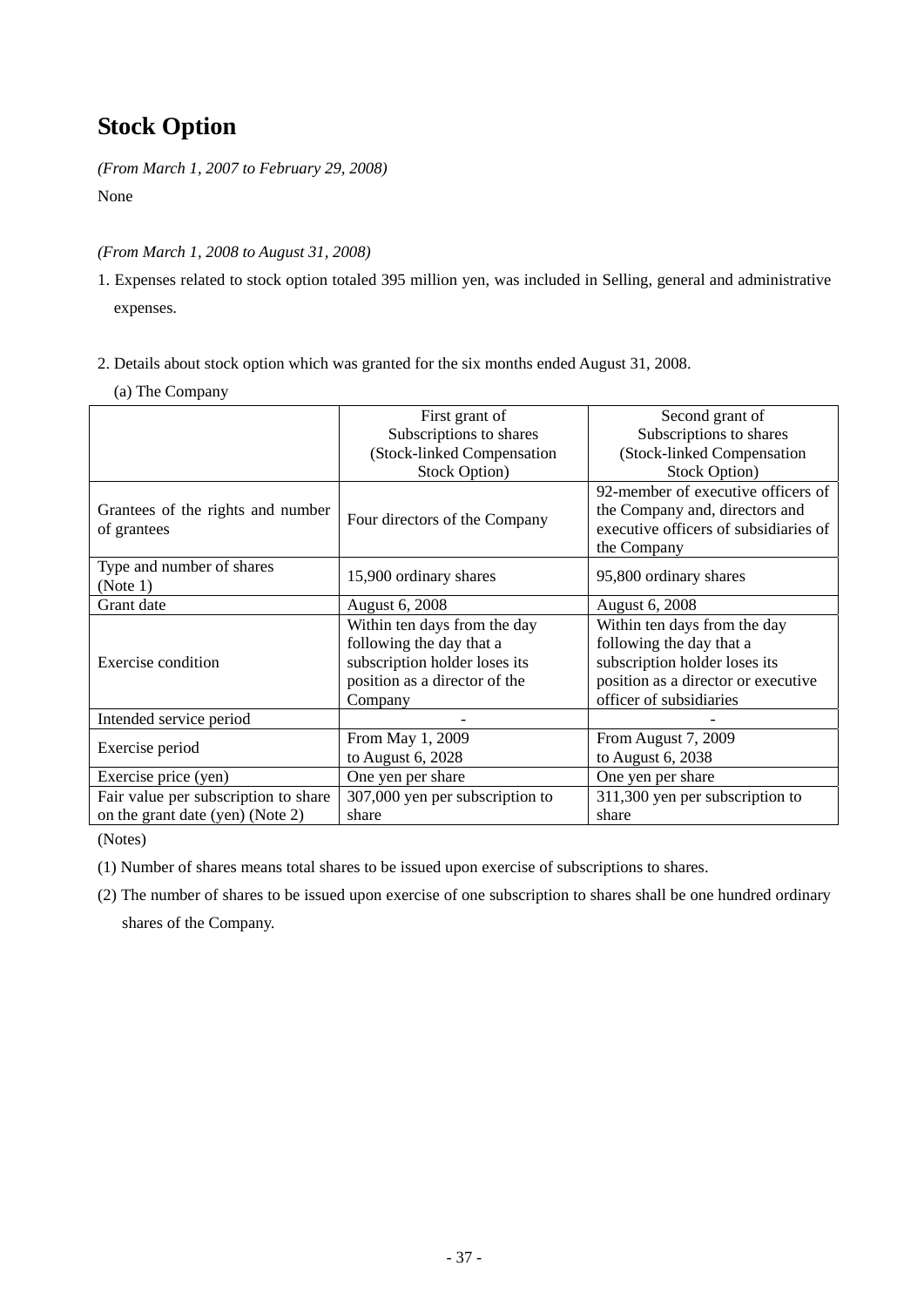#### (b) Seven Bank, Ltd.

|                                      | First grant of                     | Second grant of                     |
|--------------------------------------|------------------------------------|-------------------------------------|
|                                      | Subscriptions to shares            | Subscriptions to shares             |
|                                      | (Stock-linked Compensation         | (Stock-linked Compensation          |
|                                      | <b>Stock Option</b> )              | <b>Stock Option</b> )               |
| Grantees of the rights and number    | Five directors of Seven Bank, Ltd. | Three executive officers of Seven   |
| of grantees                          |                                    | Bank, Ltd.                          |
| Type and number of shares            | 184 ordinary shares                | 21 ordinary shares                  |
| (Note 1)                             |                                    |                                     |
| Grant date                           | August 12, 2008                    | August 12, 2008                     |
|                                      | Within ten days from the day       | Within ten days from the day        |
|                                      | following the day that a           | following the day that a            |
| Exercise condition                   | subscription holder loses its      | subscription holder loses its       |
|                                      | position as a director of          | position as a director or executive |
|                                      | Seven Bank, Ltd.                   | officer of Seven Bank, Ltd.         |
| Intended service period              |                                    |                                     |
|                                      | From August 13, 2008               | From August 13, 2008                |
| Exercise period                      | to August 12, 2038                 | to August 12, 2038                  |
| Exercise price (yen)                 | One yen per share                  | One yen per share                   |
| Fair value per subscription to share | 236,480 yen per subscription to    | 236,480 yen per subscription to     |
| on the grant date (yen) (Note 2)     | share                              | share                               |

(Notes)

(1) Number of shares means total shares to be issued upon exercise of subscriptions to shares.

(2) The number of shares to be issued upon exercise of one subscription to shares shall be one ordinary share of Seven Bank, Ltd.

*(From March 1, 2007 to February 29, 2008)* None

## **Business Combination**

None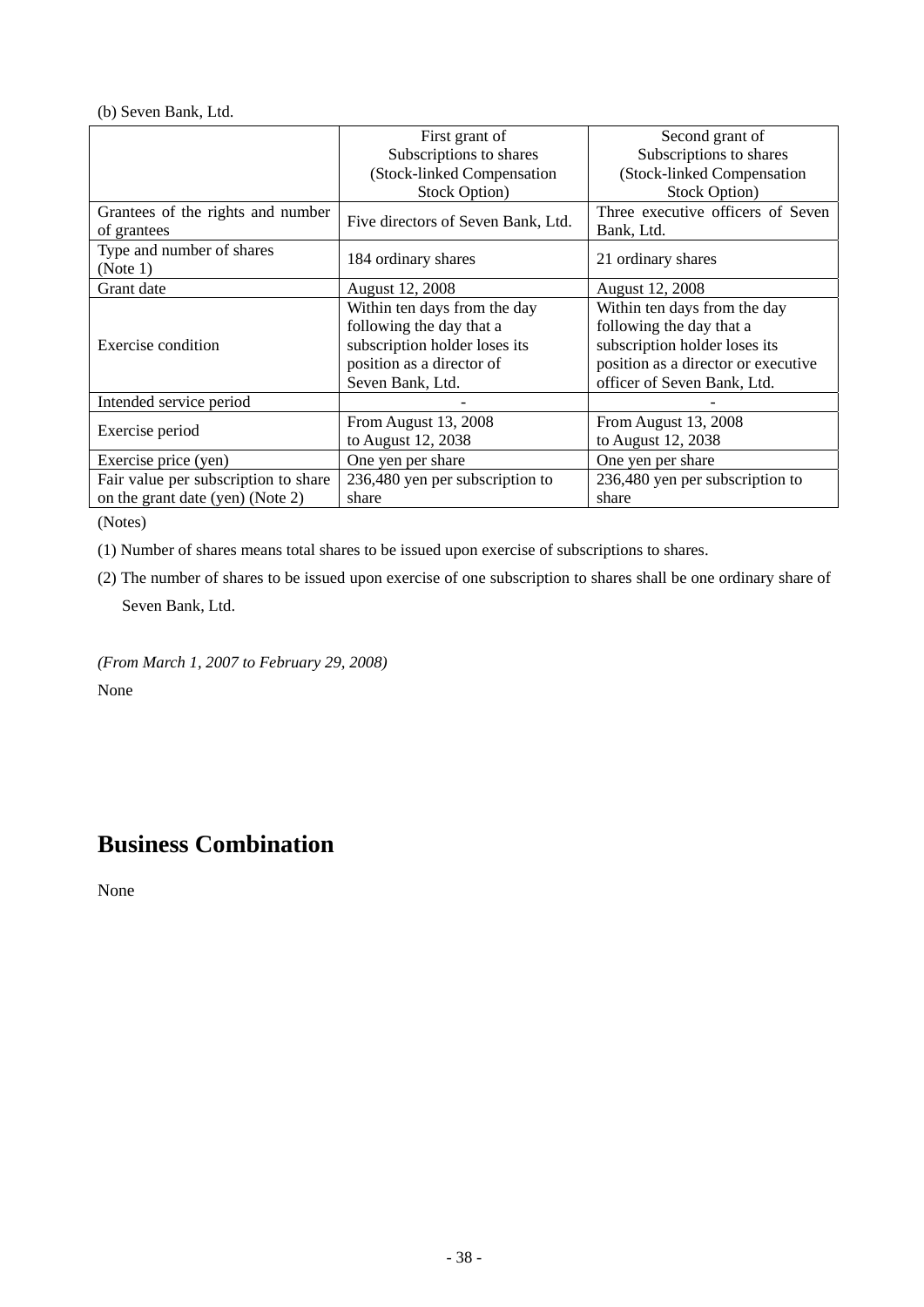### **Special Purpose Corporation**

(From March 1, 2008 to August 31, 2008)

1. Summaries of Special Purpose Corporation ("SPC") and transactions with the SPC

The SEIBU DEPARTMENT STORES, LTD. ("SEIBU"), a consolidated subsidiary of the Company, established a real estate trust comprising of the land, land leasehold right and part of the buildings of a store and sold the beneficiary right of the trust to Asset Ikesei Corp., a SPC. Concurrently, SEIBU has entered into silent partnership arrangement with the SPC with a certain investment. Also, SEIBU leased back such store properties from the SPC who has the beneficiary right of the trust. Under these arrangements, the above noted investment is subordinated to all liabilities to other members of the silent partnership and third parties other than members of the silent partnership.

 Total assets and liabilities of Asset Ikesei Corp. as of July 31, 2008 (the latest Year-end) were 125,502 million yen and 125,482 million yen, respectively.

In addition, the SEIBU neither owned voting rights relating to the investment nor dispatched any officer or employee.

2. A summary of transaction amounts with the SPC, etc., for the six months ended August 31, 2008 is as follows:

(Millions of yen)

|                      | Amount and balance of<br>major transactions       | Major items related to income or expenses              |        |  |  |
|----------------------|---------------------------------------------------|--------------------------------------------------------|--------|--|--|
|                      | for six months ended or<br>as of August $31,2008$ | Description                                            | Amount |  |  |
| Accounts receivable  | 3,133                                             | Distribution of profit from the silent                 | 2.914  |  |  |
| Amount of investment | 5,850                                             | partnership                                            |        |  |  |
| Rental transaction   |                                                   | Rental expenses for Ikebukuro flagship<br>store (Note) | 5,400  |  |  |

 Note: SEIBU has entered into rental agreement with the trustee. Rental expenses means the amount which was paid to the trustee based on the rental agreement.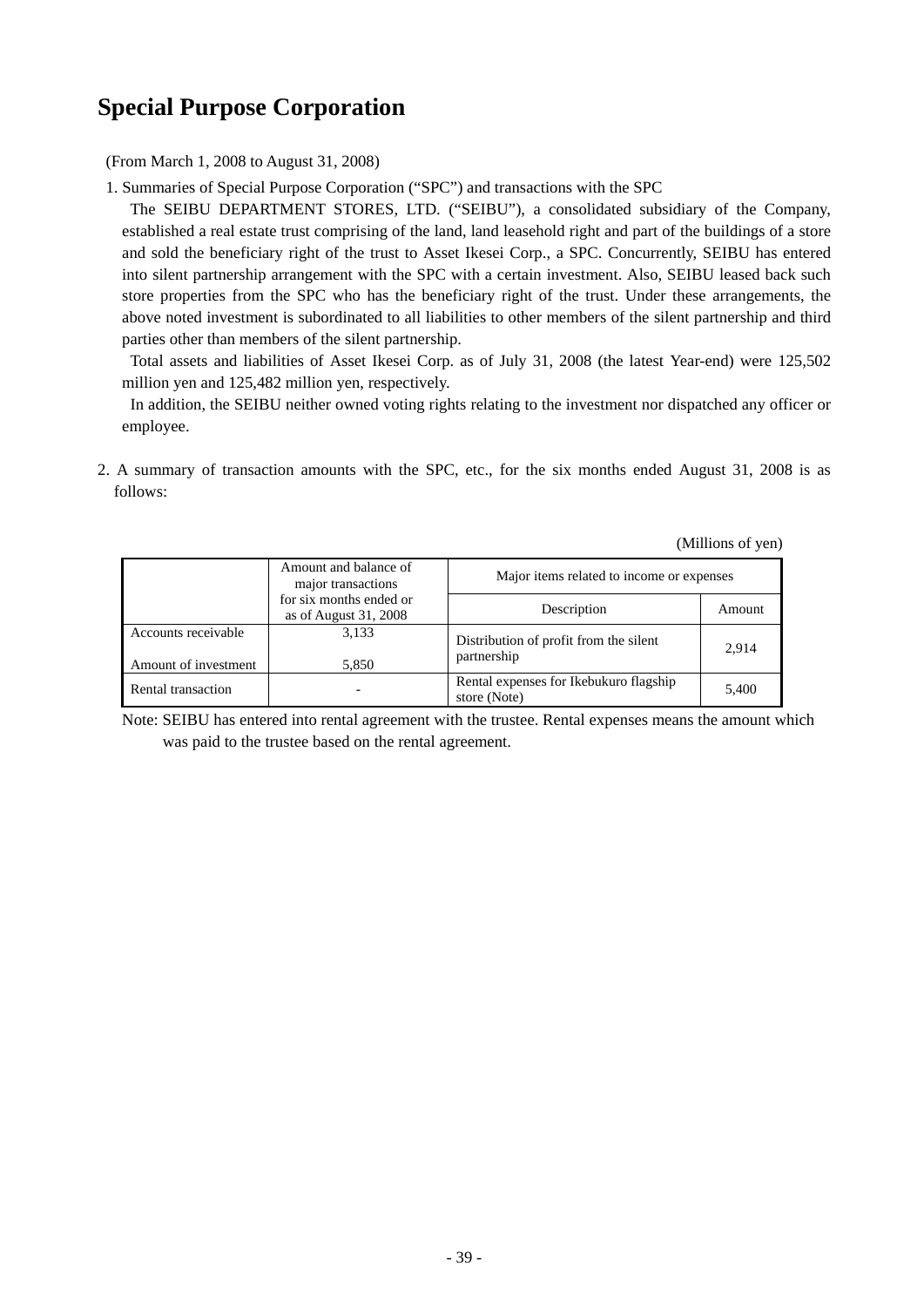### **PER SHARE INFORMATION**

|                              |                                     |                                     | $($ yen $)$                            |
|------------------------------|-------------------------------------|-------------------------------------|----------------------------------------|
|                              | Six months ended<br>August 31, 2007 | Six months ended<br>August 31, 2008 | Fiscal Year ended<br>February 29, 2008 |
| Net assets per share         | 2,052.89                            | 2,038.26                            | 2,081.85                               |
| Net income per share         | 72.52                               | 72.34                               | 137.03                                 |
| Diluted net income per share | $\overline{\phantom{a}}$            | 72.34                               |                                        |

Basis for calculation of net income per share and diluted net income per share is as follows.

|                                                                                         |                                     |                                     | (Millions of yen, except number of common stock) |
|-----------------------------------------------------------------------------------------|-------------------------------------|-------------------------------------|--------------------------------------------------|
|                                                                                         | Six months ended<br>August 31, 2007 | Six months ended<br>August 31, 2008 | Fiscal Year ended<br>February 29, 2008           |
| Net income                                                                              | 69,145                              | 67,503                              | 130,657                                          |
| Net income attributable to common stock                                                 | 69,145                              | 67,503                              | 130,657                                          |
| Amounts not attributable to common stock                                                |                                     |                                     |                                                  |
| Average number of common stock outstanding<br>(thousand of shares)<br>during the period | 953,501                             | 933,078                             | 953,496                                          |
| Net income after adjustment which is used for calculating                               |                                     |                                     |                                                  |
| diluted net income per share                                                            |                                     |                                     |                                                  |
| Minority interest                                                                       | $\overline{\phantom{0}}$            | $\Omega$                            |                                                  |
| Net income after adjustment                                                             |                                     | $\Omega$                            |                                                  |
| Number of ordinary shares used for                                                      |                                     |                                     |                                                  |
| calculating the diluted net income per shares increase                                  |                                     |                                     |                                                  |
| Subscriptions to shares (thousand of shares)                                            | $\overline{\phantom{0}}$            | 15                                  |                                                  |
| Number of ordinary shares increased (thousand of shares)                                | $\overline{\phantom{a}}$            | 15                                  |                                                  |

| Basis for calculation net assets per share is as follows. |  | (Millions of ven. except number of common stock) |
|-----------------------------------------------------------|--|--------------------------------------------------|
|                                                           |  |                                                  |

|                                                  | As of August 31, 2007    | As of August 31, 2008 | As of February 29, 2008 |
|--------------------------------------------------|--------------------------|-----------------------|-------------------------|
| Total net assets                                 | 2,027,876                | 1,918,143             | 2,058,038               |
| Amounts subtracted from total net assets:        | 70,455                   | 76,626                | 73,020                  |
| Subscriptions to shares                          | $\overline{\phantom{a}}$ | 395                   |                         |
| Minority interest in consolidated subisidiaries  | 70,455                   | 76,230                | 73,020                  |
| Net assets for common stock at the end of period | 1,957,421                | 1,841,517             | 1,985,018               |
| Number of common stock at the end of period      |                          |                       |                         |
| used for calculating the amounts of net assets   | 953,495                  | 903,475               | 953,487                 |
| (thousand of shares)<br>per share                |                          |                       |                         |

### **Subsequent Event**

None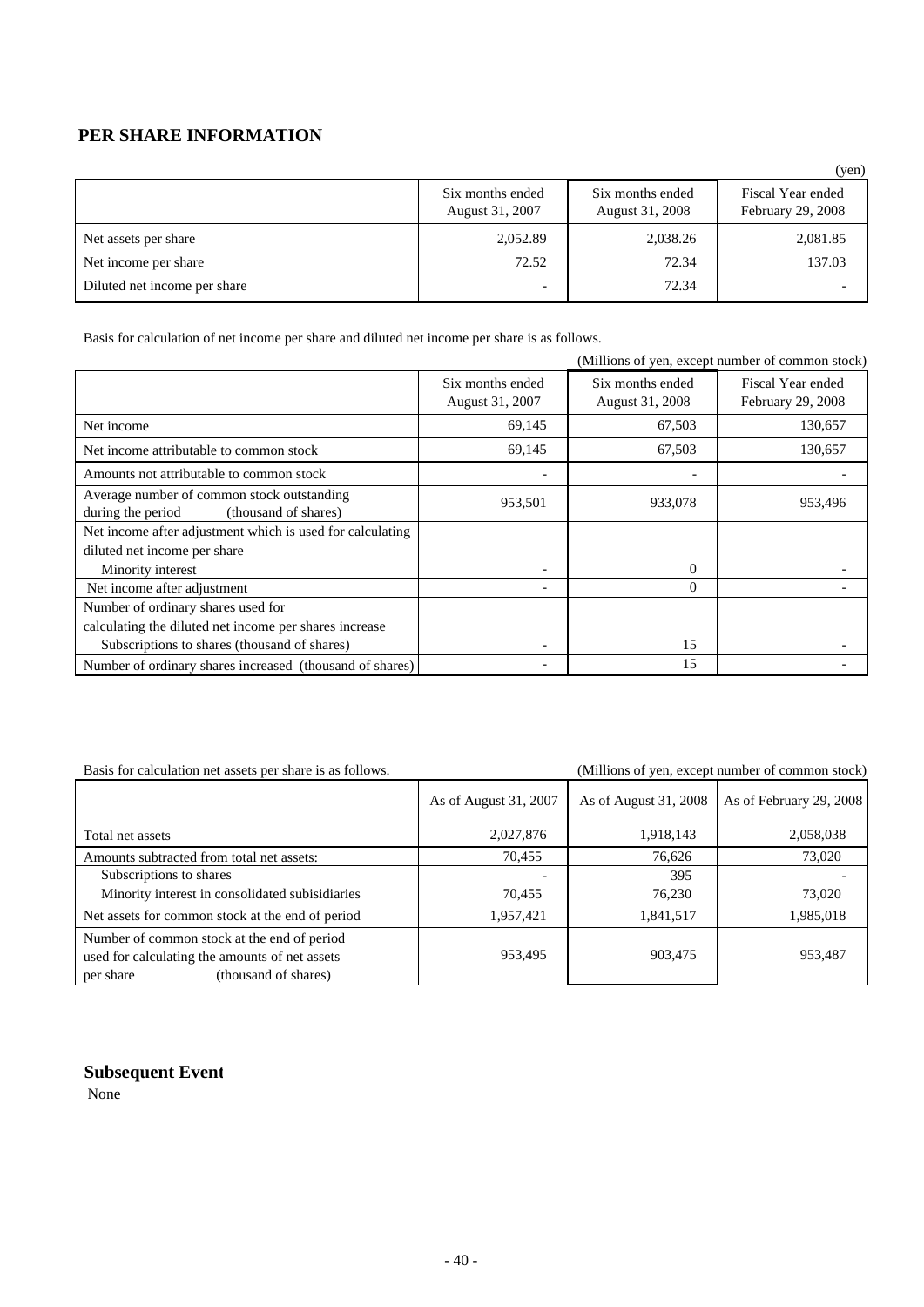|                                     | (Millions of yen)<br>February 29, 2008<br>August 31, 2007<br>August 31, 2008 |       |           |       |                |       |
|-------------------------------------|------------------------------------------------------------------------------|-------|-----------|-------|----------------|-------|
|                                     |                                                                              |       |           |       |                |       |
|                                     | Amount                                                                       | $\%$  | Amount    | $\%$  | Amount         | $\%$  |
| <b>ASSETS</b>                       |                                                                              |       |           |       |                |       |
| <b>Current assets</b>               | 15,986                                                                       | 0.9   | 20,524    | 1.2   | 22,006         | 1.2   |
| Cash and bank deposits              | 9,628                                                                        |       | 14,184    |       | 10,443         |       |
| Prepaid expenses                    | 271                                                                          |       | 245       |       | 258            |       |
| Account receivable, other           | 4,412                                                                        |       | 5,700     |       | 11,015         |       |
| Other                               | 1,674                                                                        |       | 393       |       | 288            |       |
| <b>Non-current assets</b>           | 1,749,280                                                                    | 99.1  | 1,729,900 | 98.8  | 1,746,769      | 98.8  |
| <b>Property and equipment</b>       | 59                                                                           | 0.0   | 62        | 0.0   | 63             | 0.0   |
| <b>Buildings and structures</b>     | 44                                                                           |       | 51        |       | 52             |       |
| Furniture, fixtures and equipment   | 15                                                                           |       | 10        |       | 10             |       |
| <b>Investments and other assets</b> | 1,749,221                                                                    | 99.1  | 1,729,837 | 98.8  | 1,746,706      | 98.8  |
| Investments in securities           | 4,081                                                                        |       | 4,491     |       | 3,828          |       |
| Investments in subsidiaries         | 1,742,643                                                                    |       | 1,722,790 |       | 1,740,330      |       |
| Prepaid pension cost                | 151                                                                          |       | 231       |       | 201            |       |
| Long-term leasehold deposits        | 2,342                                                                        |       | 2,315     |       | 2,342          |       |
| Other                               | $\overline{c}$                                                               |       | 9         |       | $\overline{c}$ |       |
| <b>Deferred assets</b>              | 175                                                                          | 0.0   | 105       | 0.0   | 140            | 0.0   |
| New organization costs              | 175                                                                          |       | 105       |       | 140            |       |
| <b>TOTAL ASSETS</b>                 | 1,765,442                                                                    | 100.0 | 1,750,529 | 100.0 | 1,768,915      | 100.0 |

## NONCONSOLIDATED BALANCE SHEETS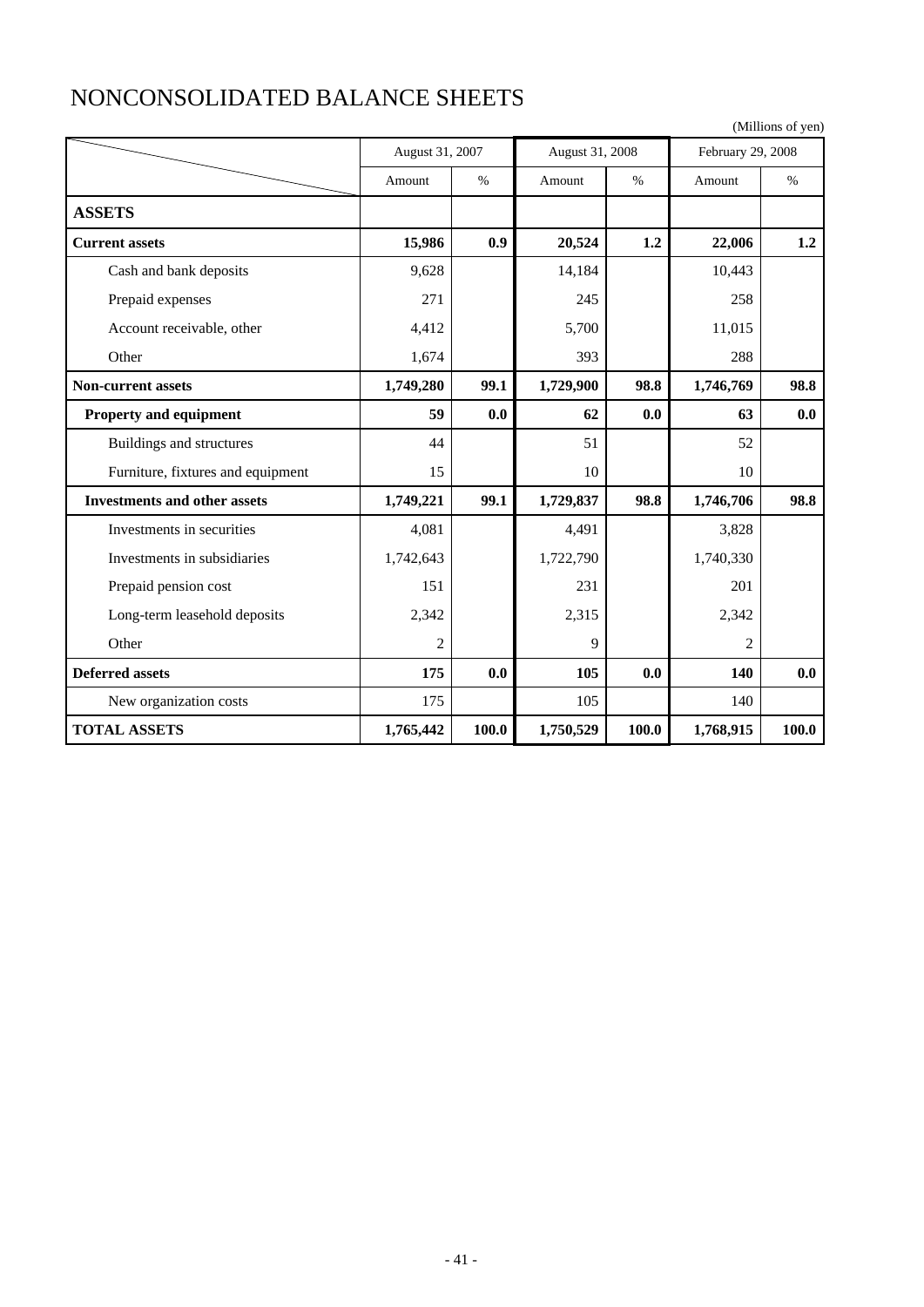|                                                                                 |           | August 31, 2008<br>August 31, 2007 |           |       | (Millions of yen)<br>February 29, 2008 |       |
|---------------------------------------------------------------------------------|-----------|------------------------------------|-----------|-------|----------------------------------------|-------|
|                                                                                 |           |                                    |           |       |                                        |       |
|                                                                                 | Amount    | $\%$                               | Amount    | $\%$  | Amount                                 | $\%$  |
| <b>LIABILITIES</b>                                                              |           |                                    |           |       |                                        |       |
| <b>Current liabilities</b>                                                      | 171,198   | 9.7                                | 271,946   | 15.6  | 201,627                                | 11.4  |
| Short-term loans                                                                |           |                                    | 35,000    |       |                                        |       |
| Short-term loans from a subsidiary                                              | 170,000   |                                    | 235,000   |       | 200,000                                |       |
| Accounts payable, other                                                         | 256       |                                    | 390       |       | 337                                    |       |
| Accrued expenses                                                                | 258       |                                    | 684       |       | 312                                    |       |
| Income taxes payable                                                            | 49        |                                    | 126       |       | 271                                    |       |
| Advance received                                                                | 204       |                                    | 198       |       | 198                                    |       |
| Allowance for bonuses to employees                                              | 217       |                                    | 242       |       | 225                                    |       |
| Allowance for bonuses to directors and<br>corporate auditors                    | 39        |                                    | 28        |       | 73                                     |       |
| Other                                                                           | 172       |                                    | 276       |       | 208                                    |       |
| <b>Non-current liabilities</b>                                                  | 1,971     | 0.1                                | 102,092   | 5.8   | 1,944                                  | 0.1   |
| <b>Bonds</b>                                                                    |           |                                    | 99,960    |       |                                        |       |
| Deferred income taxes                                                           | 61        |                                    | 271       |       | 82                                     |       |
| Deposits received from tenants                                                  | 1,910     |                                    | 1,859     |       | 1,861                                  |       |
| <b>TOTAL LIABILITIES</b>                                                        | 173,170   | 9.8                                | 374,039   | 21.4  | 203,571                                | 11.5  |
| <b>NET ASSETS</b>                                                               |           |                                    |           |       |                                        |       |
| Shareholders' equity                                                            | 1,592,495 | 90.2                               | 1,375,884 | 78.6  | 1,566,520                              | 88.6  |
| Common stock                                                                    | 50,000    |                                    | 50,000    |       | 50,000                                 |       |
| Capital surplus                                                                 | 1,503,254 |                                    | 1,294,884 |       | 1,470,622                              |       |
| Additional paid-in capital                                                      | 1,175,496 |                                    | 875,496   |       | 1,175,496                              |       |
| Other capital surplus                                                           | 327,757   |                                    | 419,387   |       | 295,125                                |       |
| Retained earnings                                                               | 39,393    |                                    | 40,298    |       | 46,126                                 |       |
| Other retained earnings                                                         |           |                                    |           |       |                                        |       |
| Retained earnings brought forward                                               | 39,393    |                                    | 40,298    |       | 46,126                                 |       |
| Treasury stock, at cost                                                         | (152)     |                                    | (9,299)   |       | (229)                                  |       |
| <b>Accumulated gains (losses) from</b><br>valuation and translation adjustments | (222)     | (0.0)                              | 259       | 0.0   | (1,175)                                | (0.1) |
| Unrealized gains (losses) on available-for-sale<br>securities, net of taxes     | (222)     |                                    | 259       |       | (1,175)                                |       |
| <b>Subscriptions to shares</b>                                                  |           |                                    | 347       | 0.0   |                                        |       |
| <b>TOTAL NET ASSETS</b>                                                         | 1,592,272 | 90.2                               | 1,376,490 | 78.6  | 1,565,344                              | 88.5  |
| TOTAL LIABILITIES AND NET ASSETS                                                | 1,765,442 | 100.0                              | 1,750,529 | 100.0 | 1,768,915                              | 100.0 |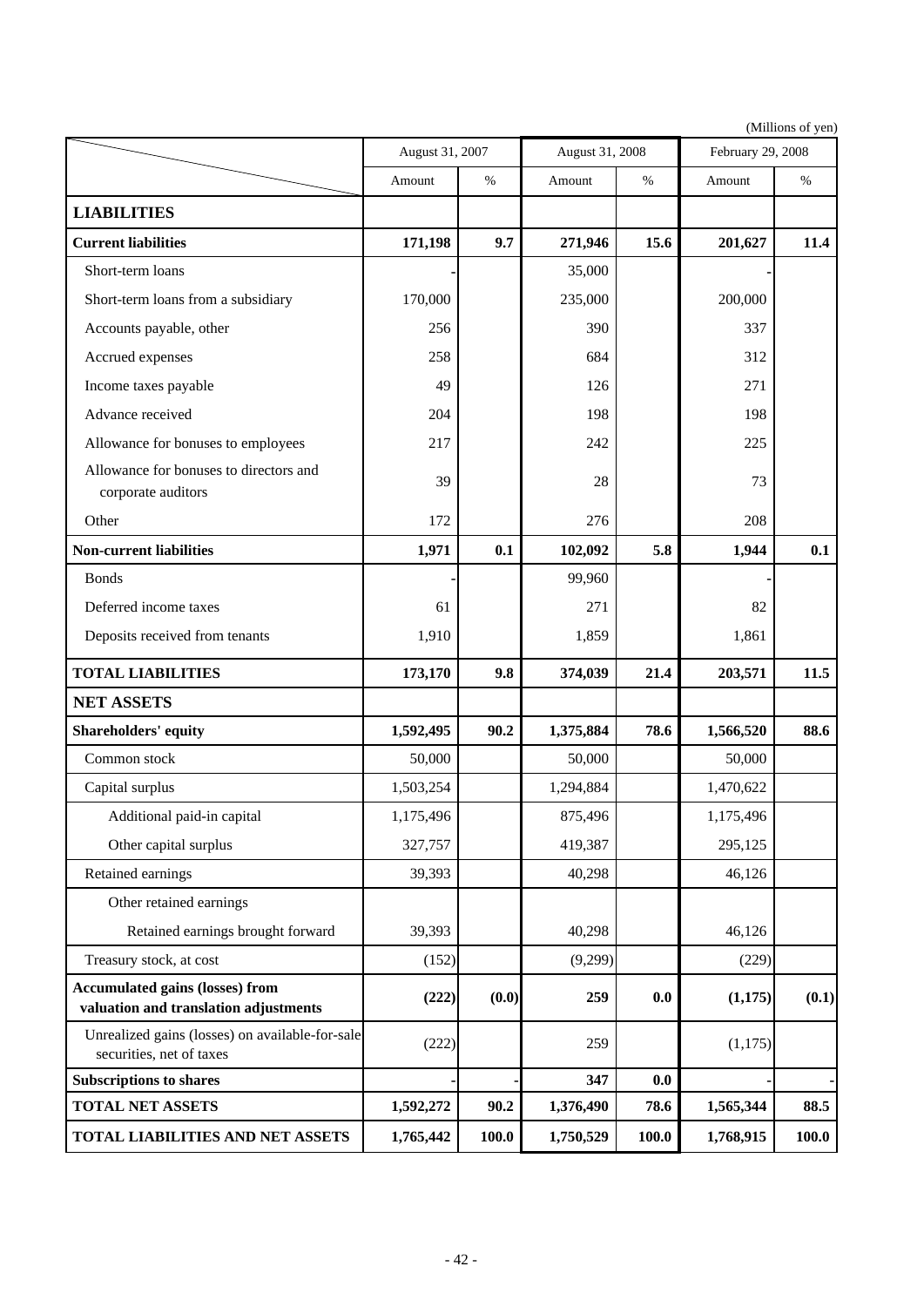### NONCONSOLIDATED STATEMENTS OF INCOME

(Millions of yen) **Revenues from operations 22,232** 100.0 28,311 100.0 58,734 100.0 Selling, general and administrative expenses 3,360 15.1 3,746 13.2 6,791 11.6 **Operating income** 18,871 84.9 24,565 86.8 51,943 88.4 Non-operating income 74 0.3 69 0.2 108 0.2 Non-operating expenses 1 777 3.5 2,110 7.4 1,756 3.0 **Ordinary income 18,169 18,169 18,169 22,524 79.6 50,294 85.6** Special gains 1,600 7.2 - 1,600 2.8 Special losses 3,737 16.8 1,558 5.5 3,877 6.6 **Income before income taxes 16,031** 72.1 20,966 74.1 48,016 81.8 Income taxes - current  $\begin{vmatrix} 3 & 0.0 & 3 & 0.0 \\ 0 & 0 & 3 & 0.0 \\ 0 & 0 & 0 & 74 \end{vmatrix}$  0.1 Income taxes - deferred  $21 \t 21 \t 0.1 \t 11 \t 0.1 \t 42 \t 0.1$ **Net income 16,006 72.0 20,950 74.0 47,899 81.6** Fiscal year ended February 29, 2008 Six months ended Amount | % | Amount | % | Amount | % August 31, 2007 Six months ended August 31, 2008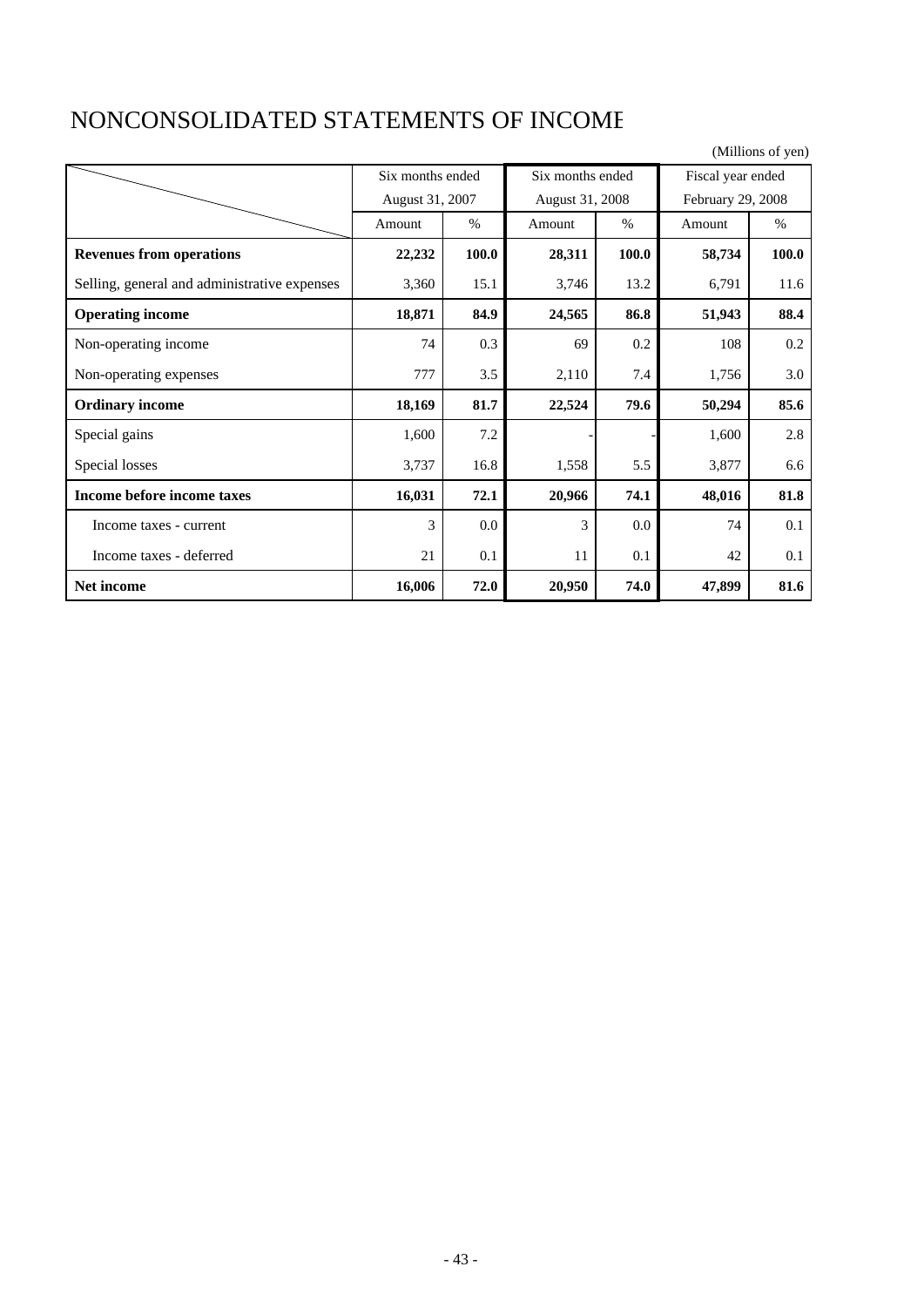# STATEMENTS OF CHANGES IN NET ASSETS

| Six months ended August 31, 2007 (from March 1, 2007 to August 31, 2007)<br>(Millions of yen)      |                             |                                      |                          |                                    |                                                                             |                                      |                               |                                         |
|----------------------------------------------------------------------------------------------------|-----------------------------|--------------------------------------|--------------------------|------------------------------------|-----------------------------------------------------------------------------|--------------------------------------|-------------------------------|-----------------------------------------|
|                                                                                                    | <b>Shareholders' equity</b> |                                      |                          |                                    |                                                                             |                                      |                               |                                         |
|                                                                                                    |                             | Capital surplus<br>Retained earnings |                          |                                    |                                                                             |                                      |                               |                                         |
|                                                                                                    | Common<br>stock             | Additional<br>paid-in<br>capital     | Other capital<br>surplus | <b>Total</b><br>capital<br>surplus | Other<br>retained<br>earnings<br>Retained<br>earnings<br>brought<br>forward | <b>Total</b><br>retained<br>earnings | Treasury<br>stock.<br>at cost | <b>Total</b><br>shareholders'<br>equity |
| <b>Balance at February 28, 2007</b>                                                                | 50,000                      | 1,175,496                            | 327,756                  | 1,503,253                          | 49,515                                                                      | 49,515                               | (106)                         | 1,602,661                               |
| Increase (decrease) of items<br>during the period                                                  |                             |                                      |                          |                                    |                                                                             |                                      |                               |                                         |
| Cash dividends                                                                                     |                             |                                      |                          |                                    | (26, 128)                                                                   | (26, 128)                            |                               | (26, 128)                               |
| Net income                                                                                         |                             |                                      |                          |                                    | 16,006                                                                      | 16,006                               |                               | 16,006                                  |
| Purchase of treasury stock                                                                         |                             |                                      |                          |                                    |                                                                             |                                      | (46)                          | (46)                                    |
| Sales of treasury stock                                                                            |                             |                                      | 1                        | $\mathbf{1}$                       |                                                                             |                                      | 1                             | $\overline{2}$                          |
| Increase (decrease) of items<br>during the period except those<br>included in shareholders' equity |                             |                                      |                          |                                    |                                                                             |                                      |                               |                                         |
| Total increase (decrease) of items<br>during the period                                            |                             |                                      | 1                        | 1                                  | (10, 121)                                                                   | (10, 121)                            | (45)                          | (10, 165)                               |
| <b>Balance at August 31, 2007</b>                                                                  | 50,000                      | 1,175,496                            | 327,757                  | 1,503,254                          | 39,393                                                                      | 39,393                               | (152)                         | 1,592,495                               |

|                                                                                                    | Accumulated gains (losses) from valuation and<br>translation adjustments       |                                                                                             |                                             |
|----------------------------------------------------------------------------------------------------|--------------------------------------------------------------------------------|---------------------------------------------------------------------------------------------|---------------------------------------------|
|                                                                                                    | Unrealized gains (losses)<br>on available-for-sale<br>securities, net of taxes | <b>Total accumulated gains</b><br>(losses) from valuation<br>and translation<br>adjustments | <b>TOTAL</b><br><b>NET</b><br><b>ASSETS</b> |
| <b>Balance at February 28, 2007</b>                                                                |                                                                                |                                                                                             | 1,602,661                                   |
| Increase (decrease) of items<br>during the period                                                  |                                                                                |                                                                                             |                                             |
| Cash dividends                                                                                     |                                                                                |                                                                                             | (26, 128)                                   |
| Net income                                                                                         |                                                                                |                                                                                             | 16,006                                      |
| Purchase of treasury stock                                                                         |                                                                                |                                                                                             | (46)                                        |
| Sales of treasury stock                                                                            |                                                                                |                                                                                             | $\mathbf{2}$                                |
| Increase (decrease) of items<br>during the period except those<br>included in shareholders' equity | (222)                                                                          | (222)                                                                                       | (222)                                       |
| Total increase (decrease) of items<br>during the period                                            | (222)                                                                          | (222)                                                                                       | (10, 388)                                   |
| <b>Balance at August 31, 2007</b>                                                                  | (222)                                                                          | (222)                                                                                       | 1,592,272                                   |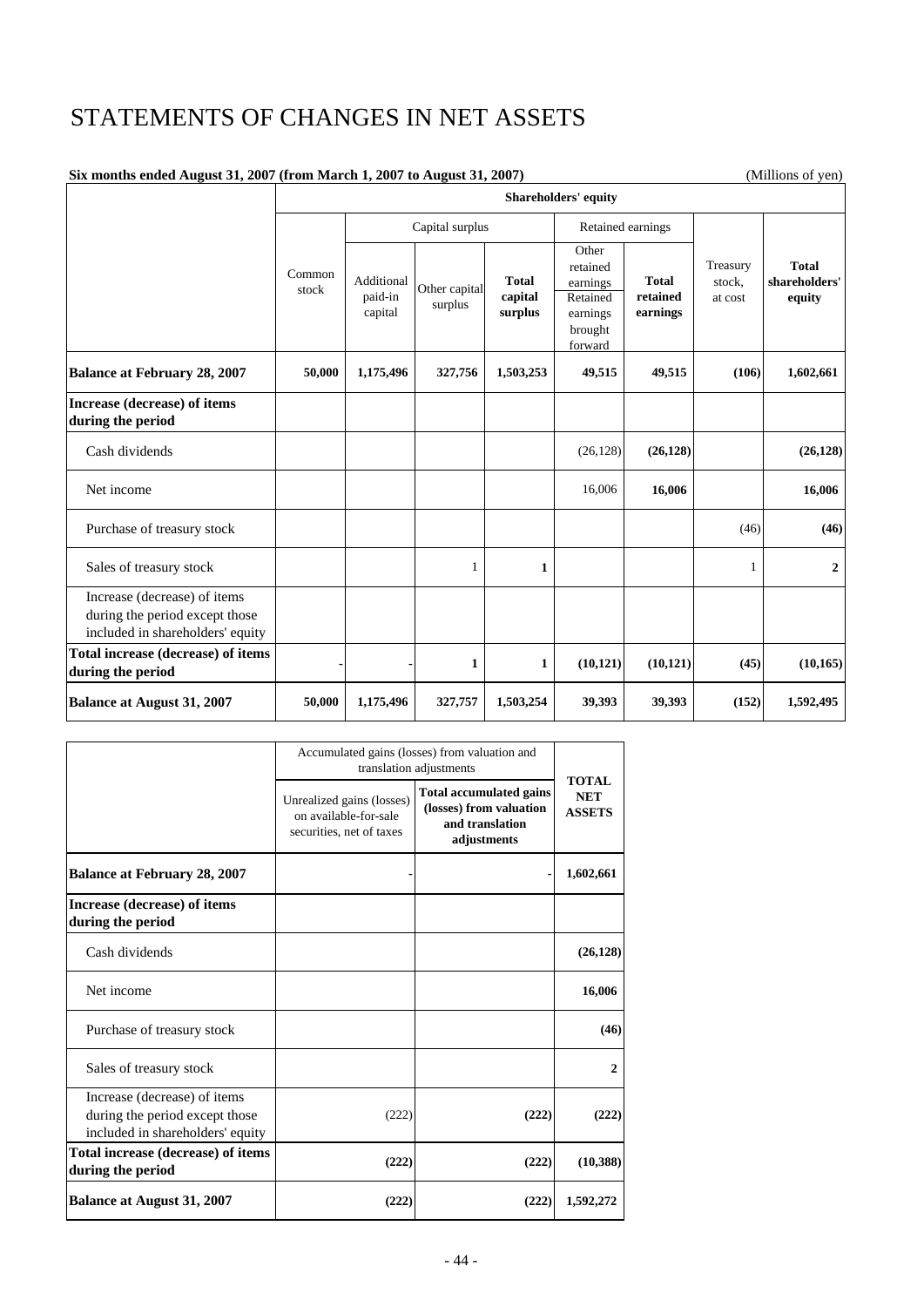**Six months ended August 31, 2008 (from March 1, 2008 to August 31, 2008)** (Millions of yen)

**Other** retained earnings Retained earnings brought forward **Balance at February 29, 2008** 50,000 1,175,496 295,125 1,470,622 46,126 46,126 (229) 1,566,520 Cash dividends (26,778) **(26,778) (26,778)** Net income 20,950 **20,950** 20,950 **20,950** 20,950 **20,950** Decrease by absorption-type demerger (18,550) **(18,550)** (18,550) **(18,550)** (18,550) **(18,550)** (18,550) Reversal of additional paid-in capital (300,000) 300,000 **- -** Purchase of treasury stock (166,284) **(166,284)** (166,284) Sales of treasury stock 0 **0** 26 **26 Cancellation of treasury stock** (157,188) 157,188 **-** (157,188) 157,188 **-** (157,188 **-** 157,188 **-** 157,188 **-**  $\frac{157}{157}$ Increase (decrease) of items during the period except those included in shareholders' equity **- (300,000) 124,262 (175,737) (5,827) (5,827) (9,069) (190,635) Balance at August 31, 2008 50,000 875,496 419,387 1,294,884 40,298 40,298 (9,299) 1,375,884** Capital surplus **Increase (decrease) of items during the period Total increase (decrease) of items during the period** Treasury stock, at cost **Total shareholders' equity Shareholders' equity** Additional paid-in capital Other capital surplus **Total capital surplus** Retained earnings **Total retained earnings** Common stock

|                                                                                                    |                                                                                | Accumulated gains (losses) from valuation and<br>translation adjustments                       |     |                                                 |
|----------------------------------------------------------------------------------------------------|--------------------------------------------------------------------------------|------------------------------------------------------------------------------------------------|-----|-------------------------------------------------|
|                                                                                                    | Unrealized gains (losses)<br>on available-for-sale<br>securities, net of taxes | <b>Total accumulated</b><br>gains (losses) from<br>valuation and<br>translation<br>adjustments |     | <b>Subscriptions to shares TOTAL NET ASSETS</b> |
| <b>Balance at February 29, 2008</b>                                                                | (1, 175)                                                                       | (1,175)                                                                                        |     | 1,565,344                                       |
| Increase (decrease) of items during<br>the period                                                  |                                                                                |                                                                                                |     |                                                 |
| Cash dividends                                                                                     |                                                                                |                                                                                                |     | (26, 778)                                       |
| Net income                                                                                         |                                                                                |                                                                                                |     | 20,950                                          |
| Decrease by absorption-type<br>demerger                                                            |                                                                                |                                                                                                |     | (18, 550)                                       |
| Reversal of additional paid-in<br>capital                                                          |                                                                                |                                                                                                |     |                                                 |
| Purchase of treasury stock                                                                         |                                                                                |                                                                                                |     | (166, 284)                                      |
| Sales of treasury stock                                                                            |                                                                                |                                                                                                |     | 26                                              |
| Cancellation of treasury stock                                                                     |                                                                                |                                                                                                |     |                                                 |
| Increase (decrease) of items during<br>the period except those included in<br>shareholders' equity | 1,434                                                                          | 1,434                                                                                          | 347 | 1,781                                           |
| Total increase (decrease) of items<br>during the period                                            | 1,434                                                                          | 1,434                                                                                          | 347 | (188, 853)                                      |
| <b>Balance at August 31, 2008</b>                                                                  | 259                                                                            | 259                                                                                            | 347 | 1,376,490                                       |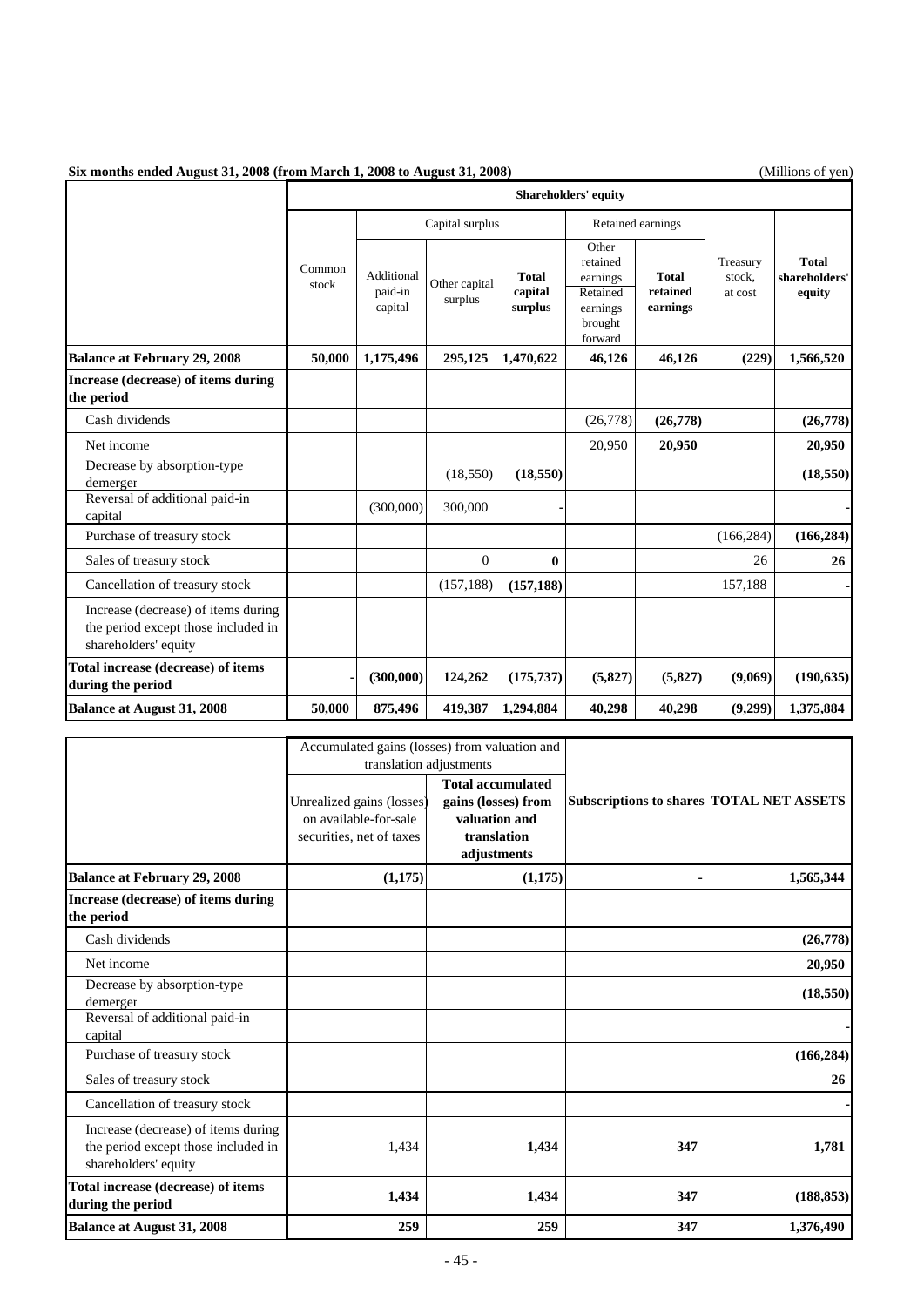| Piscar year ended Pebruary 29, 2000 (from March 1, 2007 to Pebruary 29, 2000)                 |                 |                                  |                          |                                    |                                                                             |                                      |                               | <i>(TATHHOHS OF YOR)</i>                |
|-----------------------------------------------------------------------------------------------|-----------------|----------------------------------|--------------------------|------------------------------------|-----------------------------------------------------------------------------|--------------------------------------|-------------------------------|-----------------------------------------|
|                                                                                               |                 | <b>Shareholders' equity</b>      |                          |                                    |                                                                             |                                      |                               |                                         |
|                                                                                               |                 | Capital surplus                  |                          |                                    | Retained earnings                                                           |                                      |                               |                                         |
|                                                                                               | Common<br>stock | Additional<br>paid-in<br>capital | Other capital<br>surplus | <b>Total</b><br>capital<br>surplus | Other<br>retained<br>earnings<br>Retained<br>earnings<br>brought<br>forward | <b>Total</b><br>retained<br>earnings | Treasury<br>stock,<br>at cost | <b>Total</b><br>shareholders'<br>equity |
| <b>Balance at February 28, 2007</b>                                                           | 50,000          | 1,175,496                        | 327,756                  | 1,503,253                          | 49,515                                                                      | 49,515                               | (106)                         | 1,602,661                               |
| Increase (decrease) for the year                                                              |                 |                                  |                          |                                    |                                                                             |                                      |                               |                                         |
| Cash dividends                                                                                |                 |                                  |                          |                                    | (51, 288)                                                                   | (51, 288)                            |                               | (51, 288)                               |
| Net income                                                                                    |                 |                                  |                          |                                    | 47,899                                                                      | 47,899                               |                               | 47,899                                  |
| Purchase of treasury stock                                                                    |                 |                                  |                          |                                    |                                                                             |                                      | (32,760)                      | (32,760)                                |
| Sales of treasury stock                                                                       |                 |                                  | $\overline{c}$           | $\overline{2}$                     |                                                                             |                                      | 5                             | 8                                       |
| Cancellation of treasury stock                                                                |                 |                                  | (32, 632)                | (32, 632)                          |                                                                             |                                      | 32,632                        |                                         |
| Increase (decrease) of items for the<br>year except those included in<br>shareholders' equity |                 |                                  |                          |                                    |                                                                             |                                      |                               |                                         |
| Net increase (decrease) for the<br>year                                                       |                 |                                  | (32, 630)                | (32, 630)                          | (3,388)                                                                     | (3,388)                              | (122)                         | (36, 141)                               |
| <b>Balance at February 29, 2008</b>                                                           | 50,000          | 1,175,496                        | 295,125                  | 1,470,622                          | 46,126                                                                      | 46,126                               | (229)                         | 1,566,520                               |

|                                                                                               | Accumulated gains (losses) from valuation and<br>translation adjustments       |                                                                                             |                                             |
|-----------------------------------------------------------------------------------------------|--------------------------------------------------------------------------------|---------------------------------------------------------------------------------------------|---------------------------------------------|
|                                                                                               | Unrealized gains (losses)<br>on available-for-sale<br>securities, net of taxes | <b>Total accumulated gains</b><br>(losses) from valuation<br>and translation<br>adjustments | <b>TOTAL</b><br><b>NET</b><br><b>ASSETS</b> |
| <b>Balance at February 28, 2007</b>                                                           |                                                                                |                                                                                             | 1,602,661                                   |
| Increase (decrease) for the year                                                              |                                                                                |                                                                                             |                                             |
| Cash dividends                                                                                |                                                                                |                                                                                             | (51, 288)                                   |
| Net income                                                                                    |                                                                                |                                                                                             | 47,899                                      |
| Purchase of treasury stock                                                                    |                                                                                |                                                                                             | (32,760)                                    |
| Sales of treasury stock                                                                       |                                                                                |                                                                                             | 8                                           |
| Cancellation of treasury stock                                                                |                                                                                |                                                                                             |                                             |
| Increase (decrease) of items for the<br>year except those included in<br>shareholders' equity | (1,175)                                                                        | (1, 175)                                                                                    | (1, 175)                                    |
| Net increase (decrease) for the<br>year                                                       | (1,175)                                                                        | (1, 175)                                                                                    | (37,317)                                    |
| <b>Balance at February 29, 2008</b>                                                           | (1,175)                                                                        | (1,175)                                                                                     | 1,565,344                                   |

### **Fiscal year ended February 29, 2008 (from March 1, 2007 to February 29, 2008)** (Millions of yen)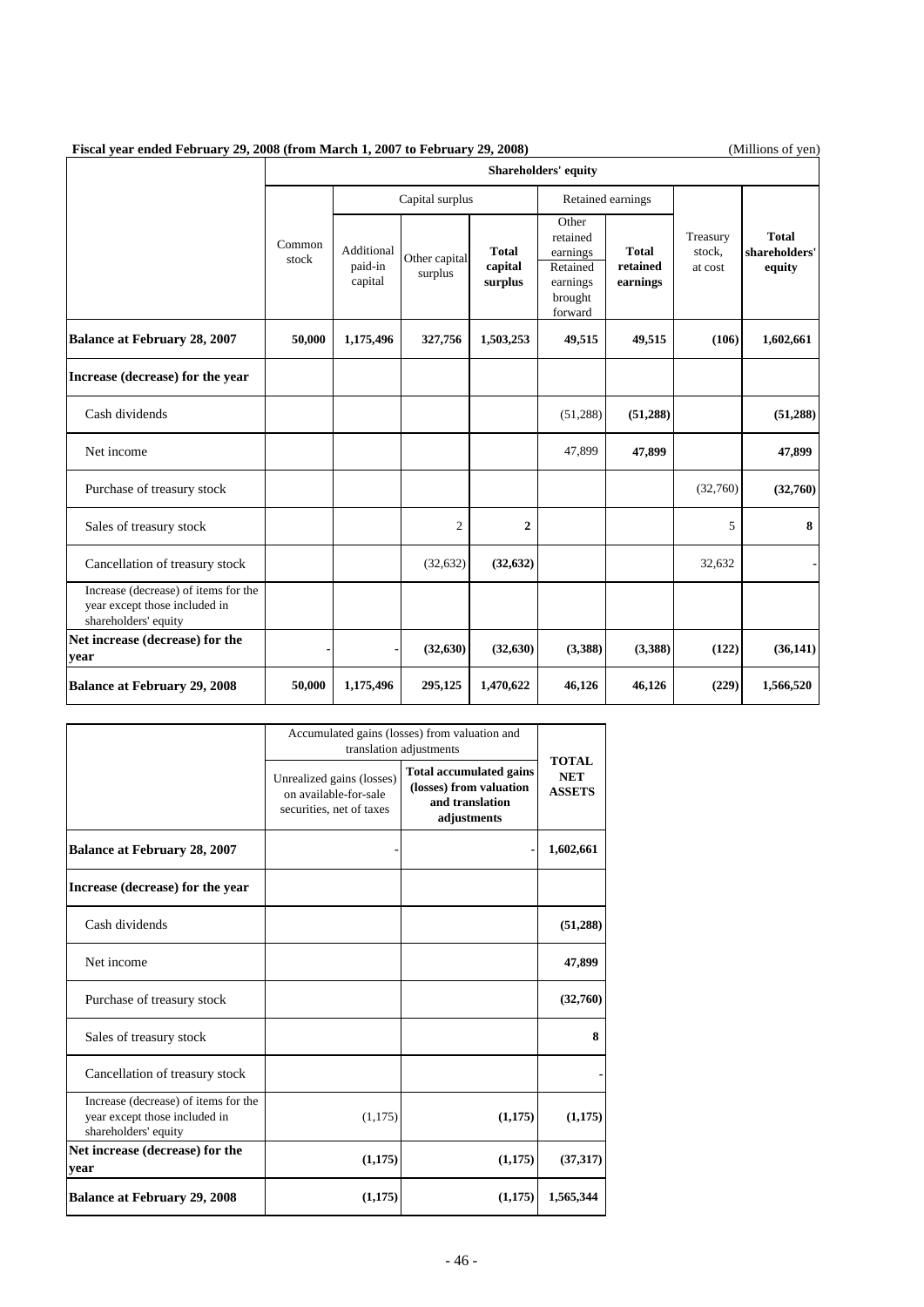# Notes to Interim Nonconsolidated Financial Statements

#### *Nonconsolidated Balance Sheets;*

#### 1. Accumulated depreciation of property and equipment

|                          |                       |                       | (Millions of yen)       |
|--------------------------|-----------------------|-----------------------|-------------------------|
|                          | As of August 31, 2007 | As of August 31, 2008 | As of February 29, 2008 |
| Accumulated depreciation | 20                    | 38                    |                         |

#### 2. Guarantees

|                                           |                       |                       | (Millions of yen)       |
|-------------------------------------------|-----------------------|-----------------------|-------------------------|
|                                           | As of August 31, 2007 | As of August 31, 2008 | As of February 29, 2008 |
| Loans of IY Card Service Co.,<br>Ltd.     | 4,000                 | 10,000                | 10,000                  |
| Bonds issued by Ito-Yokado<br>$Co$ , Ltd. | 70,000                | 70,000                | 70,000                  |

#### *Nonconsolidated Statements of Income;*

#### 1. Major items included in "Non-operating income"

|                  |                  |                  | (Millions of yen) |
|------------------|------------------|------------------|-------------------|
|                  | Six months ended | Six months ended | Fiscal year ended |
|                  | August 31, 2007  | August 31, 2008  | February 29, 2008 |
| Interest income  |                  | 18               |                   |
| Dividends income |                  |                  |                   |
| Other            | 59               | 38               | 66                |

#### 2. Major items included in "Non-operating expenses"

| $\Xi$ . $\mathcal{L}(\mathbf{u})$ is not increased in | 110H operating expenses             |                                     | (Millions of yen)                       |
|-------------------------------------------------------|-------------------------------------|-------------------------------------|-----------------------------------------|
|                                                       | Six months ended<br>August 31, 2007 | Six months ended<br>August 31, 2008 | For the year ended<br>February 29, 2008 |
| Interest expenses                                     | 742                                 | 1,364                               | 1,674                                   |
| Interest on bonds                                     | -                                   | 271                                 |                                         |
| Amortization of new<br>organization costs             | 35                                  | 35                                  | 70                                      |
| Amortization of bond issuance<br>expenses             | -                                   | 335                                 |                                         |
| Other                                                 |                                     | 103                                 | 12                                      |

3. Major items included in "Special gains"

|                            |                  |                  | (Millions of yen)  |
|----------------------------|------------------|------------------|--------------------|
|                            | Six months ended | Six months ended | For the year ended |
|                            | August 31, 2007  | August 31, 2008  | February 29, 2008  |
| Gain on donations received | .600             | -                | .600               |

Gain on donations received recorded for the six months ended August 31, 2007 and fiscal year ended February 29, 2008 was received in cash.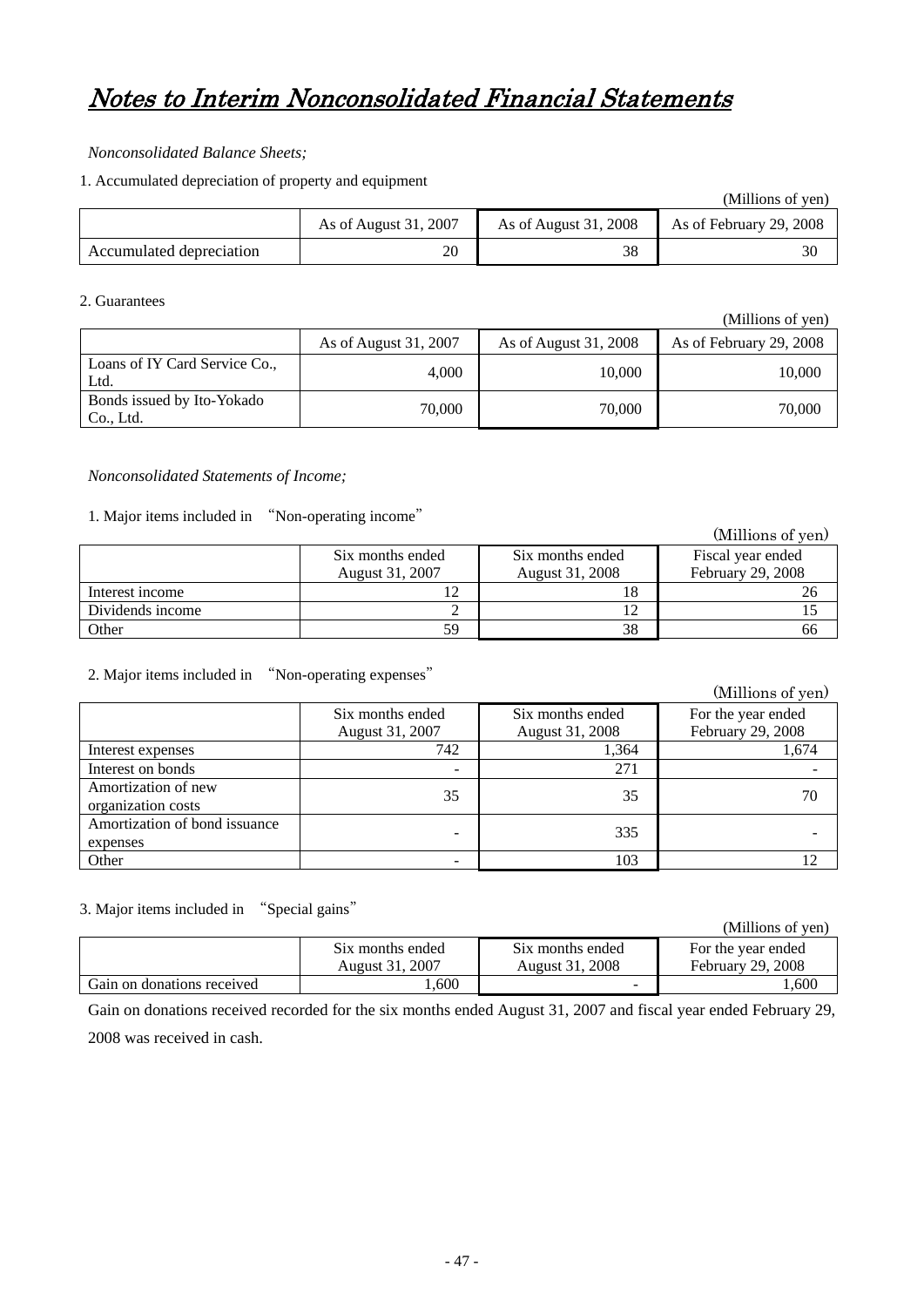#### 4. Major items included in "Special losses"

| $\ldots$ $\ldots$ $\ldots$ $\ldots$ $\ldots$               | ppeeran robbed                      |                                     |                                        |
|------------------------------------------------------------|-------------------------------------|-------------------------------------|----------------------------------------|
|                                                            |                                     |                                     | (Millions of yen)                      |
|                                                            | Six months ended<br>August 31, 2007 | Six months ended<br>August 31, 2008 | Fiscal year ended<br>February 29, 2008 |
| Valuation loss on investments in<br>a subsidiary           | 3.737                               |                                     |                                        |
| Valuation loss on investments in<br>securities             |                                     | 1,558                               |                                        |
| Loss on extinguishment of tie-in<br>shares due to demerger |                                     |                                     | 3,737                                  |

(Note) The Company succeeded the operation of finance services in Ito-Yokado Co., Ltd. on September 1, 2007 through a corporate divestiture. Loss on extinguishment of tie-in shares due to demerger is recorded as valuation loss on investment in a subsidiary for the six months ended August 31, 2007.

#### 5. Depreciation

(Millions of yen)

|                        | Six months ended | Six months ended | Fiscal year ended        |
|------------------------|------------------|------------------|--------------------------|
|                        | August 31, 2007  | August 31, 2008  | <b>February 29, 2008</b> |
| Property and equipment |                  |                  |                          |